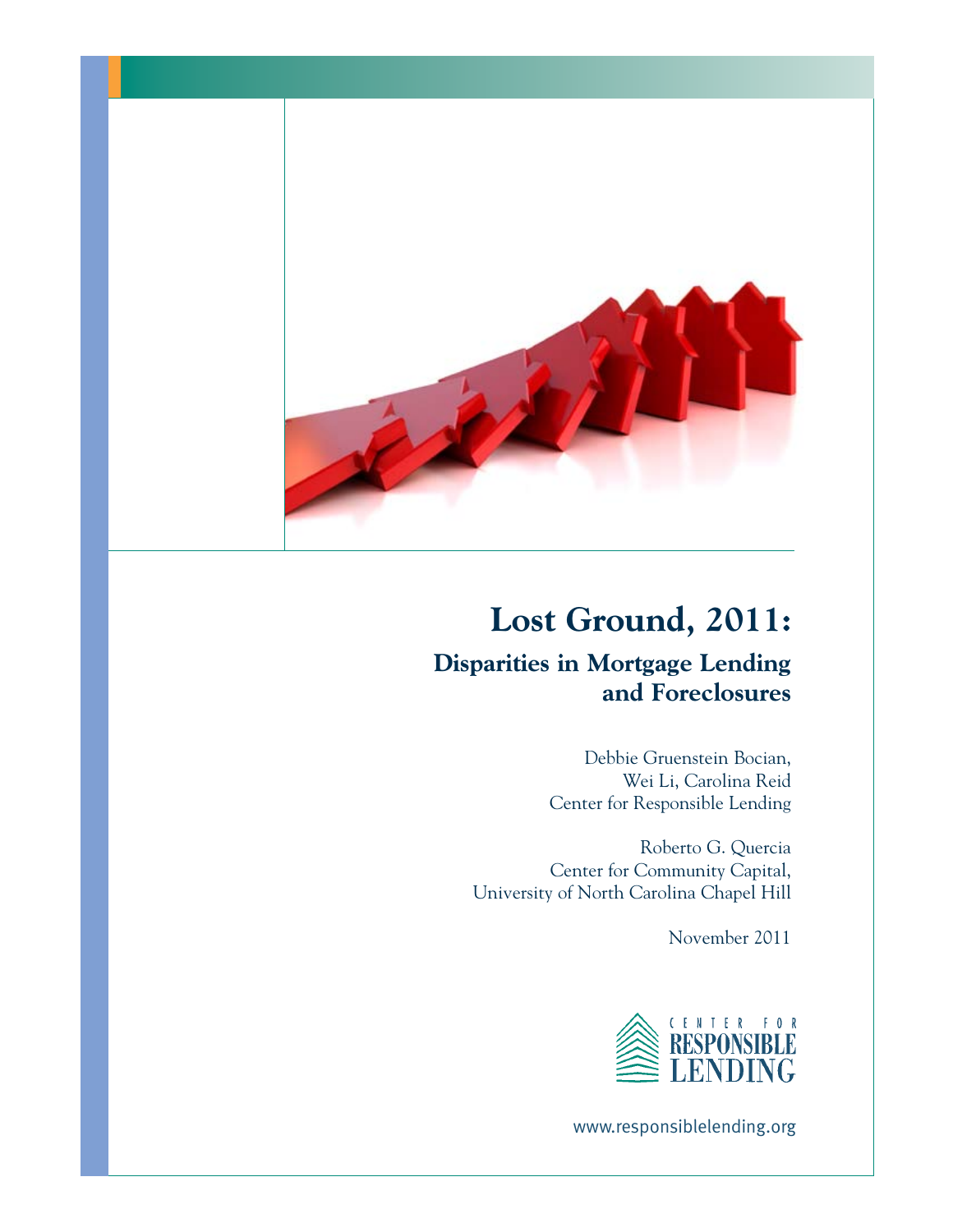| Background and Literature Review 8 |
|------------------------------------|
|                                    |
|                                    |
|                                    |
|                                    |
|                                    |
|                                    |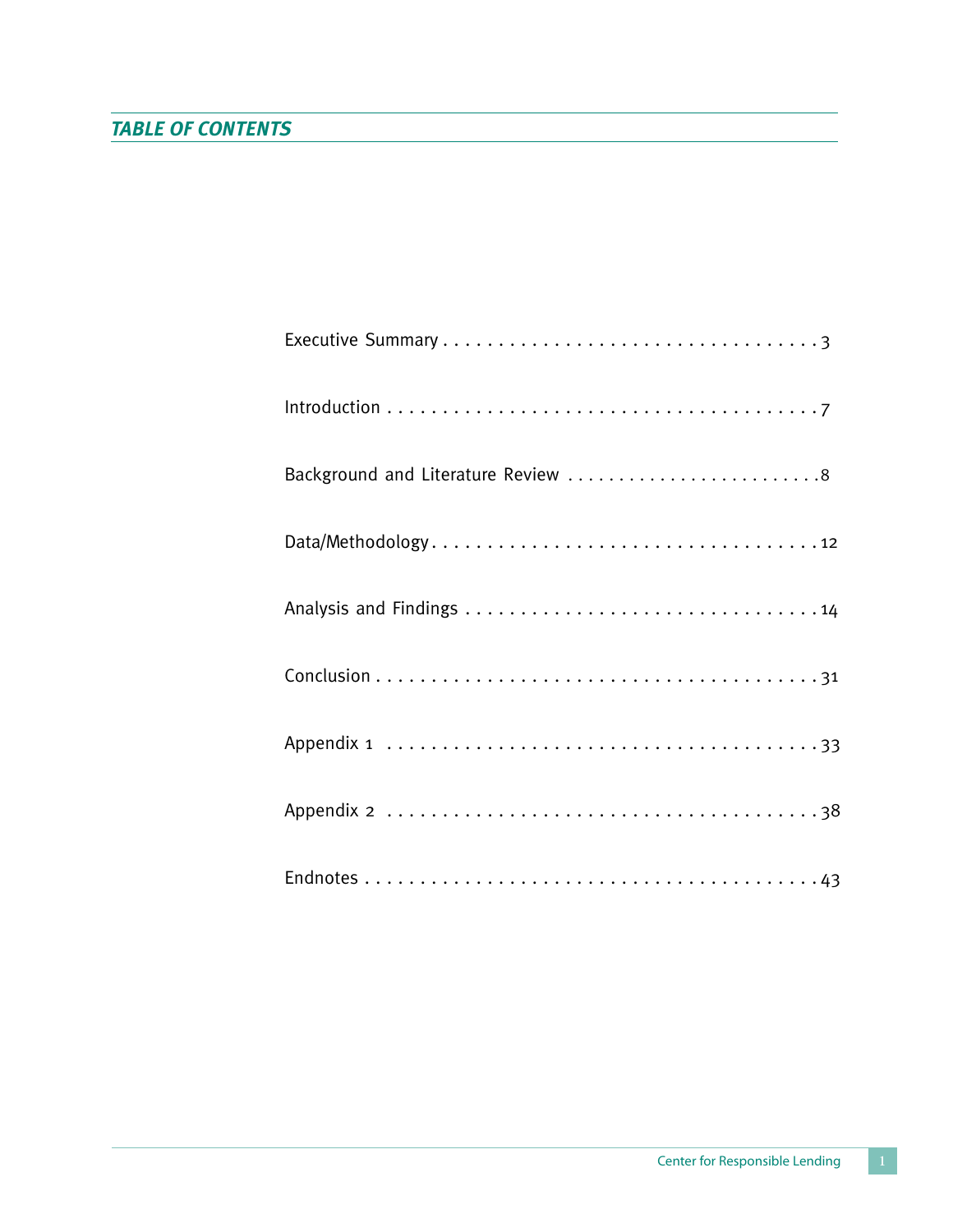## **Acknowledgments**

This report was made possible through the generous support of the Sears Consumer Protection and Education Fund.

## **About this Research**

In June 2010, the Center for Responsible Lending published *Foreclosures by Race & Ethnicity: The Demographics of a Crisis,* which showed the disparate impacts of foreclosures on African American and Latino homeowners and other communities of color. That report relied on foreclosure rates from a national dataset of mortgages that were matched with loan information collected under the Home Mortgage Disclosure Act (HMDA).

Like the previous report, the current research examines the geographic and demographic dimensions of foreclosures by relying on proprietary loan information matched with HMDA data. Here we also incorporate a third data source and new loan-matching methodologies, allowing us to examine outcomes on a larger portion of the mortgage market, and more variables related to those outcomes (e.g., loan type), during the peak years of the subprime boom. Our results are based on approximately 27 million matched loans, representing 63 percent of mortgages included in HMDA data that were originated between 2004 and 2008.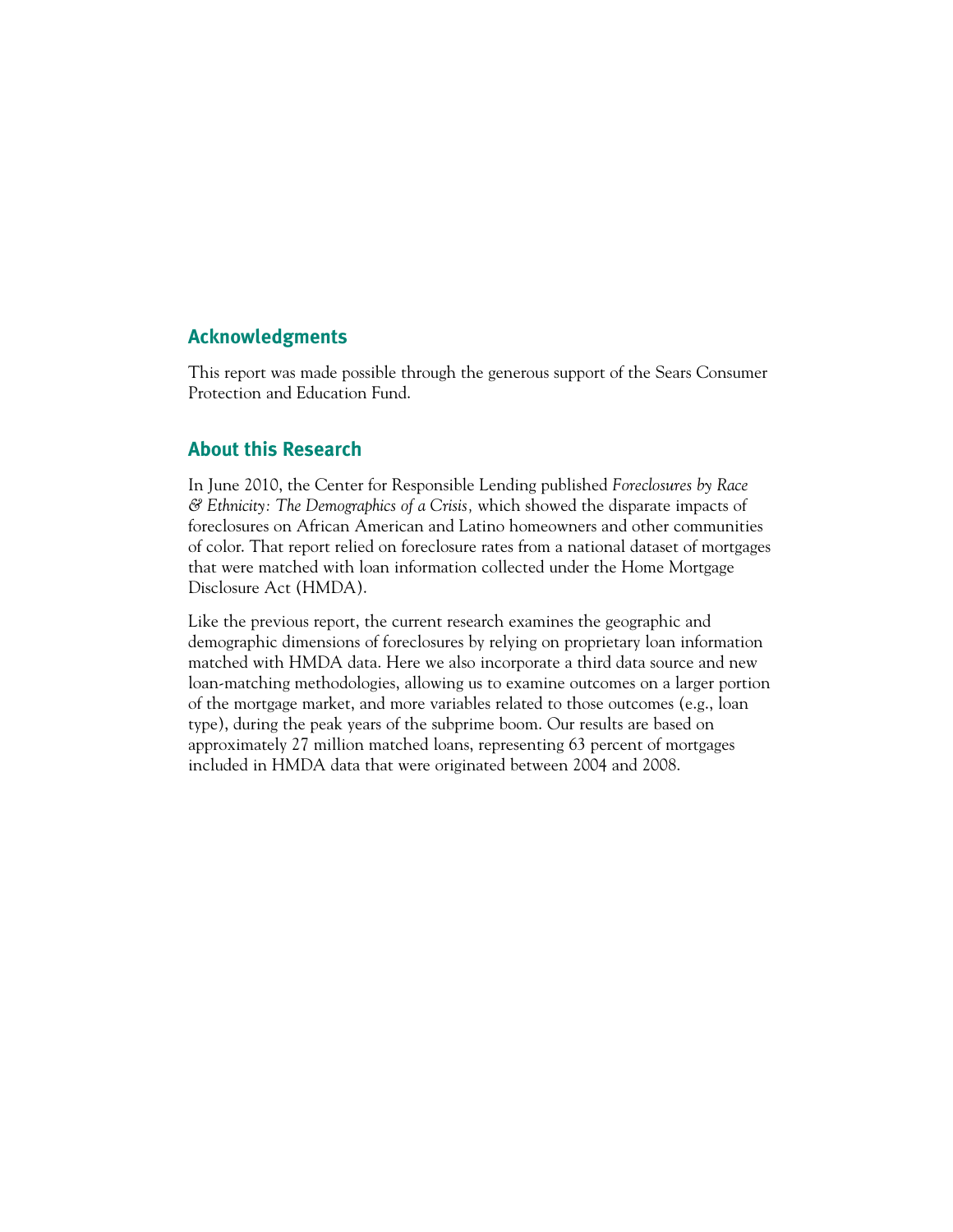## *EXECUTIVE SUMMARY*

As the nation struggles through the fifth year of the foreclosure crisis, there are no signs that the flood of home losses in America will recede anytime soon. Among the findings in this report, *Lost Ground,2011,* we show that at least 2.7 million households have already lost their homes to foreclosure, and more strikingly, that we are not even halfway through the crisis.

*Lost Ground, 2011* builds on the Center for Responsible Lending's longstanding efforts to document the severity and demographic dimensions of the foreclosure epidemic. In 2006, CRL published *Losing Ground,* which projected subprime foreclosures and the attendant costs to homeowners prior to the collapse of the housing market.<sup>1</sup> In 2010, we published *Foreclosures by Race and Ethnicity: the Demographics of Crisis,* which estimated completed foreclosures through 2009 and the disparate rates of foreclosure for different racial and ethnic groups.2 Assessing the scope of the crisis remains daunting, since there is no single, nationwide source of information on the number of foreclosures, the demographics of those affected, or the neighborhood distribution of foreclosed properties. In this report, we use an expanded dataset to update our previous findings and extend the scope of our analysis.

The report addresses three key questions. First, we consider **who** has lost their home to foreclosure, and who is still at risk. We look at both the race/ethnicity and income of borrowers, and explore how the impact of foreclosures on different socioeconomic and demographic groups varies depending on where they live. Second, we look at **what** kind of mortgages different borrowers received to better understand the relationship between loan characteristics and defaults. Finally, we examine **where** the crisis has had the greatest impact, assessing which areas and types of neighborhoods have been most affected.

## **Top-Line Findings**

**The nation is not even halfway through the foreclosure crisis.**  Among mortgages made between 2004 and 2008, 6.4 percent have ended in foreclosure, and an additional 8.3 percent are at immediate, serious risk.

**Foreclosure patterns are strongly linked with patterns of risky lending.** The foreclosure rates are consistently worse for borrowers who received high-risk loan products that were aggressively marketed before the housing crash, such as loans with prepayment penalties, hybrid adjustable-rate mortgages (ARMs), and option ARMs. Foreclosure rates are highest in neighborhoods where these loans were concentrated.

**The majority of people affected by foreclosures have been white families. However, borrowers of color are more than twice as likely to lose their home as white households.** These higher rates reflect the fact that African Americans and Latinos were consistently more likely to receive high-risk loan products, even after accounting for income and credit status.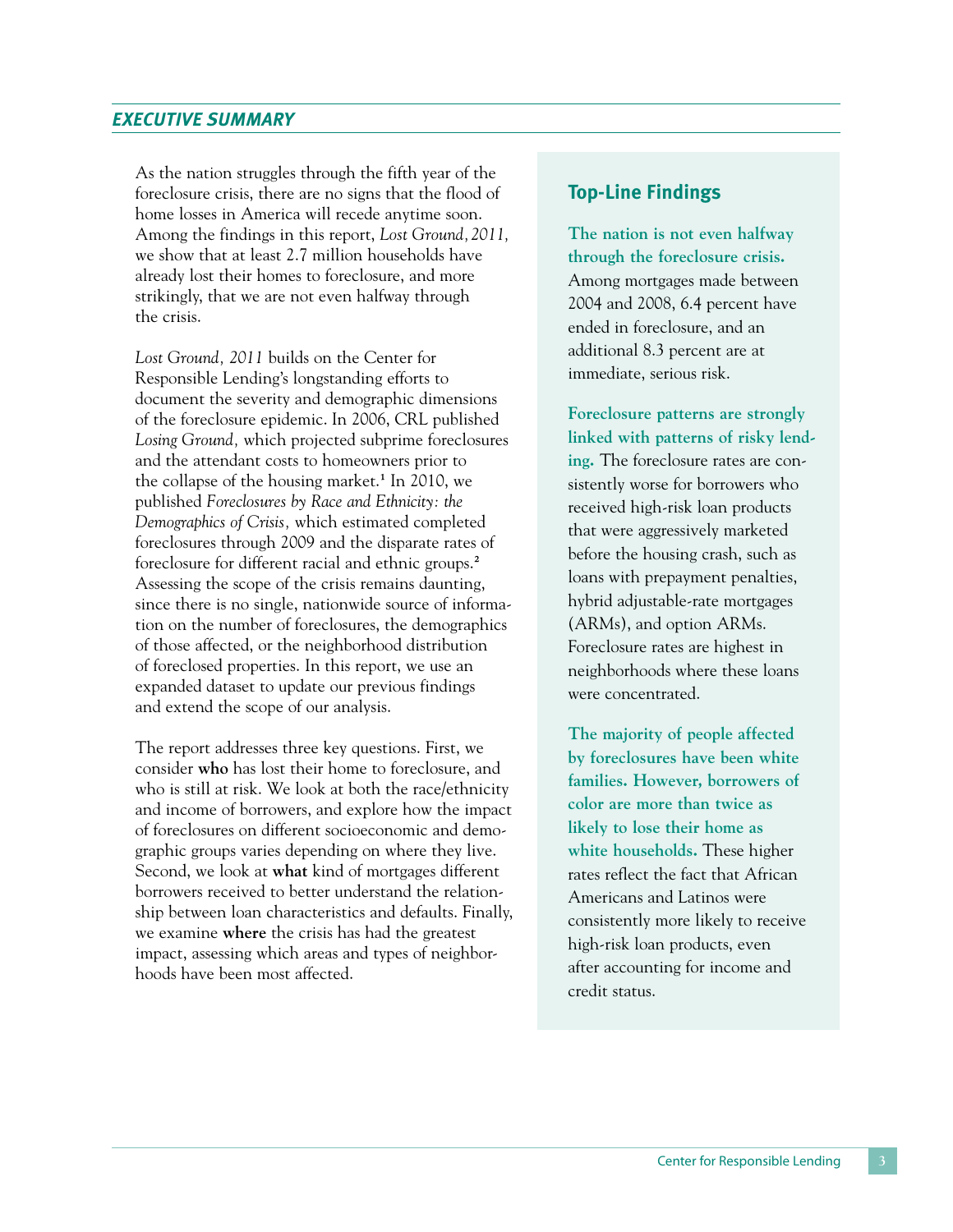#### **In brief, these are the key findings:**

- **1. We are not even halfway through the foreclosure crisis.** Among homeowners who received loans between 2004 and 2008, 2.7 million households, or 6.4 percent, had already lost their homes to foreclosure as of February 2011.<sup>3</sup> Strikingly, an additional 8.3 percent—3.6 million households—were still at immediate, serious risk of losing their homes. Affected families span all races, ethnicities, and income levels. It is notable that these serious delinquencies represent only a sub-set of likely foreclosures ahead, since they do not include foreclosures on loans originated outside our origination time frame or those that are not yet at imminent risk.
- **2. Loan characteristics and foreclosures are strongly linked.** The study examines outcomes on different loan types and finds a pattern of higher foreclosures and delinquencies associated with specific mortgage characteristics. Loans originated by brokers, hybrid adjustable-rate mortgages ("ARMs," such as 2/28s), option ARMs, loans with prepayment penalties, and loans with high interest rates (a proxy for subprime mortgages) all have much higher rates of completed foreclosures and are more likely to be seriously delinquent.
- **3. Although the majority of affected borrowers have been white, African-American and Latino borrowers are almost twice as likely to have been impacted by the crisis.** Approximately one quarter of all Latino and African-American borrowers have lost their home to foreclosure or are seriously delinquent, compared to just under 12 percent for white borrowers. Asian borrowers have fared better as a whole than Latino and African-American borrowers, but they, too, have been disproportionately affected, especially in some metropolitan areas.

|                           | Loan Feature               | Completed<br><b>Foreclosures</b><br>$(\%)$ | Seriously<br>Delinquent<br>$(\%)$ |
|---------------------------|----------------------------|--------------------------------------------|-----------------------------------|
| <b>Broker</b>             | Broker Originated          | 4.7                                        | 8.0                               |
|                           | Not Broker Originated      | 2.7                                        | 5.6                               |
| Hybrid or Option ARM      | Hybrid or Option ARM       | 12.8                                       | 11.7                              |
|                           | Fixed Rate or Standard ARM | 3.3                                        | 6.9                               |
| <b>Prepayment Penalty</b> | Prepayment Penalty         | 14.7                                       | 14.3                              |
|                           | No Prepayment Penalty      | 4.0                                        | 6.4                               |
| Higher-Rate               | Higher-Rate                | 15.6                                       | 15.3                              |
|                           | Not Higher-Rate            | 4.6                                        | 6.9                               |

#### **Loan Status (as of February 2011) by Loan Feature (2004-2008 Originations)**

Note: We define "hybrid" and "option" ARMs as loans with any one of the following characteristics: ARMs with interest rate resets of less than five years, negative amortization, or interest-only payment schedules. "Higher-rate" is defined as first-lien loans for which the annual percentage rate (APR) was 300 basis points or more above Treasury rates of comparable maturity.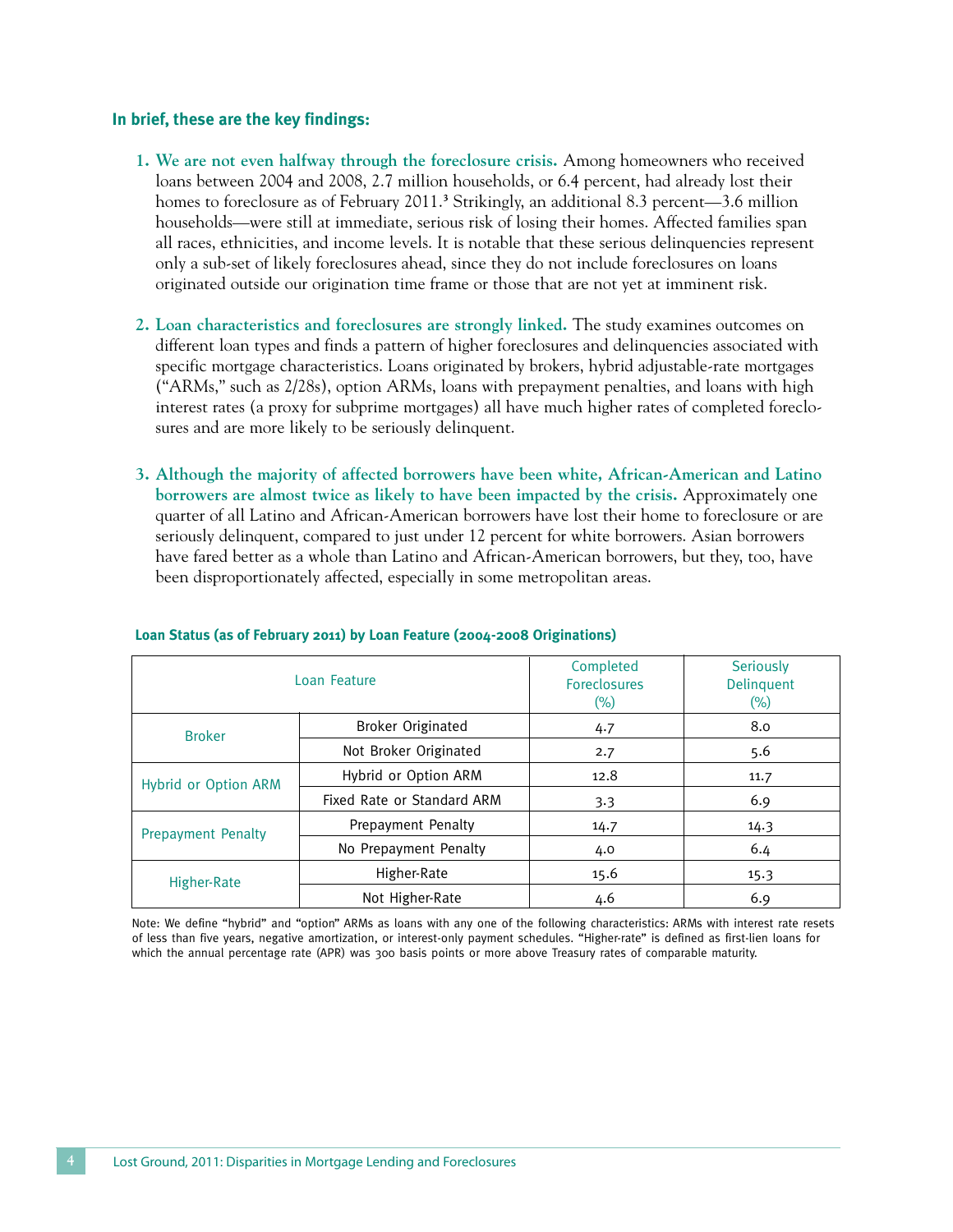

#### **Rates of Completed Foreclosures and Serious Delinquencies by Borrower Race and Ethnicity (2004-2008 Originations)**

- **4. Racial and ethnic differences in foreclosure rates persist even after accounting for differences in borrower incomes.** Racial and ethnic disparities in foreclosure rates cannot be explained by income, since disparities persist even among higher-income groups. For example, approximately 10 percent of higher-income African-American borrowers and 15 percent of higher-income Latino borrowers have lost their home to foreclosure, compared with 4.6 percent of higherincome non-Hispanic white borrowers. Overall, low- and moderate-income African Americans and middle- and higher-income Latinos have experienced the highest foreclosure rates.
- **5. Loan type and race and ethnicity are strongly linked.** African Americans and Latinos were much more likely to receive high interest rate (subprime) loans and loans with features that are associated with higher foreclosures, specifically prepayment penalties and hybrid or option ARMs. These disparities were evident even comparing borrowers within the same credit score ranges. In fact, the disparities were especially pronounced for borrowers with higher credit scores. For example, among borrowers with a FICO score of over 660 (indicating good credit), African Americans and Latinos received a high interest rate loan more than three times as often as white borrowers.

*Among borrowers with a FICO score of over 660 (indicating good credit), African Americans and Latinos received a high interest rate loan more than three times as often as white borrowers.* 

**6. Foreclosure rates by income groupings vary by housing markets.** In areas of the country that had weak or moderate housing price appreciation during the period leading up to the crisis, foreclosure rates are highest for low-income borrowers and lowest for higher-income borrowers. For example, low- and moderate-income borrowers have been most affected in cities such as Detroit, Cleveland, and St. Louis. However, in areas that had strong housing appreciation before the collapse, the opposite is true. In boom-market metropolitan areas located in California,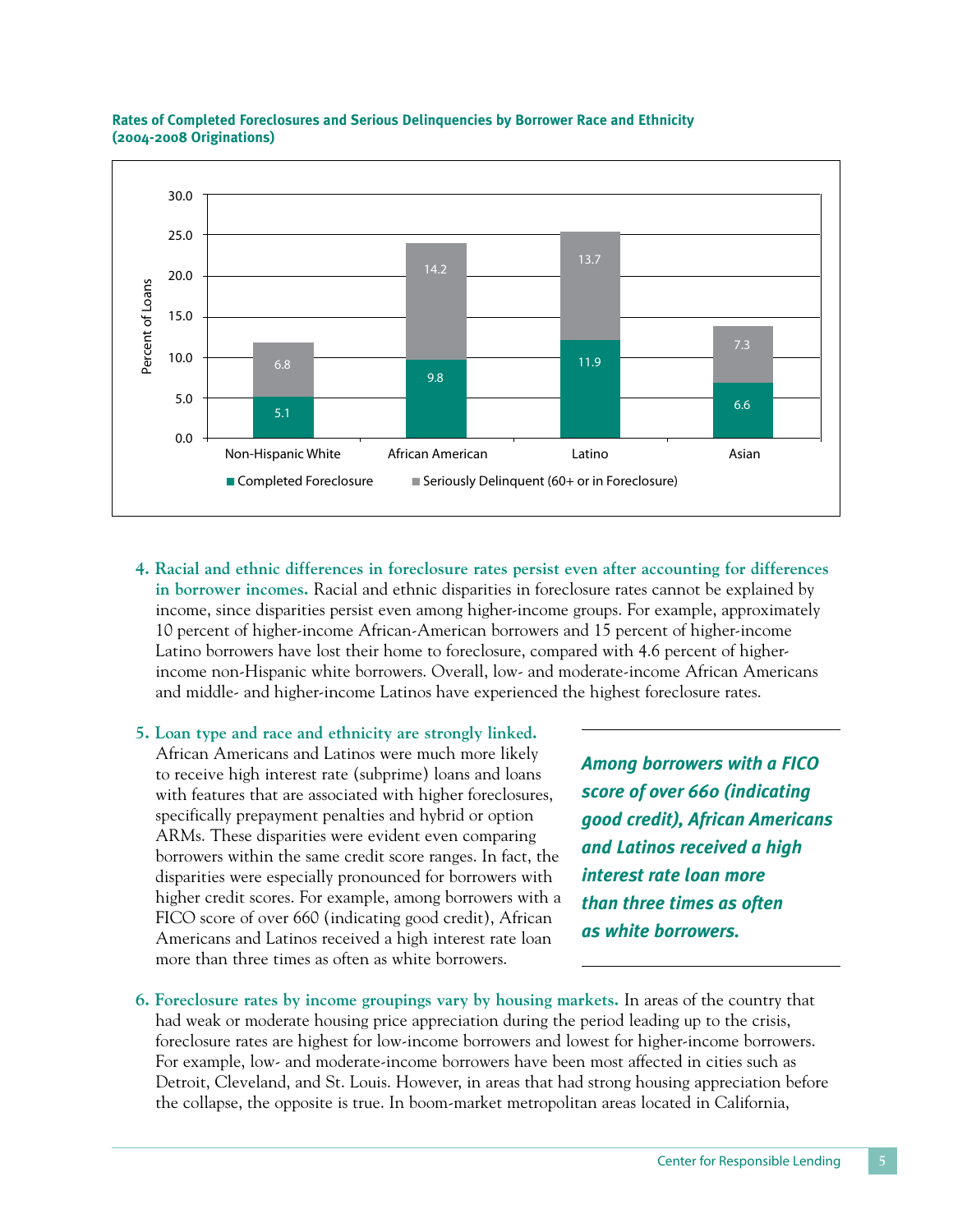Nevada and Arizona, foreclosure rates are highest among middleand higher-income borrowers. These patterns are consistent with the incidence of high-risk mortgages received by different groups of borrowers across the different housing markets.

**7. Impacts vary by neighborhood.** Low- and moderate-income neighborhoods and neighborhoods with high concentrations of minority residents have been hit especially hard by the foreclosure crisis. Nearly 25 percent of loans in low-income neighborhoods and 20 percent of loans in high-minority neighborhoods have been foreclosed upon or are seriously delinquent, with significant implications for the long-term economic viability of these communities.

*Nearly 25 percent of loans in low-income neighborhoods and 20 percent of loans in high-minority neighborhoods have been foreclosed upon or are at high risk of default.*

The findings presented in this report suggest that we are not even halfway through the foreclosure crisis, as millions of additional families are still at risk of losing their home. Meanwhile, Americans of every demographic group—all incomes, races, and ethnicities—have been affected. Our analysis shows that non-Hispanic white and middle- and higher-income borrowers represent the vast majority of people who have lost their homes. However, we also find that people of color and lower-income borrowers and neighborhoods have been disproportionately affected.

Our study provides further support for the key role played by loan products in driving foreclosures. Specific populations that received higher-risk products—regardless of income and credit status were more likely to lose their homes. While some blame the subprime disaster on policies designed to expand access to mortgage credit, such as the Community Reinvestment Act (CRA) and the affordable housing goals of Fannie Mae and Freddie Mac (the government-sponsored enterprises, or GSEs), the facts undercut these claims.<sup>4</sup> Rather, dangerous products, aggressive marketing, and poor loan underwriting were major drivers of foreclosures in the subprime market.

The Dodd-Frank reforms, passed in July 2010, took the first vital step by strengthening mortgage protections, restricting the use of risky products and practices, and requiring lenders to consider each borrower's ability to repay a loan. These new rules will certainly have a positive effect on the success of future mortgages. Yet responding to today's battered housing market will require policy responses on a variety of other levels as well. In the short term, we need stronger measures to prevent additional foreclosures. Over the longer term, policymakers will need to consider how to rebuild the mortgage credit market, recognizing not only the current challenges but also the broader historical barriers to access to credit in this country.

For decades, owning a home has been the most accessible way to build wealth and gain a foothold in the middle class. Especially for lower-income families and middle-class borrowers of color, this crisis threatens to undo decades of economic, social and educational progress. But in our efforts to stabilize the housing market and prevent a future crisis, we must not create an environment where qualified borrowers are denied access to reasonably-priced mortgages. Future reforms—whether regulatory or legislative in nature—must prevent unfair and abusive lending practices while facilitating a stable supply of mortgage credit for all qualified borrowers.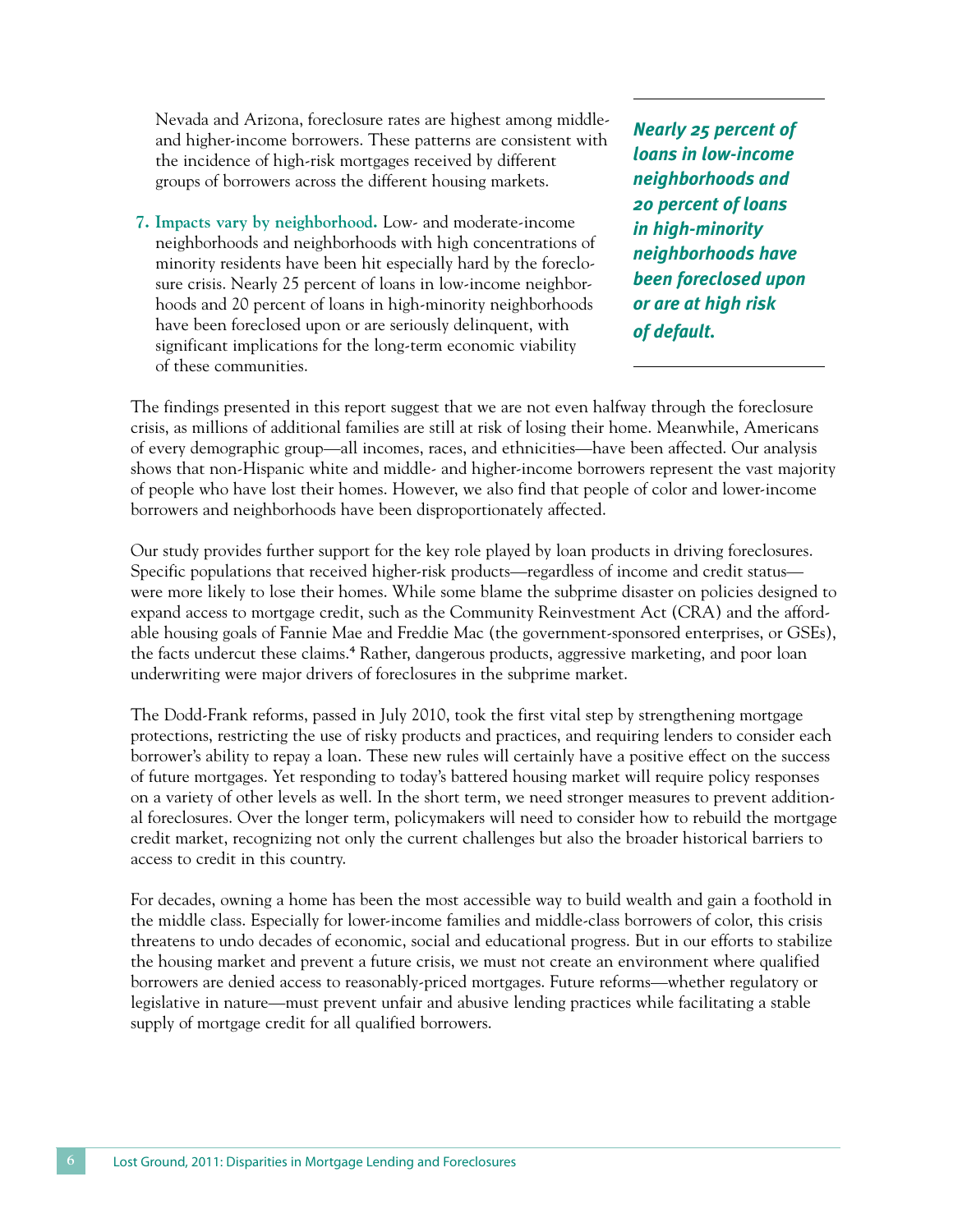## *I. IntroductioN*

The United States is in the midst of an unprecedented foreclosure crisis. Since housing prices began their precipitous decline in early 2007, millions of homes have gone into foreclosure, and millions more remain in distress. The crisis has devastated families and communities across the country and is impairing economic growth for the nation as a whole.

Owning a home has long been the most accessible way to build wealth and gain a foothold in the middle class. Conversely, when families lose their homes, the resulting damage is multifaceted. First, there are the immediate financial, social and emotional costs associated with foreclosure and housing instability. Recent studies also indicate that foreclosures take a toll on the physical health of families who lose their home.<sup>5</sup> The negative impacts of housing insecurity can be particularly hard on children, influencing everything from behavior and cognitive development to academic performance.<sup>6</sup>

Foreclosures also entail long-term consequences for asset building and financial well-being. Families who lose a home cannot tap home equity to start a new business, pay for higher education or secure their retirement. Loss of a home also removes a financial cushion against unexpected financial hardships, such as job loss, divorce or medical expenses, and eliminates the main vehicle for transferring wealth inter-generationally.

Finally, foreclosures have ramifications that extend beyond the families who lose their homes. Communities with high concentrations of foreclosures lose tax revenue and incur the financial and non-financial costs of abandoned properties and neighborhood blight, while homeowners living in close proximity to foreclosures suffer loss of wealth through depreciated home values. The lower levels of wealth associated with foreclosures weaken consumer confidence and spending, thereby acting as a drag on the overall economic growth of the country.

Unfortunately, while much has been reported on the foreclosure crisis, information on the socioeconomic and demographic characteristics of foreclosed borrowers and neighborhoods is difficult to come by. The degree to which foreclosure data are reported varies tremendously, not just from state to state, but even from county to county, and these data rarely include information on the race, ethnicity or income of the affected homeowners. As a result, we have limited knowledge of who has been impacted by the crisis and which communities will experience the greatest negative consequences of foreclosures over the long term.

Better information on the impact of the foreclosure crisis can help policymakers craft more effective policies to speed economic recovery, strengthen affected families and neighborhoods, and help to prevent additional defaults. More precise foreclosure analysis is also pertinent to current policy debates on down payment requirements and the future of Fannie Mae and Freddie Mac, the Government Sponsored Enterprises (GSEs). The decisions made on those issues will dictate the availability of credit for generations to come, and should be informed by accurate information on the impact of the foreclosure crisis.

In this report, we combine multiple data sources and, for the first time, provide a comprehensive assessment of the demographic distribution of the foreclosure crisis. We answer several important questions. First, we analyze **who** has lost their home to foreclosure, and who still faces the risk of default. We look at both the race/ethnicity and income of borrowers, and explore how the impact of foreclosures on different socioeconomic and demographic groups varies depending on where they live. Second, we look at disparities in **what** types of mortgages different borrowers received to better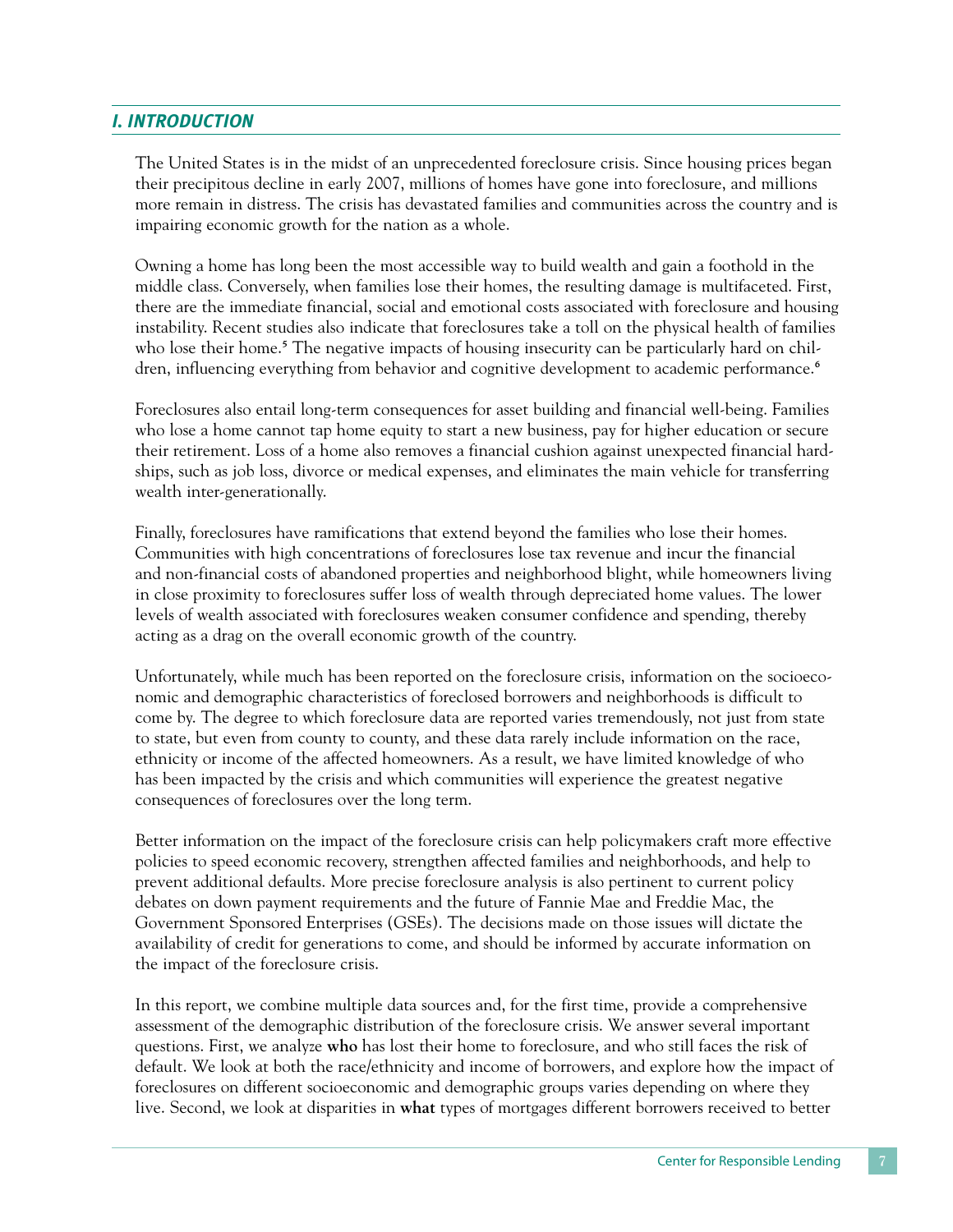understand the relationship between the targeting of unsustainable loan products and defaults. Finally, we examine **where** the crisis has had the greatest impact, assessing which metropolitan areas and types of neighborhoods have been most affected by foreclosures.

## *II. Background and Literature Review*

The past four years have been among the worst for the U.S. housing market. Millions of U.S. homeowners already have lost their homes to foreclosure and millions more are delinquent or in the foreclosure process. Though the crisis has been more pronounced in particular states, such as California, Nevada and Florida, families across country have been affected, either through the direct loss of their home or by the substantial loss of wealth resulting from decreases in their home equity.

Although foreclosures are increasingly driven by high and persistent unemployment, the crisis has its origins in the subprime mortgage market. While subprime loans were initially marketed as "niche" products, during the latter half of the 1990s and early 2000s, subprime lending exploded to become a major driver of the U.S. housing market. From 1996 to 2006, the size of the subprime mortgage market grew from \$97 billion to \$640 billion.7 At the peak of the subprime market in 2006, 27 percent of all loan originations were subprime, including 49 percent and 39 percent of loans made to African Americans and Latinos, respectively.<sup>8</sup> As was true with the Alt-A market,<sup>9</sup> during this time period the subprime market became increasingly dominated by "non-traditional" loans, including interest-only loans, loans with limited or no documentation of income or assets, and loans with low teaser rates that adjusted to much higher rates. These loans were often made on the basis of weak underwriting and without regard for borrowers' ability to repay them.

To a large extent, the deterioration in lending standards was masked during the housing boom; because of the increase in property values, borrowers could refinance or sell their homes when their rates reset or otherwise became unaffordable. However, when house price growth slowed in late 2006, the true hazards of these loans were exposed. In its final report to Congress on the causes of the foreclosure crisis, the U.S. Department of Housing and Urban Development (HUD) confirmed that, while softening housing prices were clearly a triggering factor, the foreclosure crisis itself was "fundamentally the result of rapid growth in loans with a high risk of default—due both to the terms of these loans and to loosening underwriting controls and standards."10 (See "The Red Herrings.")

In addition to an overall deterioration in underwriting over this time period, subprime lenders began to target historically disadvantaged communities with high-cost and risky loan products. A "dual mortgage market" emerged, in which low-income borrowers and borrowers of color were served primarily by subprime lenders, while higher-income and white borrowers were served primarily by conventional lending institutions. Overwhelmingly, research on the dual mortgage market has shown that, even after controlling for differences in borrower and neighborhood risk characteristics, borrowers of color were more likely to receive subprime loans and/or loans with other risky product features. The studies have also consistently showed that subprime loans were more prevalent in low-income and minority neighborhoods. (See "The Dual Mortgage Market.")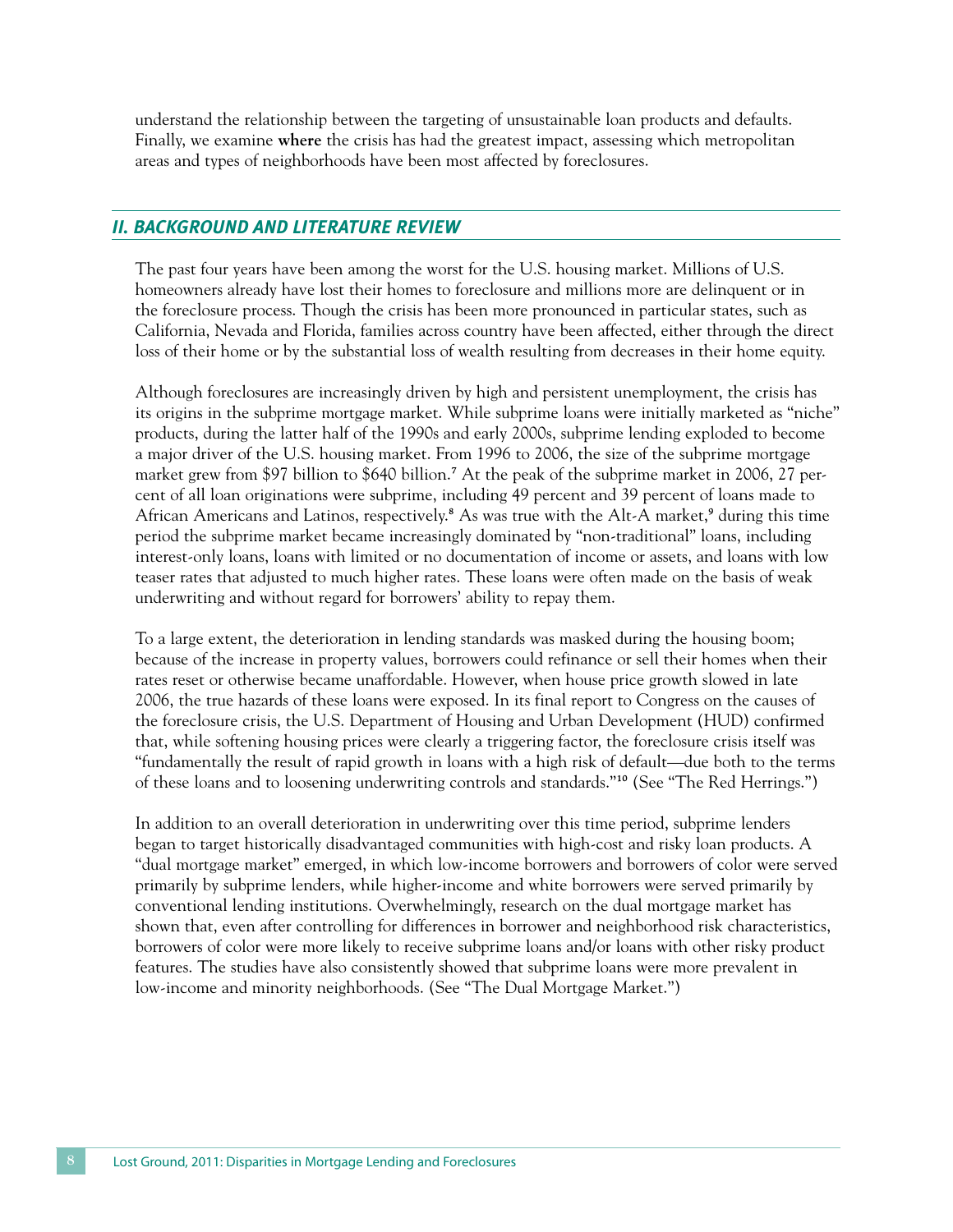## **The Red Herrings**

One misperception that continues to circulate in the media is that the foreclosure crisis stems from government efforts to ensure fair access to credit for low- and moderate-income consumers. Specifically, some observers have charged that the Community Reinvestment Act (CRA)<sup>11</sup> and the affordable housing goals of the GSEs, Fannie Mae and Freddie Mac, precipitated the explosion of risky lending during the subprime boom by requiring banks to make loans to unqualified borrowers.

The facts simply do not support these accusations. Regarding the claims blaming the CRA, there are at least three important rebuttals. First, CRA has been on the books for three decades, while the rapid growth of subprime and other non-prime loan securitization and the pervasive marketing of risky loan products did not occur until recent years.

Second, the predominant players in the subprime market—mortgage brokers, independent mortgage companies, and Wall Street investment banks—were not subject to CRA requirements at all. In fact, only six percent of higher-priced loans, a proxy for subprime, were subject to CRA, meaning that they were extended by CRA-obligated lenders to lower-income borrowers or neighborhoods within their CRA assessment areas.<sup>12</sup>

Third, studies have shown that loans made to low- and moderate-income homebuyers as part of banks' efforts to meet their CRA obligations have actually performed better than the rest of the subprime market. In an analysis of CRA-motivated loans sold to a community development financial institution (CRL's affiliate Self-Help), Ding, Quercia and Ratcliffe found that the default risk of these loans was much lower than subprime loans made to borrowers with similar income and credit risk profiles.13 A study by the Federal Reserve Bank of San Francisco found that CRA-eligible loans made in California during the subprime boom were half as likely to go into foreclosure as loans made by independent mortgage companies, which were not subject to CRA requirements.<sup>14</sup>

Similarly, research shows no evidence that the GSEs' affordable housing targets were a primary cause of the crisis. First of all, the GSEs could not purchase or securitize subprime mortgages directly because such loans were outside the prescribed GSE guidelines. Subprime mortgage-backed securities were created by Wall Street firms, not the GSEs. Second, while the GSEs did purchase subprime mortgage-backed securities as investments and often received affordable housing goal credits for those purchases, their share of such purchases was a fraction of that of the private sector, and one that decreased over time, disproving the argument that the GSEs pushed the market towards unsound, risky lending.15

In addition, the mortgages that accounted for most of the GSEs' losses were not affordable housing loans but rather loans that generally went to higher-income families. At the end of 2010, among loans acquired by the GSEs between 2005 and 2008, affordable housing targeted purchases comprised less than eight percent of their 90-days delinquent portfolio, only a small share of overall troubled assets held by the GSEs.16 Most of the GSEs' losses are tied to Alt-A mortgages, and those loans did not count toward their affordable housing targets, and in fact diluted them.<sup>17</sup>

In short, the assertion that the CRA or GSEs precipitated the foreclosure crisis, while a convenient narrative for opponents of financial regulation, is undermined by the facts. Indeed, recent research by Robert Avery and Kenneth Brevoort at the Federal Reserve Board of Governors has further shown that neither the CRA nor the GSEs caused excessive or less prudent lending in low- and moderate-income neighborhoods.18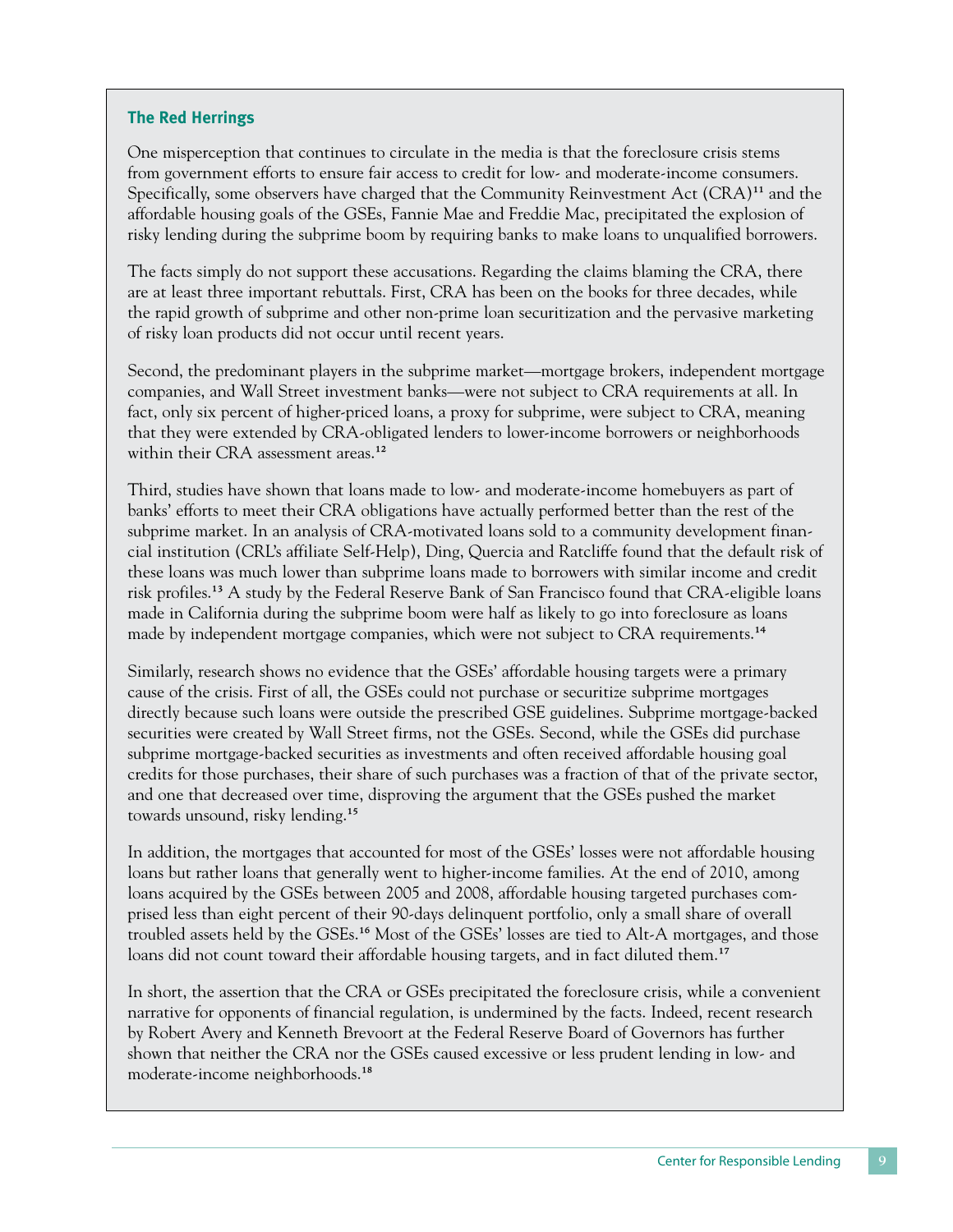Though there is significant literature on the implications of the dual mortgage market for subprime lending outcomes among different demographic groups, the lack of national, publicly-available data on foreclosures has made research on the demographic dimensions of the foreclosure crisis much more difficult. In 2010, the Center for Responsible Lending published the first study to use national data to estimate the impact of foreclosures on communities of color. The analysis, which applied the foreclosure rates of groups of loans from Lender Processing Services to similar groups of loans in HMDA, estimated that 17 percent of Latino and 11 percent of African-American borrowers had already lost or were at imminent risk of losing their home to foreclosure at the end of 2009, compared to seven percent for non-Hispanic white borrowers.19 However, an important limitation of this study was its inability to capture foreclosure rate disparities attributable to differences in the specific loan products received by different populations of borrowers.

Other studies that have tried to answer the question of who has been affected by foreclosures have tended to focus on smaller geographic areas. Focusing on California, Bocian, Smith, Green and Leonard found that over half of the state's foreclosures were experienced by Latino families, far higher than the Latino share of the state's total population or population of homeowners.<sup>20</sup> In a study in Minneapolis, Allen found that foreign-born minority households were 1.7 times more likely to go through a foreclosure than native-born white households, and that Latino households were particularly vulnerable if they had taken out a loan to purchase rather than refinance their home.<sup>21</sup> Anacker and Carr found that high-income African Americans in the metropolitan D.C. area were 36 percent more likely than whites to go into foreclosure, while Latino borrowers were 79 percent more likely to be foreclosed on than their white counterparts.<sup>22</sup> While these studies cannot be generalized to the United States as a whole, they nevertheless provide compelling evidence that the foreclosure crisis has fallen disproportionately on borrowers of color.

There is also growing evidence that foreclosures have been concentrated in particular types of neighborhoods. Researchers who have studied the crisis have identified three key factors in the location of foreclosures. First, foreclosures have been heavily concentrated in suburban neighborhoods that saw considerable new construction and rapid housing price appreciation during the subprime lending boom, particularly in states such as Florida, California, Nevada and Arizona.23 These neighborhoods were attractive to a wide range of moderate- and middle-income families hoping to become homeowners—including many Latinos, Asians and African Americans—and who were priced out of neighborhoods elsewhere. Second, older, inner-city neighborhoods—particularly those with high percentages of low-income and minority residents—have also seen a disproportionate share of foreclosures.24 Finally, researchers have found that metropolitan areas with high levels of segregation have increased levels of foreclosure, even after controlling for levels of minority populations and subprime lending.<sup>25</sup> These studies all provide strong evidence that low-income and minority neighborhoods are being hit hardest, not only by foreclosures, but by the attendant spillover effects of higher crime, lower property values, and fractured social cohesion.<sup>26</sup>

This study builds on the existing research by creating a unique loan-level dataset with broad national coverage. The comprehensiveness of this dataset, both in terms of data content and market coverage, allows us to paint a more complete picture of the borrowers and neighborhoods that have been affected by foreclosures. Specifically, we are able to look not just at the foreclosure rates for different demographic groups, but also at the specific loan products received by different populations. By analyzing these foreclosures and lending patterns in tandem, we are able to get a much richer understanding of the demographic dimensions of the foreclosure crisis. In addition, the large number of loans in the merged dataset allows us to look at patterns of foreclosures and delinquencies at a smaller geographic scale, including disparities in outcomes at the state and metropolitan level.

The following section describes the data and methodology used in this report. This is followed by a discussion of our key findings and our conclusion.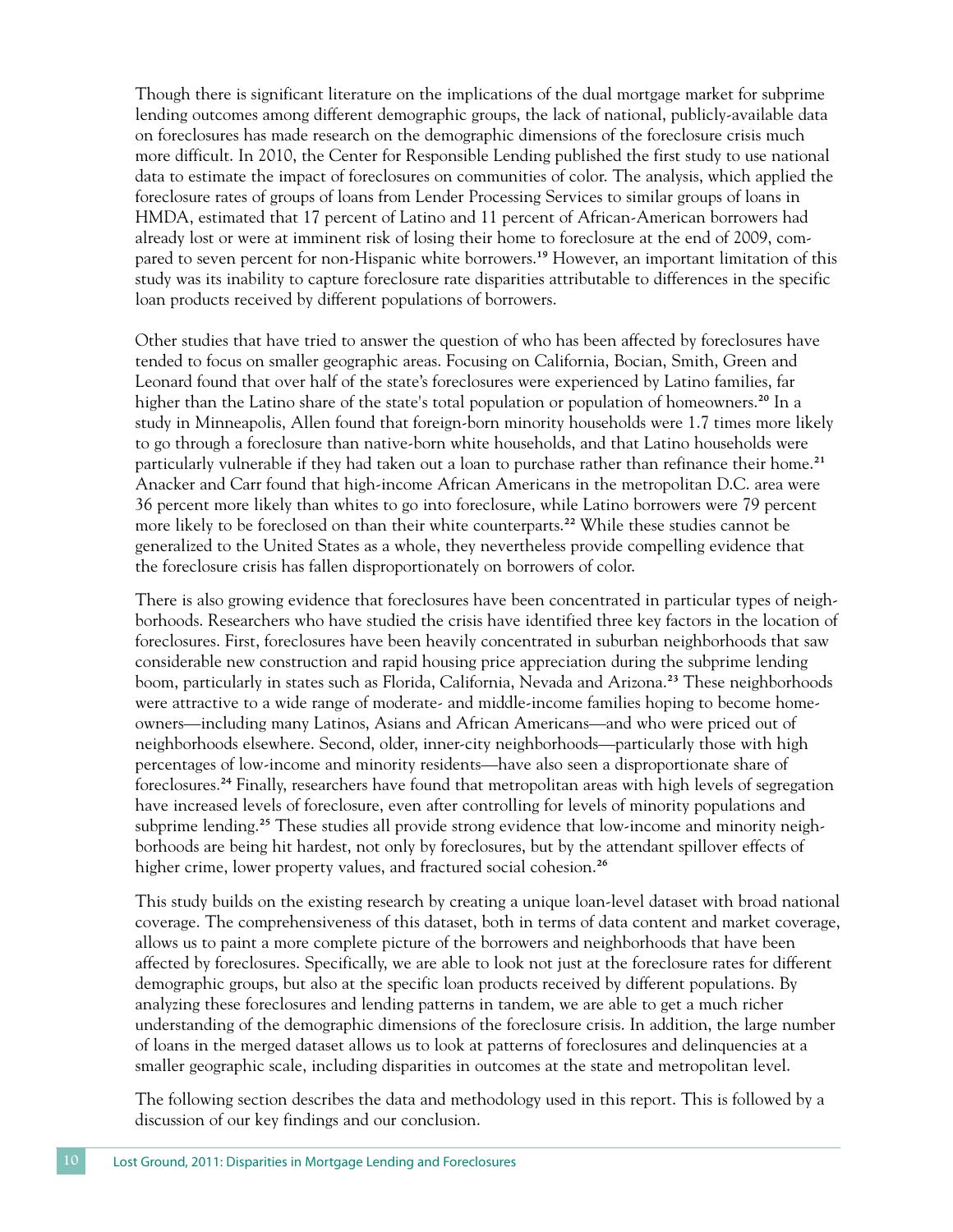#### **The Dual Mortgage Market**

Researchers trying to understand the disparate impact of foreclosures on lower-income and minority communities have increasingly focused on the failings of the "dual mortgage market," in which lower-income and minority neighborhoods and borrowers were served primarily by subprime lenders (even when they could have qualified for a prime loan), and as a result were more likely to receive subprime loans.<sup>27</sup> Overall, these studies have found that the race and/or ethnicity of a borrower are strong determinants of the probability of receiving a subprime loan.<sup>28</sup> Even within the subprime market segment, there is evidence that African Americans and Latinos were more likely to be steered into higher-priced loans than white borrowers. Bocian, Ernst and Li found that African-American and Latino borrowers were about 30 percent more likely to receive higher-cost subprime loans than similarly-situated white borrowers.<sup>29</sup> Courchane also found that, after controlling for the likelihood of receiving a subprime loan, African-American borrowers received higher APRs than white non-Hispanic borrowers.<sup>30</sup> Research also has shown that place matters, and that higher-priced and subprime loans were more frequent in lowincome and minority neighborhoods than in higher-income or predominantly non-Hispanic white neighborhoods.<sup>31</sup>

The existence of the dual mortgage market was made possible in part by the dominance of mortgage brokers in the market. The majority of subprime loans were originated by brokers, who were largely unregulated at the federal level (and the breadth and depth of state broker regulations varies considerably). The dominance of broker originations in the subprime market was particularly dangerous due to their ability to charge yield-spread premiums (YSPs), which were financial incentives paid by lenders to brokers to charge borrowers higher rates than they qualified for. As a result, studies have found that, especially for borrowers of color, the mortgage broker channel resulted in unequal loan outcomes, even after controlling for borrower and neighborhood risk characteristics.32

In addition to brokers' perverse incentives, the rise of the dual market was also facilitated by federal regulators who failed to recognize the risks that subprime loans posed to consumers. The Office of the Comptroller of the Currency and the Office of Thrift Supervision both preempted the lenders they regulated from stronger state anti-predatory lending laws,<sup>33</sup> and the Federal Reserve failed to use its authority under the Home Ownership and Equity Protection Act (HOEPA) to expand protections for consumers taking out subprime loans until July 2008.34 Without adequate consumer protections in place, borrowers in underserved communities especially those with inadequate information or knowledge of the mortgage lending market were more vulnerable to poor underwriting and other predatory practices.<sup>35</sup>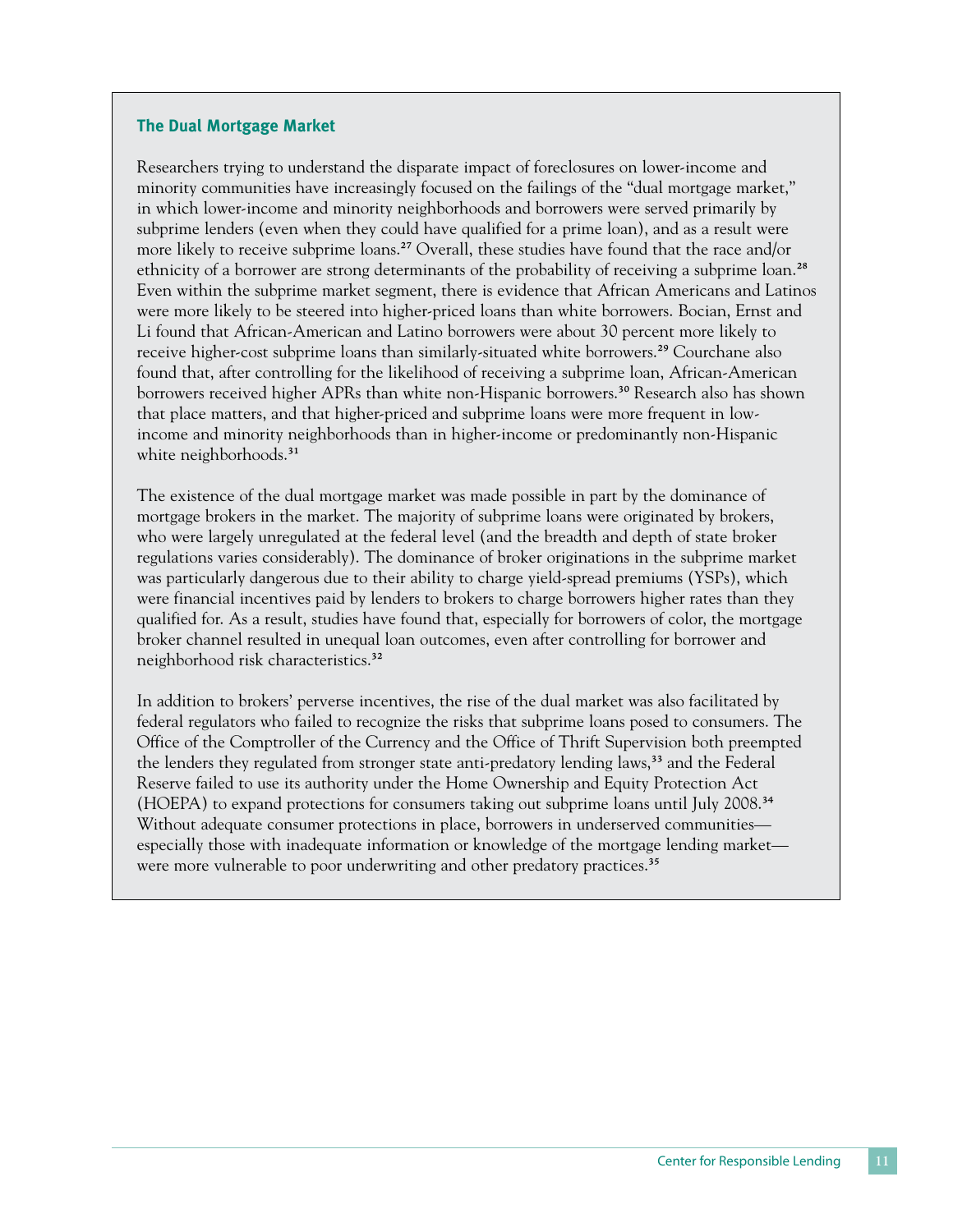## *III. Data/Methodology*

The analysis in this report relies on a loan-level dataset that matches data submitted by financial institutions under the Home Mortgage Disclosure Act (HMDA) of 1975 with data from two national, proprietary datasets on loan performance: Lender Processing Services (LPS) and BlackBox. HMDA is the largest publicly available database of U.S. home lending activity and includes demographic information on the borrower, including race, ethnicity, and income, the disposition of the loan (accepted or denied), and some information on the loan terms (for example, if it was used for purchase or refinance, and whether or not the loan was higher-priced). However, HMDA data is restricted to information collected at origination—it contains no information on whether the loan is delinquent or in foreclosure.

To obtain information on loan performance, we rely on data from LPS and BlackBox, which are complementary, proprietary loan-level databases.<sup>36</sup> LPS is collected from loan servicers, while BlackBox, which is exclusively comprised of loans that are in private-label securities, is collected from investor pools. While these databases do not contain any demographic information, they do contain data on loan performance. The advantage of using both LPS and BlackBox in this analysis is that it allows us to analyze a broader segment of the mortgage market than using either one by itself. Importantly, the addition of the BlackBox data allows us to assess the outcomes for a greater share of subprime and Alt-A mortgages—the risky loans that precipitated the crisis—since these were more likely to be securitized on the private secondary market.

To combine these three databases, we employ a probabilistic matching technique that links loan performance data from LPS and BlackBox to the loan origination data from HMDA, which serves as our proxy for the universe of mortgage originations. That is, we allow loans in LPS and BlackBox to be matched to loans in HMDA along loan characteristics that are common to all three datasets. HMDA loans that match to more than one LPS or BlackBox loan are weighted so that each HMDA loan is given a final weight of one. For example, if one HMDA loan was matched to two loans in LPS and one loan in BlackBox, each match would be given a weight of one-third. The matching algorithm is explained in greater detail in Appendix 1.

The advantage of using this probabilistic matching technique is that we do not lose the observations that would need to be dropped if we insisted on unique matches between the databases or if we excluded loans that were in census tracts with overlapping zip codes. Relying on unique matches can introduce bias: for example, loans with fewer matches tend to be prime loans, government loans, non-broker originated loans, and loans in non-boom housing markets. Therefore, focusing only on loans with unique matches would bias the results towards loans with better performance. While we undoubtedly have "false positive" matches in our sample, the weights that are assigned to these loans diminishes their effect and should not have any biased direction.

The final sample used in our analysis contains approximately 27 million matched loans, representing 63 percent of the HMDA universe of 42.9 million first-lien owner-occupied mortgages originated between 2004 and 2008. Loan performance is observed through February 2011. We include both purchase and refinance loans in our analysis; we also consider the performance of FHA/VA loans in addition to conventional loans. Table 1.2 in Appendix 1 provides descriptive statistics for the matched HMDA/LPS/BlackBox dataset.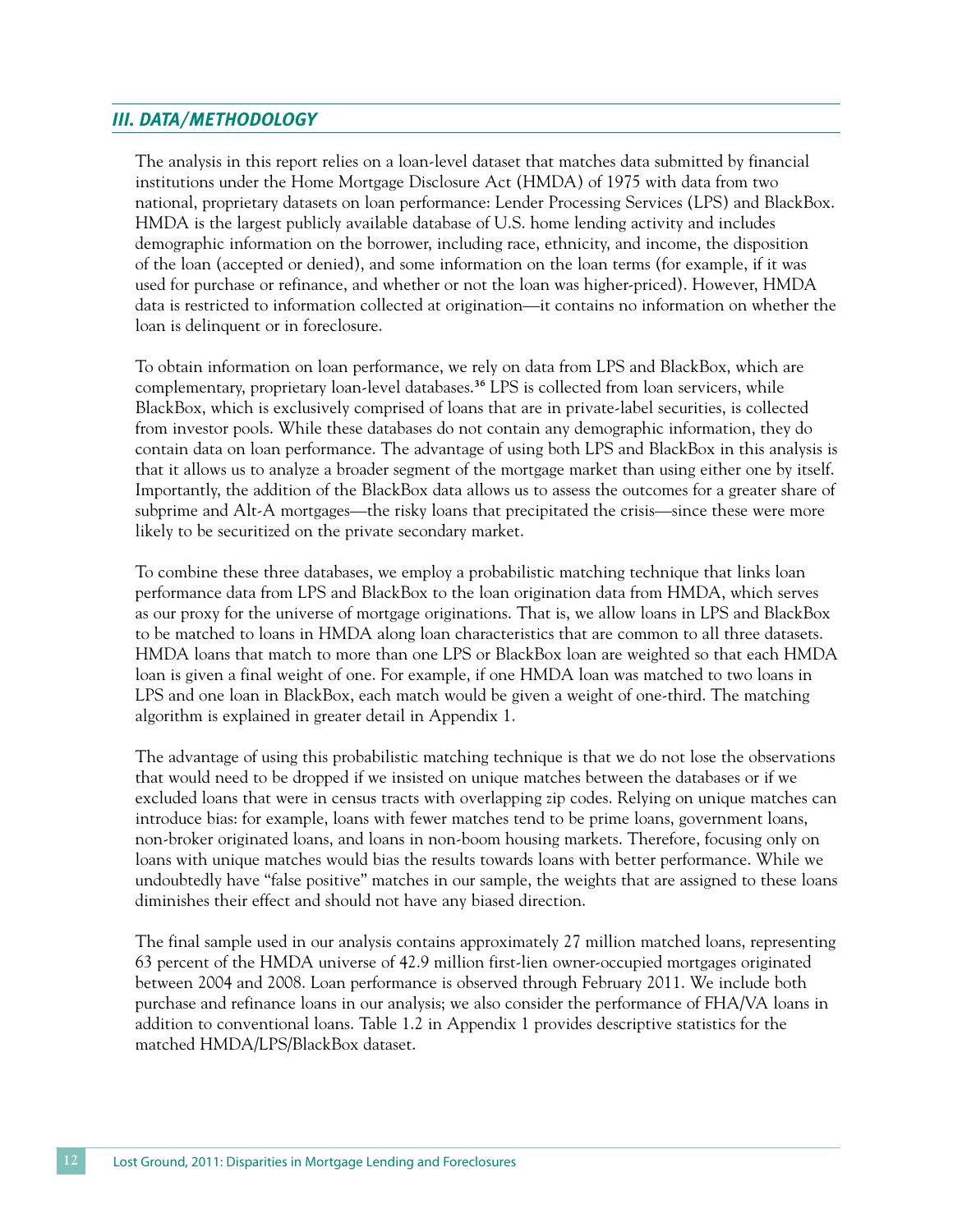We assess two measures of loan performance: (1) completed foreclosure, meaning that the property has gone through the foreclosure process and has been lost to the homeowner; and (2) seriously delinquent, which refers to loans that were more than 60 days delinquent or in the foreclosure process as of February 2011. Both completed foreclosures and serious delinquency rates are calculated as a percentage of all 2004-2008 originations.37

The comprehensive nature of our merged dataset as well as its national coverage allow us to provide important insights into the distribution of foreclosures to date. However, we are duly cautious about the limitations of matching records across disparate sources of data, especially when the data are proprietary and are not reviewed and cleaned as part of a public reporting system. Furthermore, the presence of "false positive" matches in our sample, resulting from the limited number of common fields between the datasets, highlights the need for a publicly-available dataset that includes information from origination to termination on a representative sample of U.S. mortgage loans. This type of data would allow researchers to answer a much broader set of questions, leading to more effective, evidence-based policymaking. In the absence of such data, the HMDA/LPS/BlackBox match provides us with the opportunity to build on the existing literature and for the first time describe the relationship between lending patterns and foreclosure rates for different demographic and geographic groups.

It is also worth noting that our analysis does not cover all loans and/or borrowers affected by the foreclosure crisis. The analysis is based on individual loans included in the datasets, not individual borrowers. As a result, some borrowers are almost certainly in our dataset more than once, for example, because they refinanced over the 2004-2008 time period. Unfortunately, there is no way to link multiple loans associated with a single borrower.<sup>38</sup> Second, the analysis is limited to 2004-2008 originations by HMDA-reporting institutions. Therefore, loans originated outside that time frame or by non-HMDA covered institutions will not be reflected in our analysis. Our estimates of the number of serious delinquencies and foreclosures are therefore conservative—that is, an even greater number of borrowers have been affected by the crisis.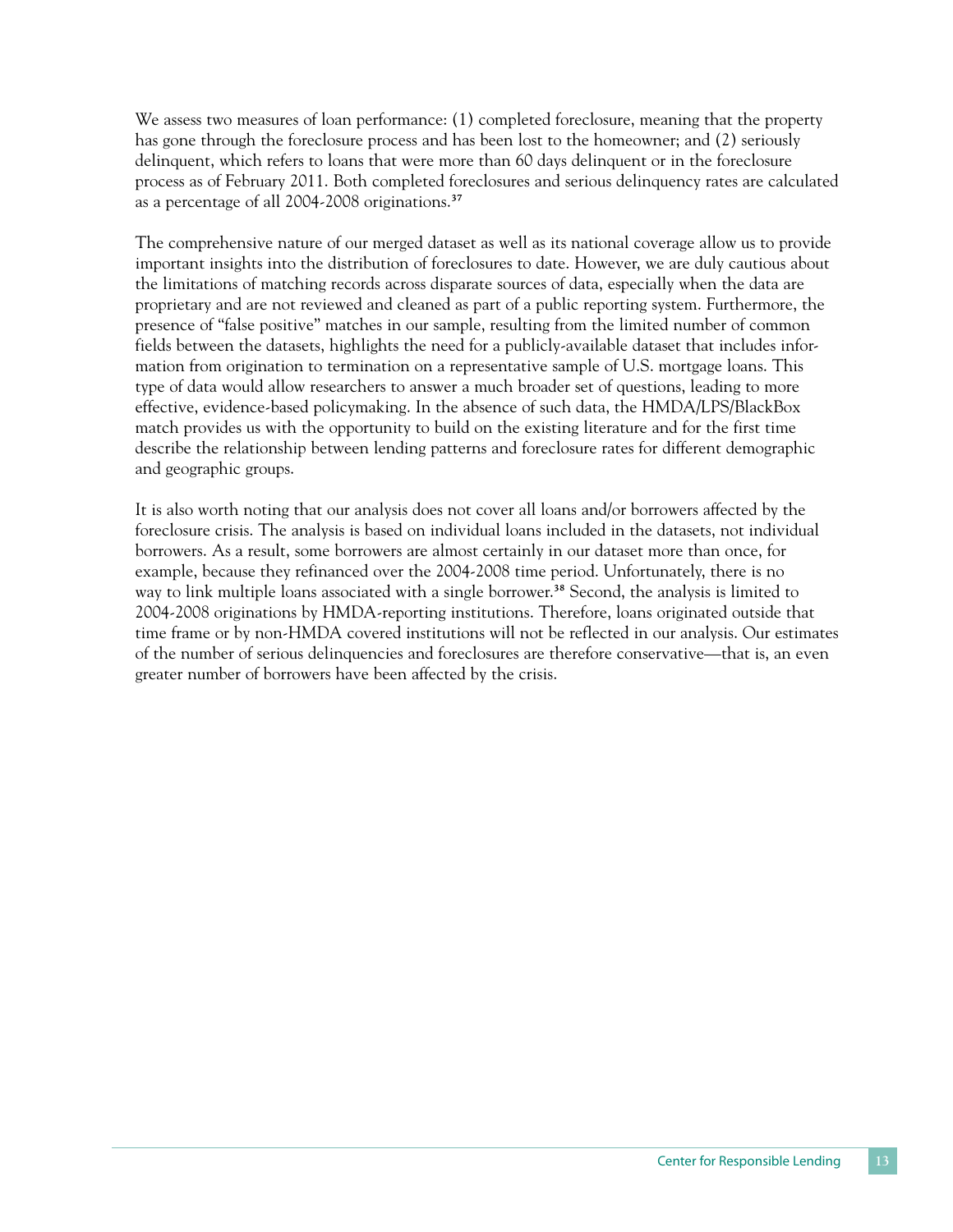## *IV. Analysis and Findings*

In this section, we present our analysis and seven separate findings. We begin by calculating the total numbers of completed foreclosures and seriously delinquent loans and analyzing the performance of different types of loan products. To assess which borrowers have been affected by the foreclosure crisis, we examine foreclosure and delinquency rates by race, ethnicity, and income. We also look at loan performance in different types of neighborhoods, characterizing the neighborhood by its demographic and socioeconomic composition. Throughout the analysis, we also look at the incidence of different types of loans by demographic group and neighborhood type. While it is beyond the scope of this report to develop a full regression model to isolate the impact of various factors on foreclosures, our analysis of loan products provides useful information for understanding foreclosure patterns and explaining disparities in foreclosure rates among different demographic groups, neighborhoods and types of housing markets.

**Finding #1: The foreclosure crisis is less than halfway over. Among borrowers who received loans between 2004 and 2008, 6.4 percent have already lost their homes to foreclosure. Strikingly, an additional 8.3 percent were still at serious risk of losing their homes. Affected borrowers span all races, ethnicities, and income levels.** 

The impact of the foreclosure crisis has been far-reaching. Based on the HMDA/LPS/BlackBox data, we estimate that more than 2.7 million homeowners who received loans between 2004 and 2008 had already lost their homes to foreclosure as of February 2011, representing 6.4 percent of those borrowers. Another 8.3 percent of these loans, or 3.6 million households, were 60 or more days delinquent on their mortgage or in some stage of the foreclosure process, and at serious risk of losing their homes.39 (See Figure 1.) This suggests that, five years into this crisis, we are not even halfway through it.



**Figure 1: Rates of Completed Foreclosures and Serious Delinquencies (2004 – 2008 Originations)**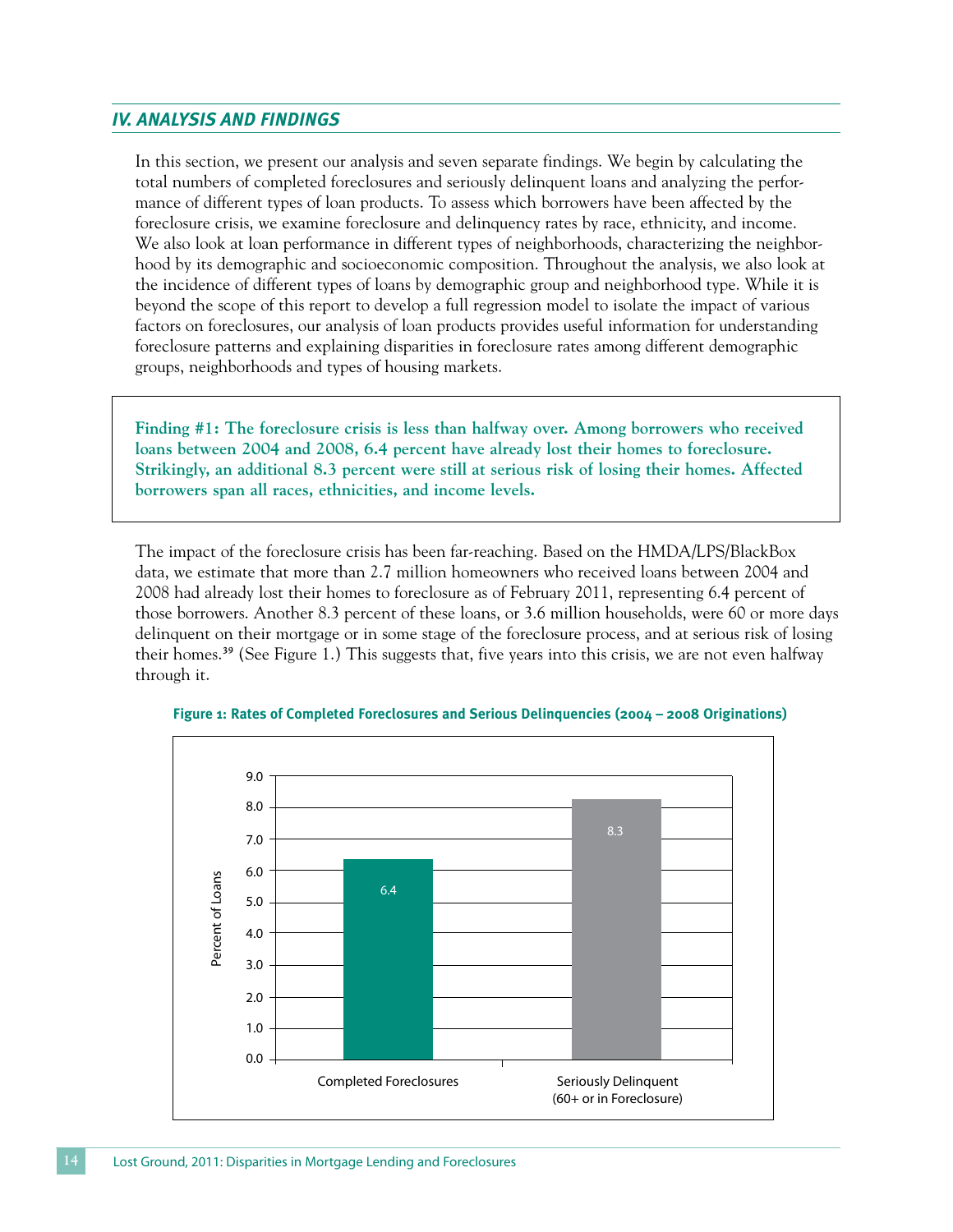As shown in Figures 2 and 3, foreclosures have reached into every U.S. community, affecting borrowers across racial, ethnic, and income lines. The vast majority of families who have lost their homes have been white non-Hispanic<sup>40</sup> and middle- or higher-income.<sup>41</sup> As of February 2011, over 1.5 million white borrowers who received their loans between 2004 and 2008 have lost their homes to foreclosure, and over 2 million were 60 or more days delinquent or in the foreclosure process. Among middle- and higher-income households, 2 million have lost their homes, and another 2.6 million homes were seriously delinquent. The large number of borrowers still in distress shows that the weak economy is taking its toll, as long durations of unemployment are affecting the ability of households to make their mortgage payments.



#### **Figure 2: Number of Completed Foreclosures and Seriously Delinquent Loans by Race/Ethnicity (2004-2008 Originations)**

Note. Volumes are based on applying rates calculated from the merged sample to all 42.9 million 2004-2008 HMDA originations.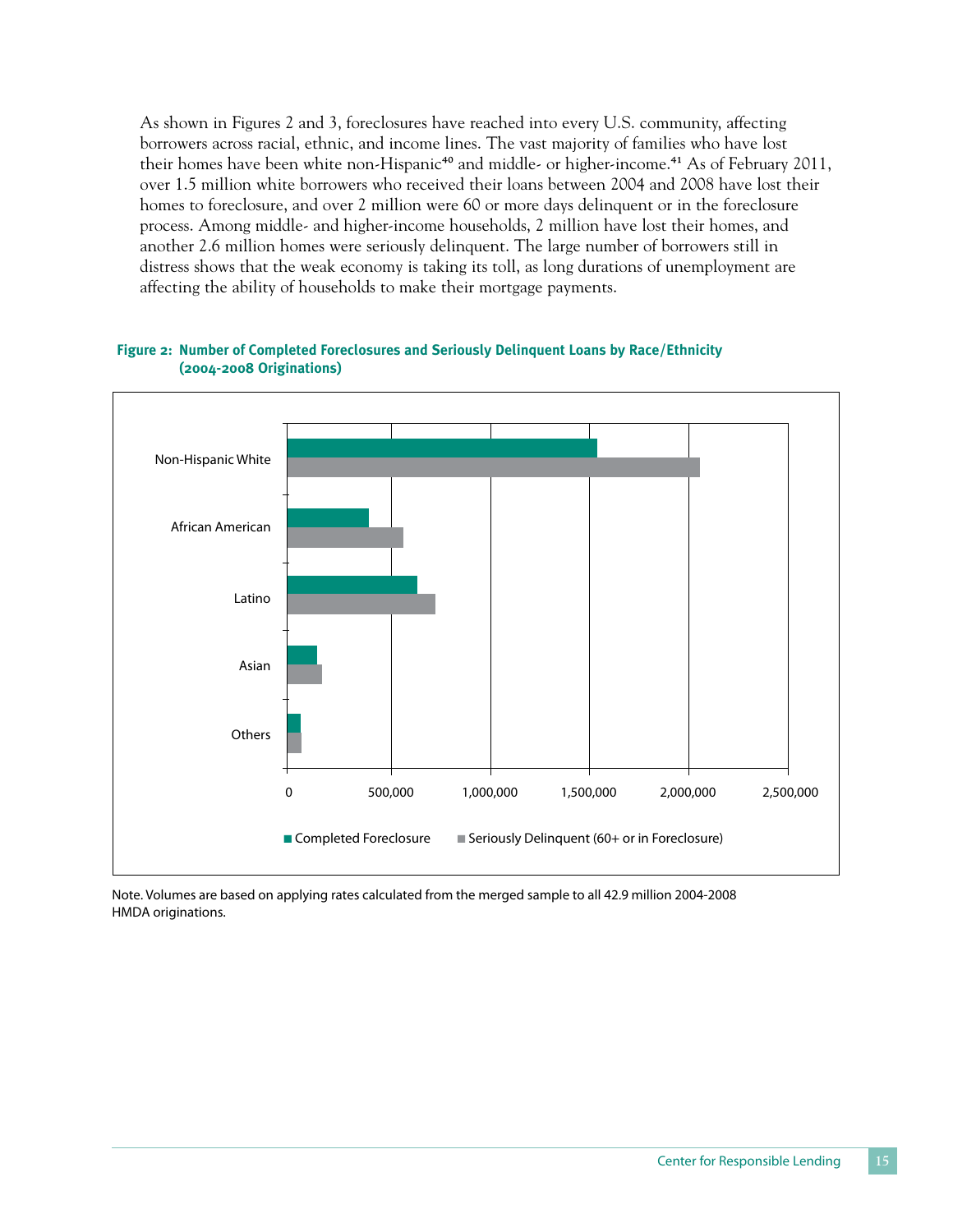

#### **Figure 3: Number of Completed Foreclosures and Seriously Delinquent Loans by Borrower Income (2004-2008 Originations)**

Note: Volumes are based on applying rates calculated from the merged sample to all 42.9 million 2004-208 HMDA originations. Low-income refers to borrowers at 50% below area median income (AMI), moderate-income refers to borrowers at 50-80% of AMI, middle-income refers to borrowers at 80-120% of AMI, and higher-income refers to borrowers at 120% or above AMI.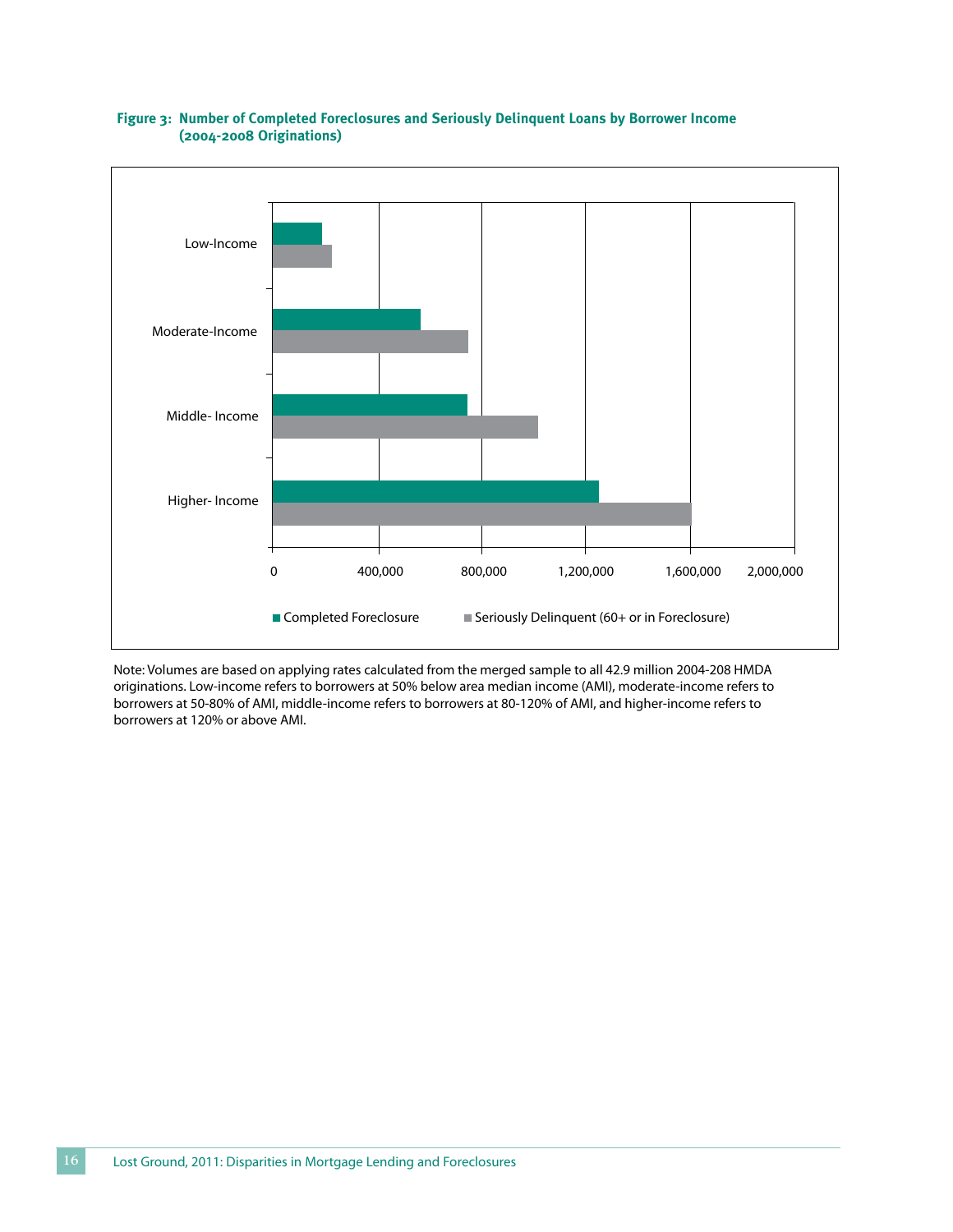**Finding #2. Loans with certain product features—higher interest rates, prepayment penalties, and hybrid or option adjustable interest rates, as well as loans originated by brokers—have much higher rates of completed foreclosures and are more likely to be seriously delinquent. However, as the crisis has continued, these types of loans make up a smaller share of all troubled loans.**

Consistent with other research that has documented the importance of loan products and underwriting in precipitating the foreclosure crisis, we find that foreclosure rates vary by loan product type. Loans originated by mortgage brokers,<sup>42</sup> adjustable rate mortgages (ARMs) with non-traditional features (specifically, interest-only payments, negative amortization options or hybrid rate structures with low initial "teaser" interest rates), loans with prepayment penalties,<sup>43</sup> and loans with higher interest rates<sup>44</sup> are all associated with higher rates of completed foreclosures and serious delinquencies. (See Table 1.) The higher rates of default for higher-rate/subprime loans are not surprising, given that these products were supposed to serve higher-risk borrowers. However, there is evidence that higher-rate loans were often inappropriately targeted: as many as 61 percent of borrowers who received subprime loans had credit scores that would have enabled them to qualify for a prime loan.45

Although risky loan features are strongly associated both with higher completed foreclosure rates and higher rates of delinquencies, their significance in driving new delinquencies appears to be decreasing. For example, loans with adjustable interest rates that had payment options or that began with a fixed lower interest rate that changed to an adjustable rate after a year or two—comprised 36.8 percent of seriously delinquent loans.46 While this is still much higher than their share of all loans (25.4 percent), it represents a sizable decrease from their 56.7 percent share of completed foreclosures. Similar patterns are seen for loans with prepayment penalties or higher-interest rates.

There are two likely explanations for the declining influence of loan characteristics on foreclosures. First, many of the riskiest loan products have already completed foreclosure and, therefore, their total share of active loans has decreased. Second, as the crisis has evolved, unemployment and other economic factors, as opposed to product features, have increasingly been driving new delinquencies.

|                                |                                      | Loan Status                      |                         | Proportion of Loans with High-Risk Features<br>by Status |                                       |                                             |  |
|--------------------------------|--------------------------------------|----------------------------------|-------------------------|----------------------------------------------------------|---------------------------------------|---------------------------------------------|--|
| Loan Feature                   |                                      | Completed<br><b>Foreclosures</b> | Seriously<br>Delinguent | Share of<br>Originated<br>Loans                          | Share of<br>Completed<br>Foreclosures | Share of<br><b>Serious</b><br>Delinquencies |  |
|                                | <b>Broker Originated</b>             | 4.7                              | 8.0                     | 53.5                                                     | 66.4                                  | 61.9                                        |  |
| <b>Broker</b>                  | Not Broker<br>Originated             | 2.7                              | 5.6                     |                                                          |                                       |                                             |  |
| Hybrid or<br><b>Option ARM</b> | Hybrid or Option ARM                 | 12.8                             | 11.7                    | 25.4                                                     | 56.7                                  | 36.8                                        |  |
|                                | Fixed Rate or<br><b>Standard ARM</b> | 3.3                              | 6.9                     |                                                          |                                       |                                             |  |
| Prepayment                     | Prepayment Penalty                   | 14.7                             | 14.3                    | 16.2                                                     | 41.5                                  | 30.2                                        |  |
| Penalty                        | No Prepayment<br>Penalty             | 4.0                              | 6.4                     |                                                          |                                       |                                             |  |
|                                | Higher-Rate                          | 15.6                             | 15.3                    | 16.8                                                     | 40.6                                  | 30.7                                        |  |
| Higher-Rate                    | Not Higher-Rate                      | 4.6                              | 6.9                     |                                                          |                                       |                                             |  |

## **Table 1: Loan Status (as of February 2011) and Features (2004-2008 Originations)**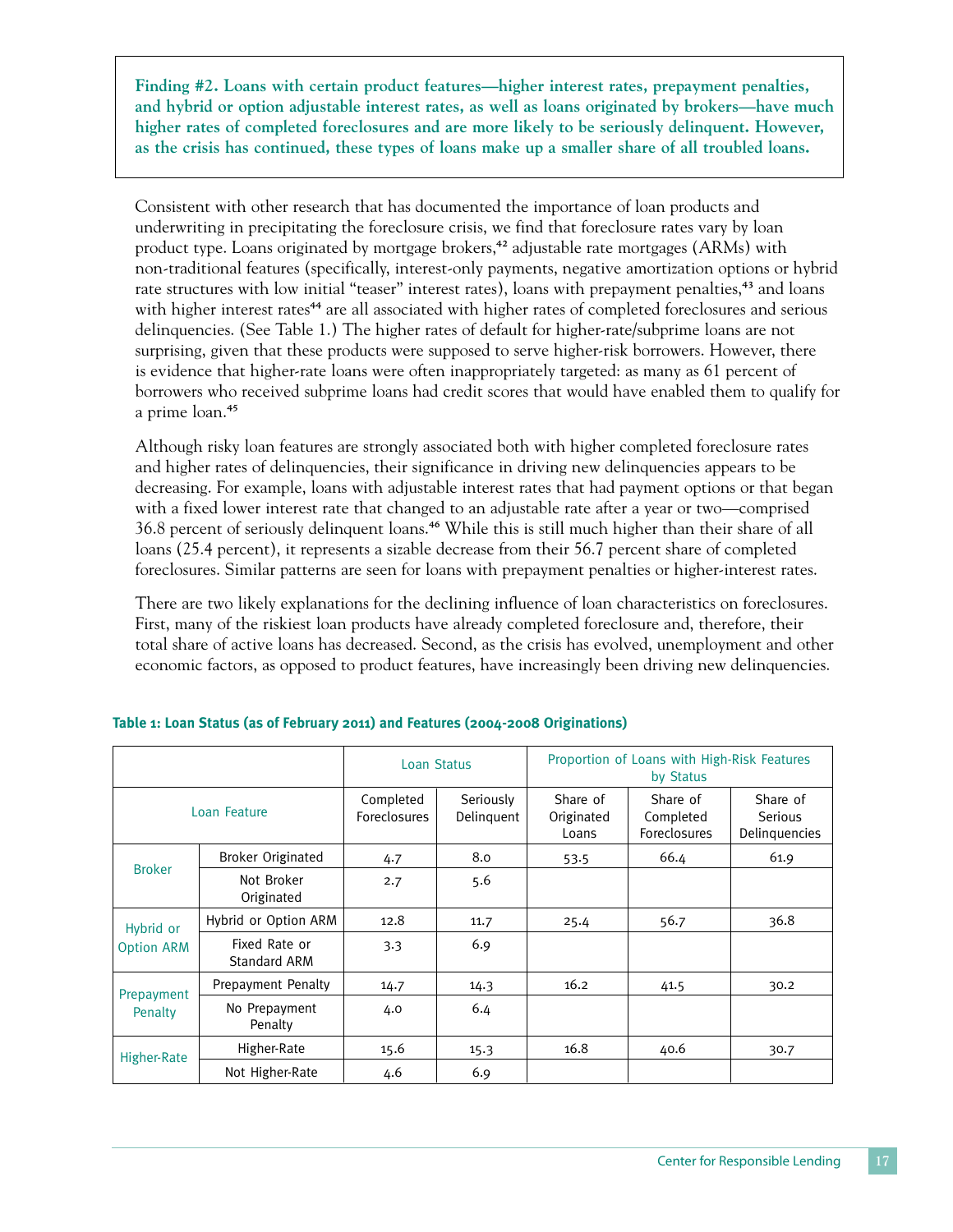**Finding #3: Although the majority of foreclosures have affected white borrowers, African-American and Latino borrowers are almost twice as likely to have lost their home to foreclosure as non-Hispanic whites.** 

While the data show that the foreclosure crisis has been widespread, our analysis also provides new and compelling evidence of the disproportionate impact of the foreclosure crisis on borrowers of color. Among African-American and Latino borrowers, 9.8 and 11.9 percent have lost their home to foreclosure, respectively.47 (See Figure 4.) Among Asian borrowers, 6.6 percent have lost their home to foreclosure. For non-Hispanic whites, the foreclosure rate is 5 percent—although this, too, is extremely high when compared to historical levels, it is approximately half the rate of African Americans and Latinos.

Equally troubling is the large share of borrowers of color who are still in distress. Among Latino and African-American households, an additional 14 percent of loans were seriously delinquent, compared with 6.8 percent for non-Hispanic whites. It is unlikely that all of these delinquencies will result in foreclosure, but given that the Mortgage Bankers Association data showed that delinquencies ticked upwards in the first quarter of 2011, it is quite possible that nearly 25 percent of loans to African-American and Latino borrowers will end in foreclosure during this crisis.



#### **Figure 4: Rates of Completed Foreclosures and Serious Delinquencies by Race/Ethnicity (2004-2008 Originations)**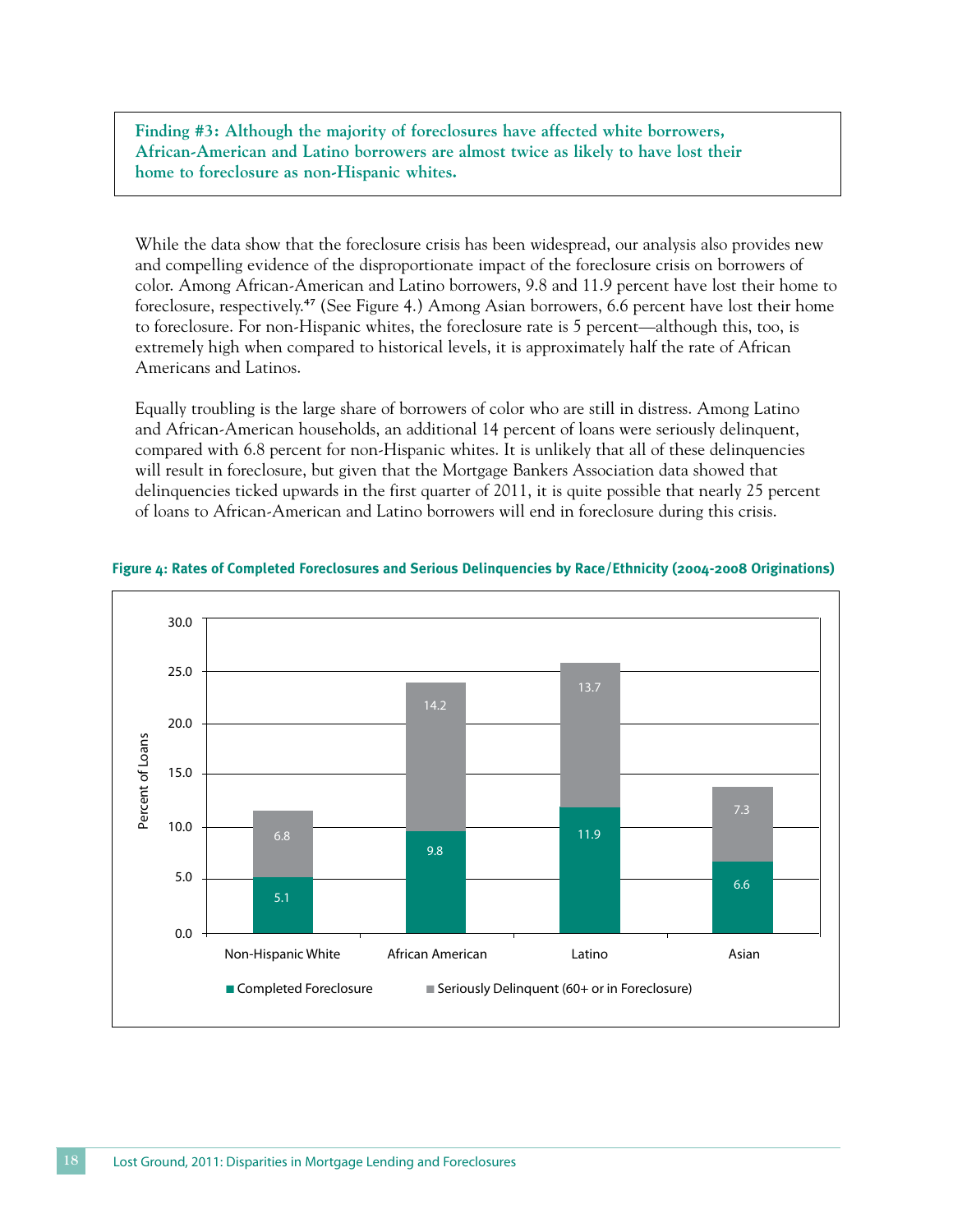When we examine foreclosure patterns at the metropolitan level, we find significant variations in the locations where borrowers of color have been the most affected. (See Table 2.1 in Appendix 2.) For example, more than one third of African-American borrowers in Detroit have already lost their home to foreclosure—a staggering statistic for a city that once had one of the highest African-American homeownership rates in the country.48 African Americans also have experienced very high rates of foreclosure in areas that saw large price declines, such as Riverside-San Bernardino and Phoenix.

The high foreclosure rates for Latinos result from two distinct issues. First, like African Americans, Latinos were disproportionately targeted by subprime lenders. Therefore, within given geographic areas, Latinos often have relatively higher foreclosure rates. In Washington, D.C., for example, the Latino foreclosure rate is three times the metro-wide average. Second, Latino borrowers tend to be concentrated in cities in the sand states, such as California, Nevada and Florida, which have among the highest overall foreclosure rates in the country.

The metropolitan data also show that while Asian homeowners generally have fared better than African Americans and Latinos, in some markets the foreclosure rate for Asians is significantly higher than the metropolitan average, including in Minneapolis-St. Paul and Sacramento.

**Finding #4: Racial and ethnic differences in foreclosure rates persist even after accounting for differences in borrower incomes. Low- and moderate-income African Americans and middle- and high-income Latinos have experienced the highest foreclosure rates.**

Importantly, we find that the differences in foreclosure rates among African Americans, Latinos and non-Hispanic whites are not simply the result of income disparities. As shown in Figure 5, the racial and ethnic disparities in foreclosure rates persist even within income groups. For example, the foreclosure rate for low- and moderate-income African Americans is approximately 1.8 times higher than it is for low- and moderate-income non-Hispanic whites. The gap is smaller for Latinos, especially among low-income households, but even among low-income Latinos the foreclosure rate is 1.2 times that of low-income whites. Low- and moderate-income Asian borrowers have a lower foreclosure rate than lower-income non-Hispanic whites, but the pattern is reversed among middle- and higher-income Asians.

Particularly striking are the high rates of foreclosure among middle- and higher-income African-American and Latino borrowers. Approximately 10 percent of higher-income African Americans and 15 percent of higher-income Latinos have lost their home to foreclosure, compared with 4.6 percent of higher-income non-Hispanic whites.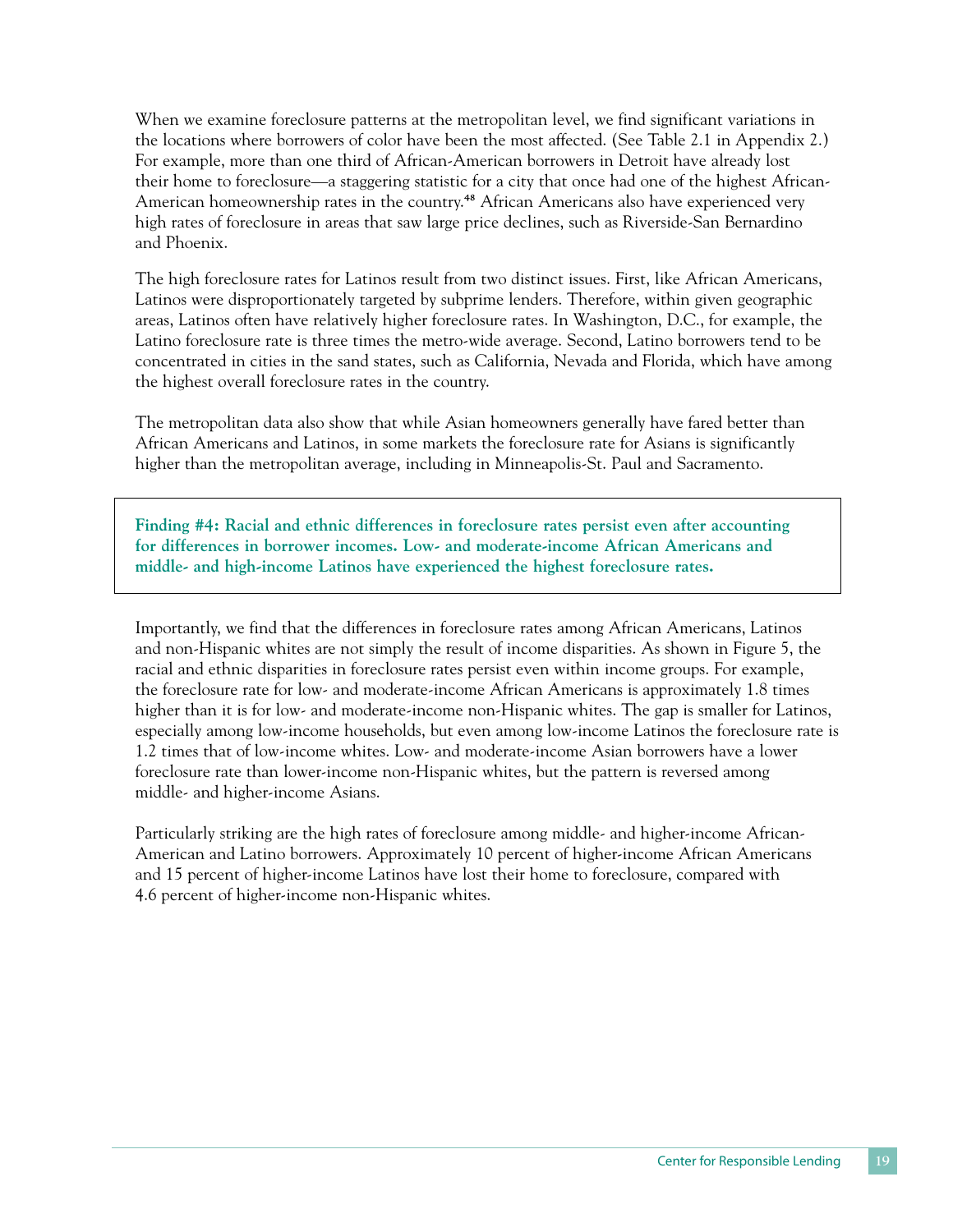

**Figure 5: Rates of Completed Foreclosures by Borrower Race/Ethnicity and Income (2004-2008 Originations)**

Note: Low-income refers to borrowers at 50% below area median income (AMI), moderate-income refers to borrowers at 50-80% of

Interestingly, the data also show that the relationship between income and foreclosure rate varies across different racial and ethnic groups. Among non-Hispanic whites, the completed foreclosure rate decreases as income goes up. For African Americans, the foreclosure rate is also highest for low-income borrowers, but there is not much variation across income groups. However, the pattern is reversed among Asian and Latino homeowners, with middle-and higher-income borrowers experiencing the highest rates of foreclosure for these groups. This may be due to the fact that Latino and Asian borrowers were concentrated in boom markets with higher-than-average house prices, where they were particularly vulnerable to being targeted for hybrid and option ARMs as well as other risky loan products.<sup>49</sup>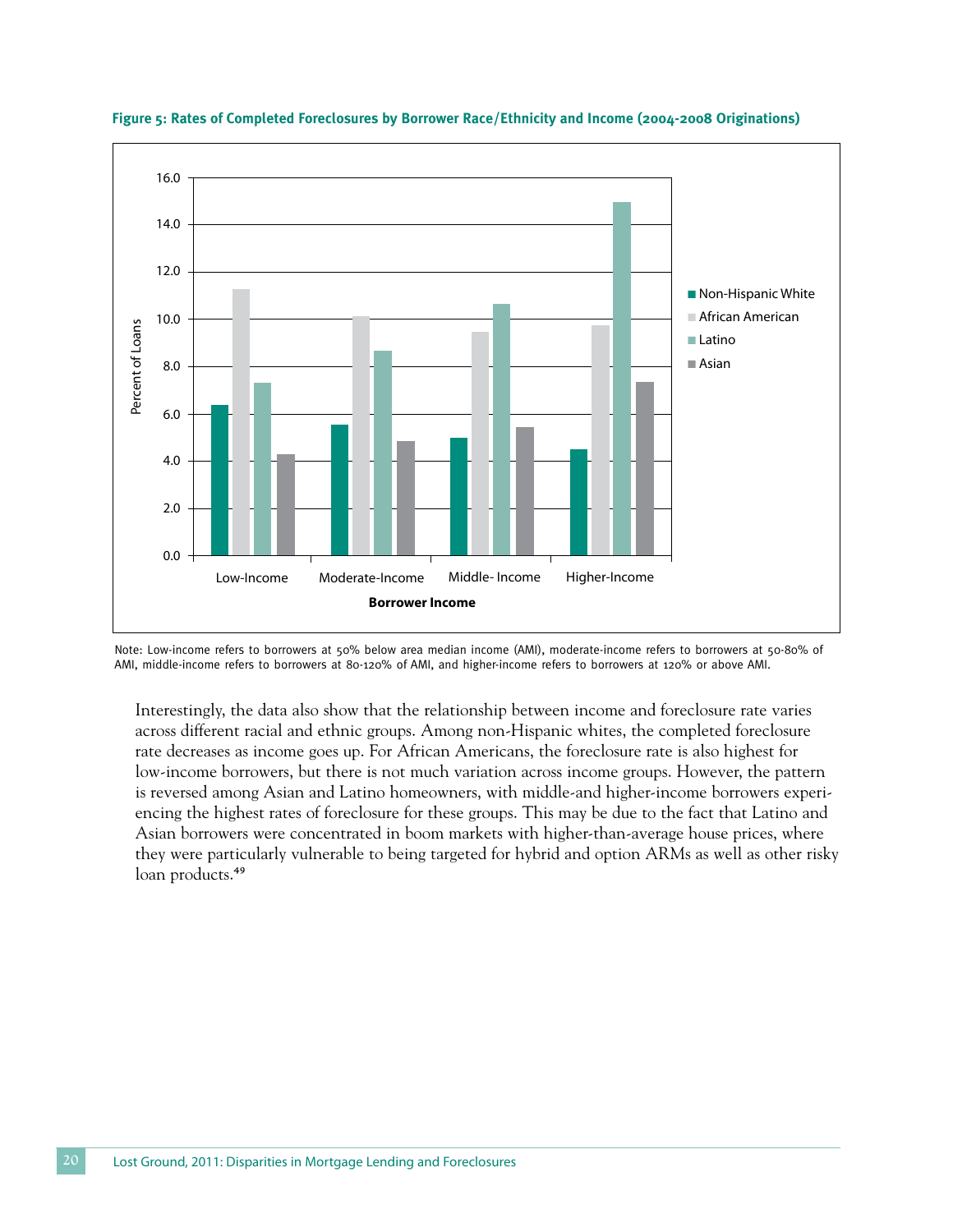**Finding #5: In addition to receiving a higher proportion of higher-rate loans, African Americans and Latinos also were much more likely to receive loans with other risky features, such as hybrid and option ARMs and prepayment penalties. Disparities in the incidence of these features are evident across all segments of the credit spectrum, and are particularly pronounced for minority borrowers who received a loan from a mortgage broker.**

While income cannot account for the racial and ethnic disparities in foreclosures, it appears that loan product can explain at least part of it. We find that borrowers in minority groups were much more likely to receive loans with product features associated with higher rates of foreclosures, specifically higher interest rates, hybrid and option ARMs, and prepayment penalties. Table 2 below shows the disparities in the incidence of receiving a loan with a risky product feature (measured as a ratio of the incidence compared to non-Hispanic whites). African Americans and Latinos were 2.8 and 2.2 times as likely, respectively, to receive a higher-rate loan as whites, which is consistent with previous research on the distribution of higher-rate lending. We also find that the incidence of hybrid and option ARMs and loans with prepayment penalties is much higher for borrowers of color, including Asian borrowers.

| Table 2: Incidence and Increased Incidence (Disparity Ratio) of High-Risk Loan Features by Race/Ethnicity |  |  |
|-----------------------------------------------------------------------------------------------------------|--|--|
| $(2004 - 2008)$ Originations)                                                                             |  |  |

|                       | Incidence of High-Risk<br><b>Loan Features</b> |                 |                         |                       | <b>Disparity Ratio</b><br>(versus Non-Hispanic Whites) |             |                         |                       |
|-----------------------|------------------------------------------------|-----------------|-------------------------|-----------------------|--------------------------------------------------------|-------------|-------------------------|-----------------------|
|                       | One or More<br>High-Risk<br>Feature            | Higher-<br>Rate | Hybrid or<br>Option ARM | Prepayment<br>Penalty | One or More<br>High-Risk<br>Feature                    | Higher-Rate | Hybrid or<br>Option ARM | Prepayment<br>Penalty |
| Non-Hispanic<br>White | 38.2                                           | 12.5            | 21.5                    | 12.3                  | NA.                                                    | <b>NA</b>   | <b>NA</b>               | <b>NA</b>             |
| African American      | 62.3                                           | 35.3            | 32.0                    | 24.8                  | 1.6                                                    | 2.8         | 1.5                     | 2.0                   |
| Latino                | 61.9                                           | 27.9            | 37.1                    | 28.5                  | 1.6                                                    | 2.2         | 1.7                     | 2.3                   |
| Asian                 | 48.3                                           | 9.8             | 33.5                    | 15.6                  | 1.3                                                    | 0.8         | 1.6                     | 1.3                   |

Note: We define "hybrid" and "option" ARMs as loans with any one of the following characteristics: ARMs with interest rate resets of less than 5 years, negative amortization, or interest-only payment schedules. "Higher-rate" is defined as first-lien loans for which the APR spread was 300 basis points or more above Treasuries of comparable maturity. The following loan features are defined as high risk: hybrid and option ARMs, prepayment penalties, or higher interest rates.

Particularly troublesome is the fact that these high disparities are evident even within credit ranges. In fact, as Table 3 below shows, as we move up the credit spectrum, the disparities in the incidence of loans with risky features actually increases. For borrowers with a FICO score of over 660, for example, 21.4 percent of African-American borrowers and 19.3 percent of Latino borrowers received a higher-rate loan, 3.5 and 3.1 times the incidence of white borrowers. This increased disparity is much higher than among borrowers with FICO scores of less than 580, where the incidence of higher-rate lending among African Americans and Latinos was 1.2 and 1.1 times that of whites, respectively. We also find that, while Asian borrowers were no more likely than non-Hispanic whites to receive a higher-rate loan, they did receive a greater share of loans with prepayment penalties and loans with non-traditional adjustable interest rate features.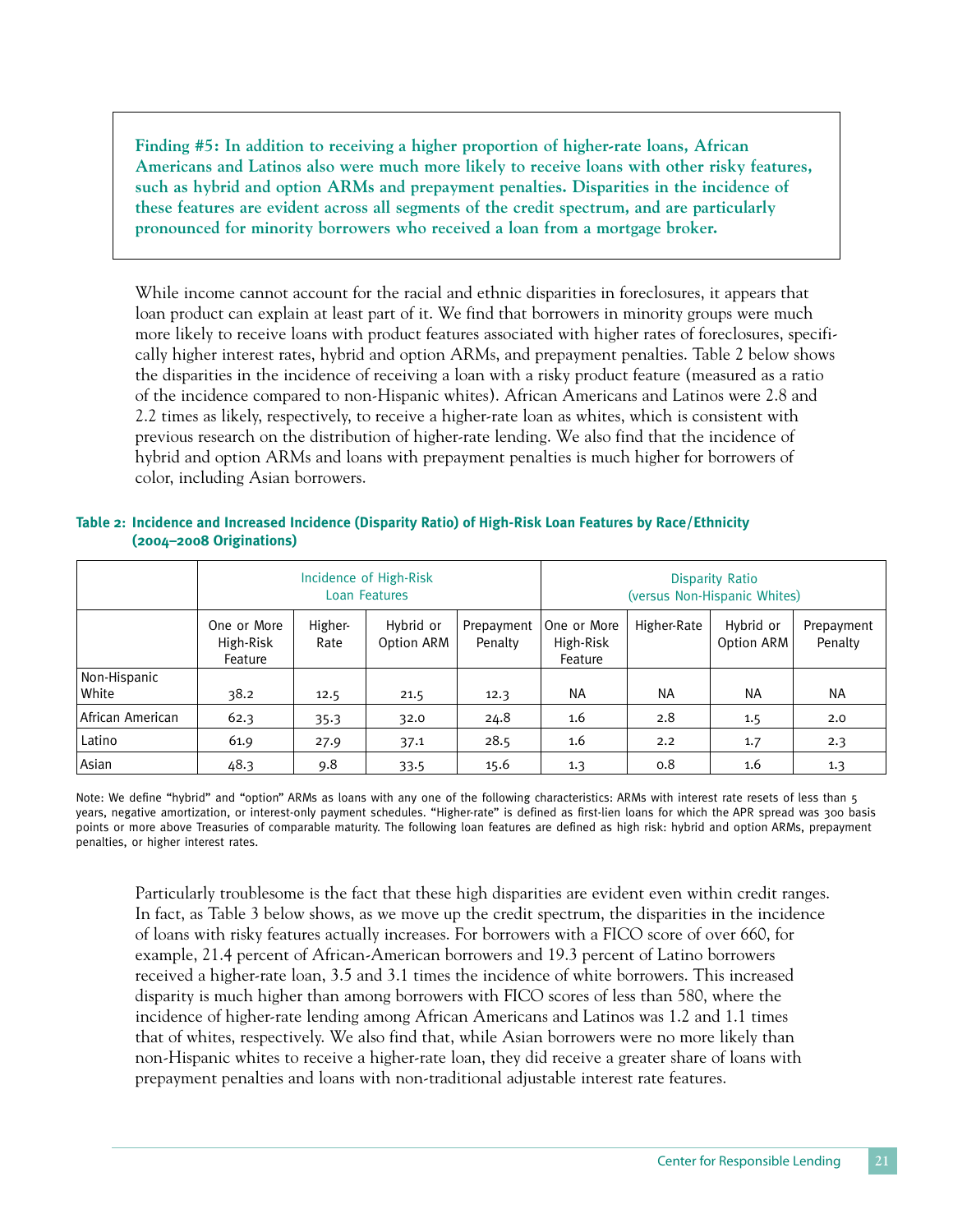|                            |                     | Incidence of High-Risk<br><b>Loan Features</b> |                                   |                       | <b>Disparity Ratio</b><br>(versus Non-Hispanic Whites) |                                   |                       |
|----------------------------|---------------------|------------------------------------------------|-----------------------------------|-----------------------|--------------------------------------------------------|-----------------------------------|-----------------------|
|                            |                     | Higher-<br>Rate                                | Hybrid or<br>Option<br><b>ARM</b> | Prepayment<br>Penalty | Higher-<br>Rate                                        | Hybrid or<br>Option<br><b>ARM</b> | Prepayment<br>Penalty |
|                            | Non-Hispanic Whites | 50.2                                           | 52.5                              | 52.0                  | NА                                                     | NA                                | <b>NA</b>             |
|                            | African American    | 61.3                                           | 54.1                              | 50.7                  | 1.2                                                    | 1.0                               | 1.0                   |
| FICO 6580                  | Latino              | 53.3                                           | 59.5                              | 59.5                  | 1.1                                                    | 1.1                               | 1.1                   |
|                            | Asian               | 42.9                                           | 69.5                              | 65.5                  | 0.9                                                    | 1.3                               | 1.3                   |
|                            | Non-Hispanic Whites | 25.1                                           | 28.1                              | 25.1                  | NА                                                     | <b>NA</b>                         | <b>NA</b>             |
|                            | African American    | 41.8                                           | 36.5                              | 31.9                  | 1.7                                                    | 1.3                               | 1.3                   |
| $580 \leq$ FICO $\leq 660$ | Latino              | 38.9                                           | 44.1                              | 39.8                  | 1.6                                                    | 1.6                               | 1.6                   |
|                            | Asian               | 26.0                                           | 47.1                              | 36.8                  | 1.0                                                    | 1.7                               | 1.5                   |
|                            | Non-Hispanic Whites | 6.2                                            | 17.9                              | 6.7                   | NA                                                     | NA.                               | <b>NA</b>             |
|                            | African American    | 21.4                                           | 24.0                              | 14.3                  | 3.5                                                    | 1.3                               | 2.1                   |
| $FICO = 660$               | Latino              | 19.3                                           | 33.1                              | 21.7                  | 3.1                                                    | 1.8                               | 3.2                   |
|                            | Asian               | 5.9                                            | 30.5                              | 11.0                  | 1.0                                                    | 1.7                               | 1.6                   |

#### **Table 3. Incidence and Disparities of High-Risk Loan Features by Race/Ethnicity (2004-2008 Originations)**

Note: We define "hybrid" and "option" ARMs as loans with any one of the following characteristics. ARMs with interest rate resets of less than 5 years, negative amortization, or interest-only payment schedules. "Higher-rate" is defined as first-lien loans for which the APR spread was 300 basis points or more above Treasuries of comparable maturity.

We also find evidence that, for borrowers of color, obtaining a loan through a mortgage broker increased the likelihood of receiving a loan with higher-risk features, even after accounting for borrower credit scores. Table 4 shows the incidence of risky lending by borrower race/ethnicity and whether or not the loan was originated through a mortgage broker.<sup>50</sup> For African Americans with a credit score of over 660, for example, 37.9 percent who used a mortgage broker received a loan with at least one risky product feature, significantly higher than the 30.2 percent of African-American borrowers who did not use a broker. The largest difference is observed for Latino borrowers with high credit scores: 43 percent of Latinos whose loan was originated by a mortgage broker received a loan with at least one risky product feature, compared to 30.3 percent who did not use a broker. In contrast, non-Hispanic whites who used a mortgage broker only saw a slightly higher incidence of receiving a loan with a risky feature.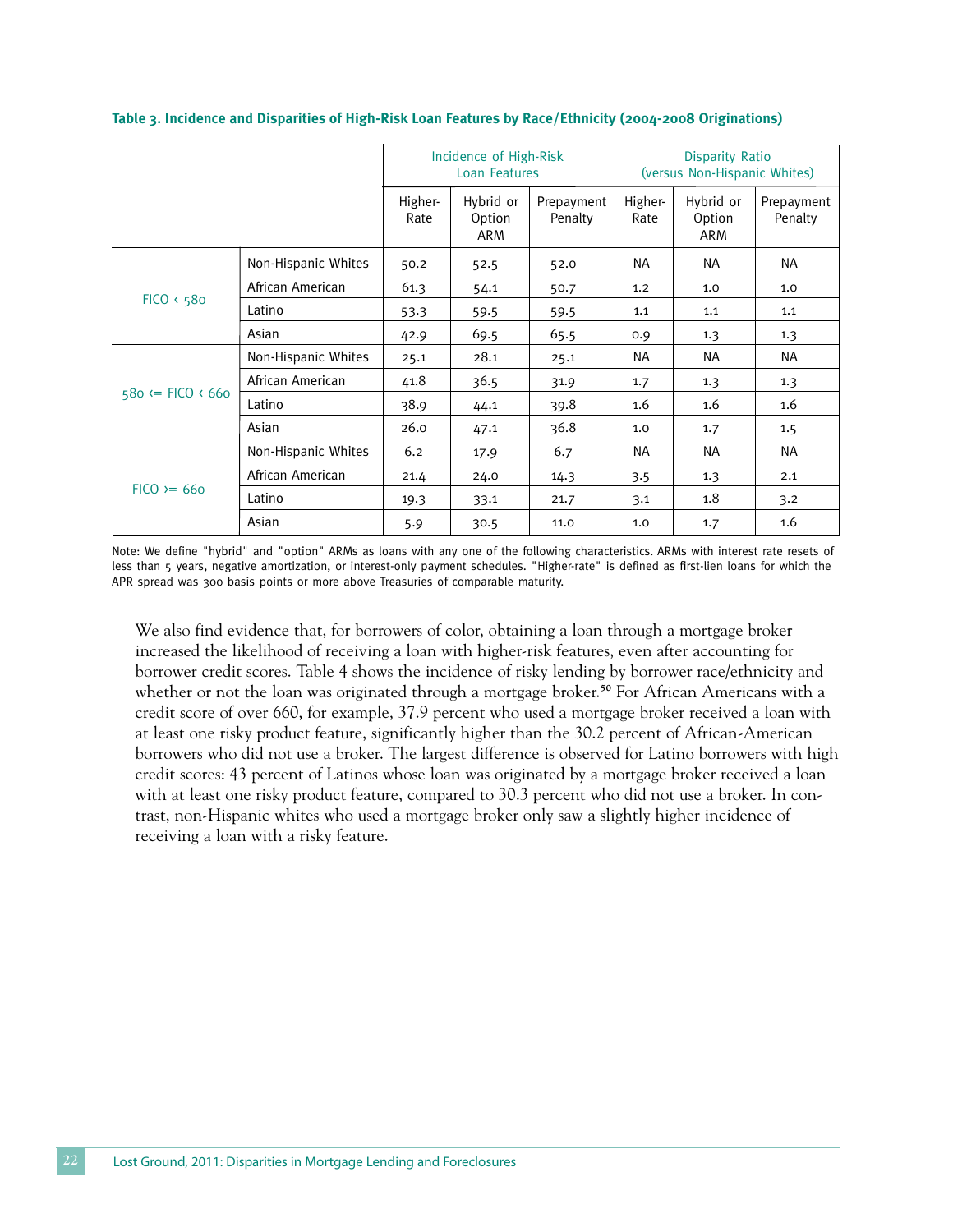|                            |                     |               | Incidence of Loans with One or More<br>High-Risk Loan Feature | <b>Disparity Ratio</b><br>(Ratio: Broker vs Non-Broker) |
|----------------------------|---------------------|---------------|---------------------------------------------------------------|---------------------------------------------------------|
|                            |                     | <b>Broker</b> | Non-Broker                                                    |                                                         |
|                            | Non-Hispanic Whites | 50.0          | 48.4                                                          | 1.03                                                    |
| FICO 6580                  | African American    | 54.3          | 48.1                                                          | 1.13                                                    |
|                            | Latino              | 53.0          | 45.1                                                          | 1.18                                                    |
|                            | Asian               | 64.1          | 53.2                                                          | 1.20                                                    |
|                            | Non-Hispanic Whites | 29.1          | 28.9                                                          | 1.01                                                    |
| $580 \leq$ FICO $\leq 660$ | African American    | 41.2          | 35.6                                                          | 1.16                                                    |
|                            | Latino              | 47.9          | 34.7                                                          | 1.38                                                    |
|                            | Asian               | 45.1          | 35.6                                                          | 1.27                                                    |
|                            | Non-Hispanic Whites | 22.5          | 21.3                                                          | 1.06                                                    |
|                            | African American    | 37.9          | 30.2                                                          | 1.25                                                    |
| $FICO = 660$               | Latino              | 43.0          | 30.3                                                          | 1.42                                                    |
|                            | Asian               | 34.5          | 27.8                                                          | 1.24                                                    |

#### **Table 4: Incidence and Disparities of High-Risk Loan Products, by Borrower FICO and Mortgage Broker Channel (2004-2008 Originations)**

Note: The following loan features are defined as high-risk: hybrid and option ARMs, prepayment penalties, or higher interest rates.

While a full regression analysis of all underwriting and pricing features is beyond the scope of this paper, these figures do provide further evidence that minority borrowers were disproportionately targeted for mortgage products that were inherently more difficult to sustain, which has resulted in higher foreclosure and serious delinquency rates in communities of color.

**Finding #6. The foreclosure crisis has hit low- and moderate-income borrowers hardest in weak and stable housing markets, while higher-income borrowers have been most affected in the "boom and bust" housing markets.**

While racial and ethnic disparities in foreclosure rates are particularly distinct, low-income homeowners also have been disproportionately affected by the foreclosure crisis, although in the aggregate the differences are smaller than the differences by race and ethnicity. Approximately 7.3 percent of low-income and 6.6 percent of moderate-income borrowers have already lost their home to foreclosure, compared with 6.2 percent of middle-income borrowers and 6.4 percent of higher-income borrowers. (See Figure 6.)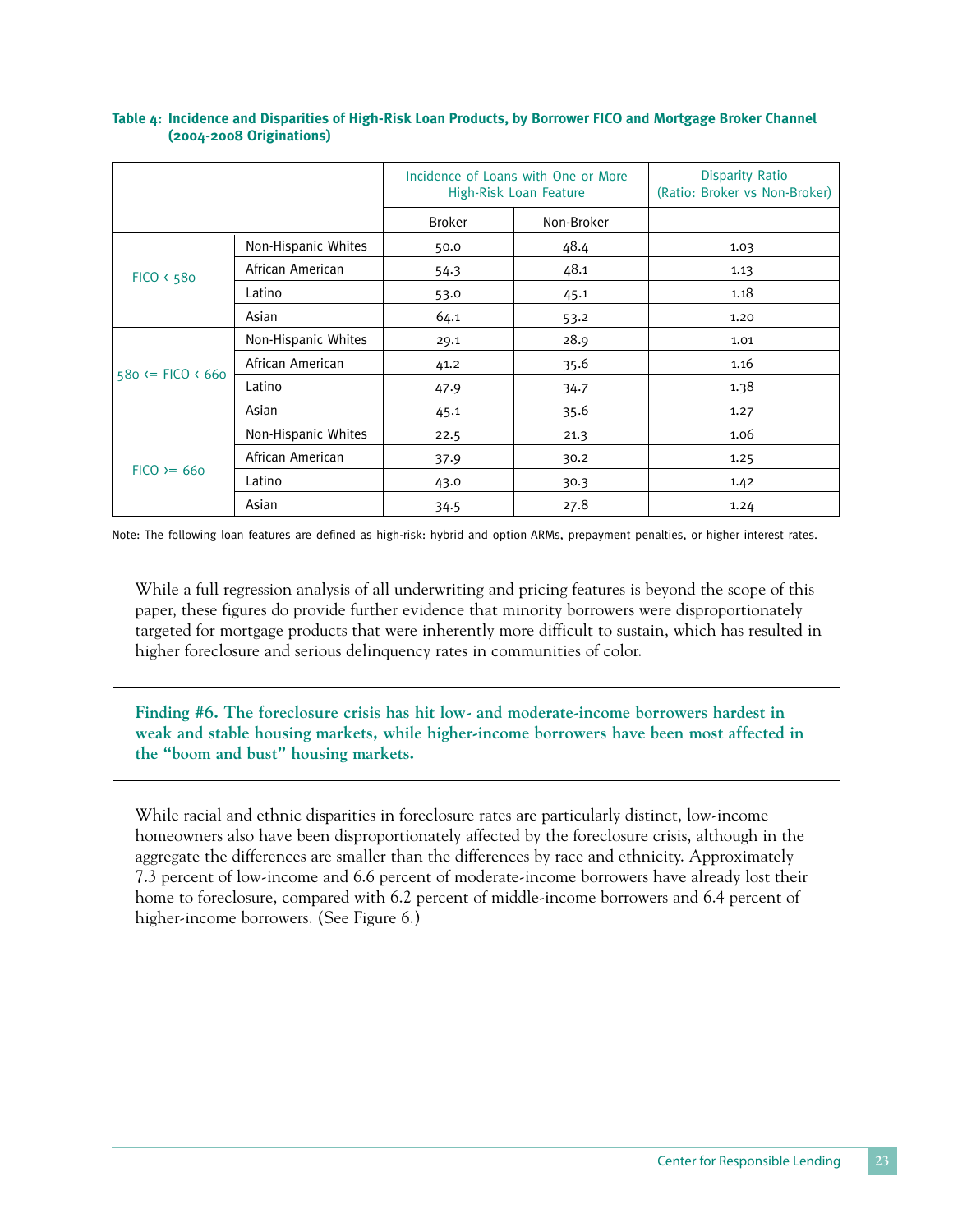

#### **Figure 6. Rates of Completed Foreclosures and Serious Delinquencies by Borrower Income (2004 – 2008 Originations)**

Note: Low-income refers to borrowers at 50% below area median income (AMI), moderate-income refers to borrowers at 50-80% of AMI, middle-income refers to borrowers at 80-120% of AMI, and higher-income refers to borrowers at 120% or above AMI.



#### **Figure 7: Rates of Completed Foreclosures by Borrower Income and Housing Market Type, 2004-2008 Originations**

Note: Low-income refers to borrowers at 50% below area median income (AMI), moderate-income refers to borrowers at 50-80% of AMI, middle-income refers to borrowers at 80-120% of AMI, and higher-income refers to borrowers at 120% or above AMI. For a listing of states within each housing market type, please see Table 1.3 in Appendix 1.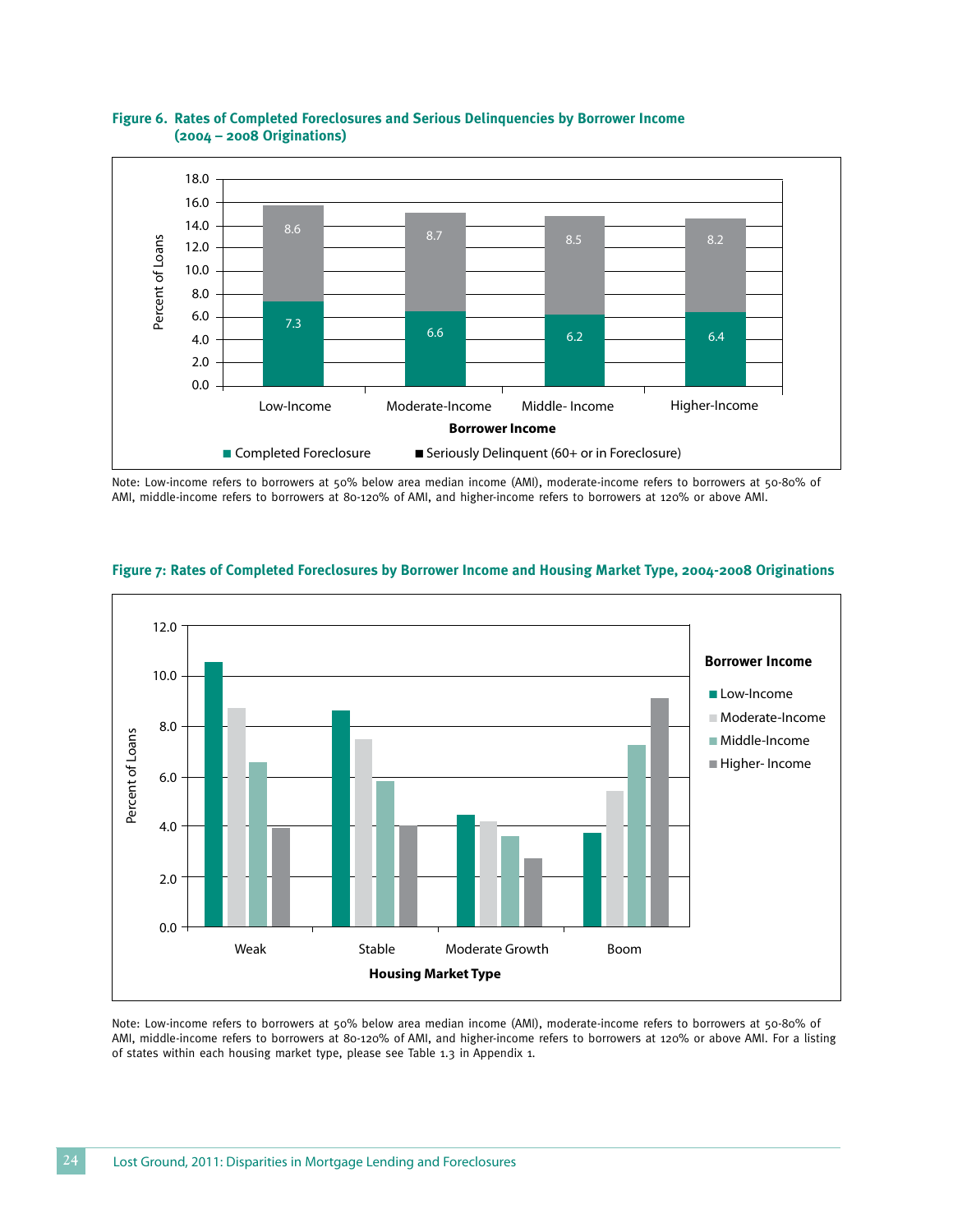While overall the differences in delinquencies and defaults between income groups seem modest, separating the analysis by different housing market types yields more striking results. In Figure 7, we look at the distribution of foreclosures by borrower income and housing market type. For this analysis, we categorize regional housing markets as either weak, stable, moderate, or booming based on state-level house price appreciation trends between 2000 and 2005.51

We find that in areas with weak house price appreciation, the impact of foreclosures has fallen disproportionately on lower-income borrowers. In these communities, the foreclosure rate among low-income borrowers is 2.8 times that of higher-income borrowers. Stable and moderate growth markets also have foreclosure rates that decline as incomes rise. This contrasts with the experience of borrowers in boom market areas, where middle- and higher-income borrowers have experienced the highest foreclosure rates. While these borrowers may have had higher incomes (with a median of \$61,000 for middle-income borrowers and \$108,000 for higher-income borrowers), the extremely high cost of housing in these boom markets, even for modest homes<sup>52</sup> suggests that the majority of these borrowers were not the very wealthy buying mansions, but rather working families aspiring to homeownership and the middle class.

Table 2.2 in Appendix 2 presents these same statistics for selected metropolitan areas. As the national statistics suggest, low- and moderate-income borrowers have been most affected in cities such as Detroit, Cleveland, and St. Louis. By contrast, in boom-market metropolitan areas located in California, Nevada and Arizona, foreclosure rates are highest among middle- and higher-income borrowers.

To better understand these patterns in loan outcomes, we explored differences in the incidence of high-risk products received by different income groups in the different types of housing markets. Figure 8 presents data, by borrower income and housing market type, on the incidence of loans with one of any of the following risky features: hybrid or option ARMs, prepayment penalties, or higher interest rates. The pattern mirrors that of Figure 7, providing further evidence of a link between loan type and foreclosure rates. While in weak market areas, low-income and moderateincome families have the highest incidence of mortgages with at least one high-risk feature, the pattern is reversed in boom markets. In fact, a slightly smaller percentage of low-income borrowers in boom areas (45.3 percent) received a loan with any risky feature than low-income borrowers in weak markets (47.3 percent).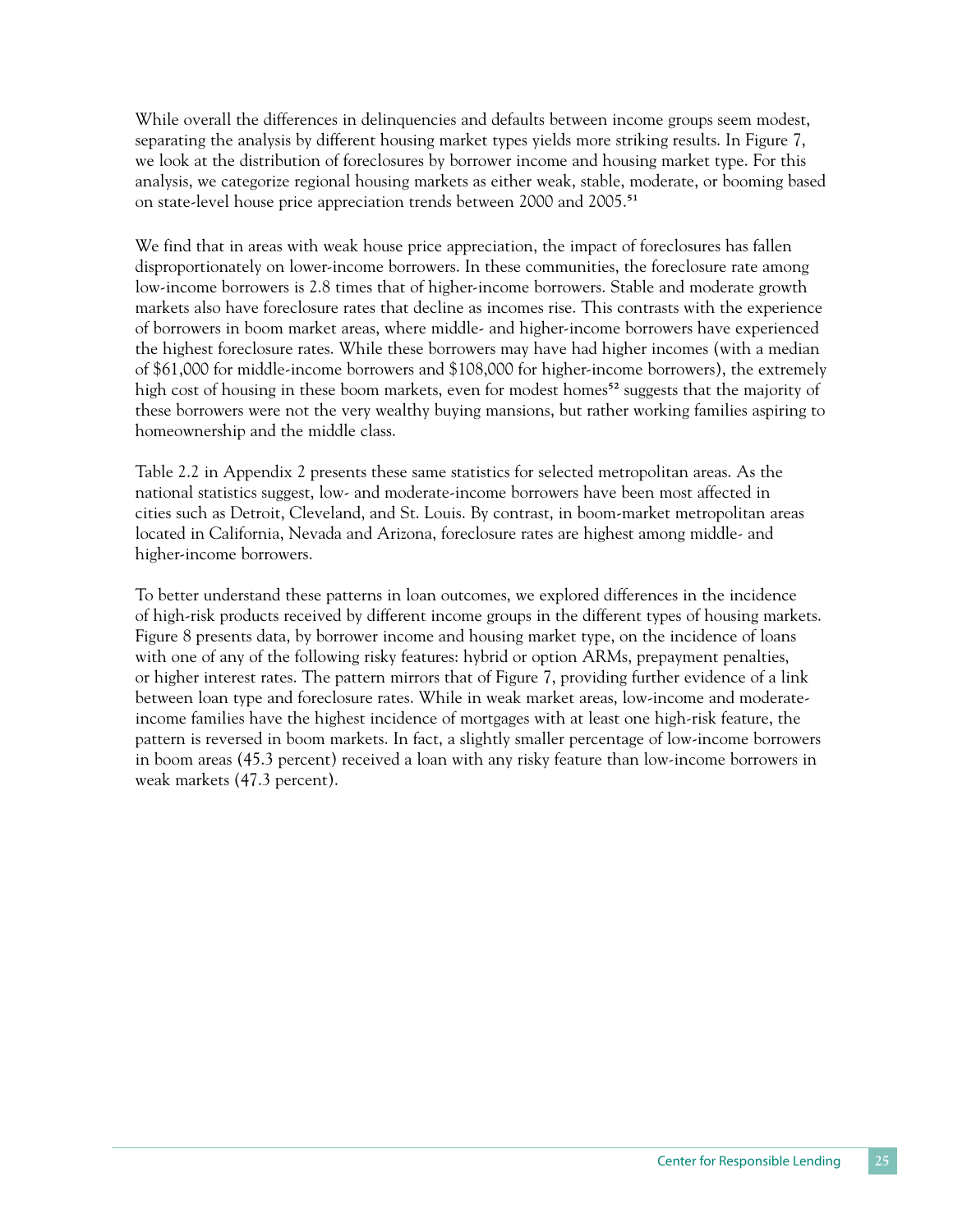

#### **Figure 8: Percent of Loans with One or More High-Risk Loan Feature, By Borrower Income and Housing Market Type (2004-2008 Originations)**

Note: Low-income refers to borrowers at 50% below area median income (AMI), moderate-income refers to borrowers at 50-80% of AMI, middle-income refers to borrowers at 80-120% of AMI, and higher-income refers to borrowers at 120% or above AMI. The following loan features are defined as high-risk: hybrid and option ARMs, prepayment penalties, or higher interest rates.

Drilling down to the specific types of high-risk lending by market yields additional information. (See Table 5.) Low- and moderate-income borrowers were more likely to get higher-rate loans the only marker for subprime loans in the HMDA data—across housing market types, but this is not the case for loans with other risky features. The pattern for hybrid and option ARMs is especially striking: while only 20 percent of lower-income borrowers in boom markets received a hybrid or option ARM, nearly 42 percent of higher-income borrowers did. Also interesting is the fact that in boom housing markets, a smaller share of low-income borrowers received higher-rate loans: 19.5 percent compared with 28 percent in weak housing market areas.

While still exploratory, this analysis suggests that there were important interactions between housing markets and how different loan product types were marketed that influenced who received risky loans and, consequently, the foreclosure rates for different demographic groups in different parts of the country.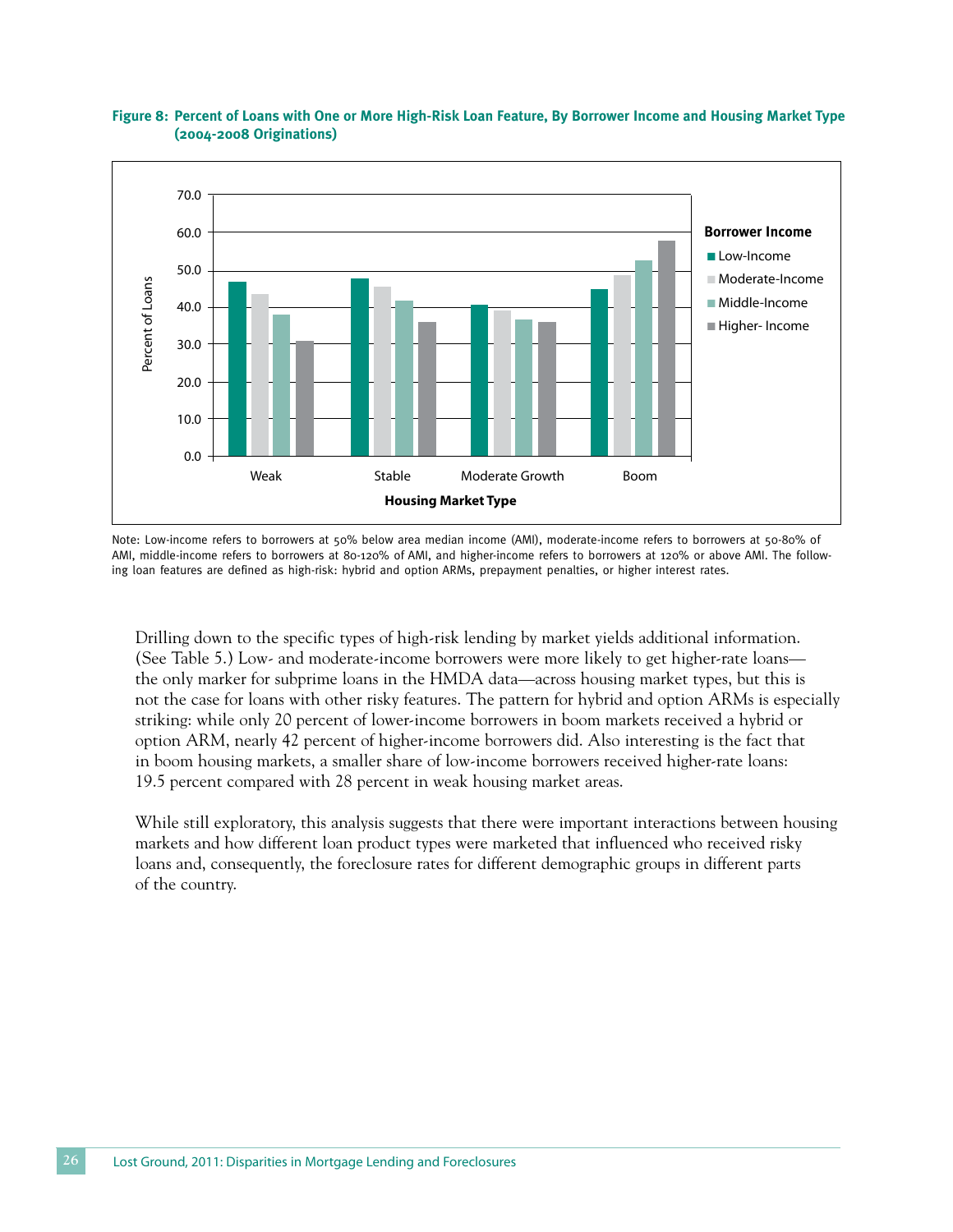|                        |                 | Incidence of High-Risk Loan Features |             |                          |                       |  |
|------------------------|-----------------|--------------------------------------|-------------|--------------------------|-----------------------|--|
| Housing<br>Market Type | Borrower Income | One or More<br>High-Risk Feature     | Higher-Rate | Hybrid and<br>Option ARM | Prepayment<br>Penalty |  |
|                        | Low-Income      | 47.3                                 | 28.2        | 17.6                     | 17.4                  |  |
|                        | Moderate-Income | 43.7                                 | 24.4        | 17.7                     | 16.0                  |  |
| Weak                   | Middle-Income   | 38.6                                 | 19.9        | 16.4                     | 13.5                  |  |
|                        | Higher-Income   | 31.1                                 | 12.1        | 15.2                     | 9.4                   |  |
|                        | Low-Income      | 47.9                                 | 26.0        | 20.4                     | 13.9                  |  |
| <b>Stable</b>          | Moderate-Income | 45.7                                 | 22.4        | 21.8                     | 12.5                  |  |
|                        | Middle-Income   | 42.1                                 | 18.9        | 21.1                     | 10.6                  |  |
|                        | Higher-Income   | 36.2                                 | 11.5        | 20.9                     | 7.7                   |  |
|                        | Low-Income      | 40.8                                 | 20.2        | 16.8                     | 15.6                  |  |
|                        | Moderate-Income | 39.5                                 | 17.8        | 19.4                     | 15.7                  |  |
| Moderate Growth        | Middle-Income   | 37.3                                 | 15.5        | 19.9                     | 14.3                  |  |
|                        | Higher-Income   | 36.2                                 | 10.9        | 22.1                     | 11.4                  |  |
|                        | Low-Income      | 45.3                                 | 19.5        | 20.1                     | 18.0                  |  |
|                        | Moderate-Income | 49.1                                 | 19.8        | 25.7                     | 20.2                  |  |
| <b>Boom</b>            | Middle-Income   | 52.6                                 | 19.2        | 31.8                     | 22.3                  |  |
|                        | Higher-Income   | 58.3                                 | 15.3        | 41.7                     | 23.4                  |  |

#### **Table 5. Incidence of High-Risk Loan Features by Borrower Income and Market Type (2004-2008 Originations)**

Note: Low-income refers to borrowers at 50% below area median income (AMI), moderate-income refers to borrowers at 50-80% of AMI, middle-income refers to borrowers at 80-120% of AMI, and higher-income refers to borrowers at 120% or above AMI. The following loan features are defined as high risk: hybrid and option ARMs, prepayment penalties, or higher interest rates.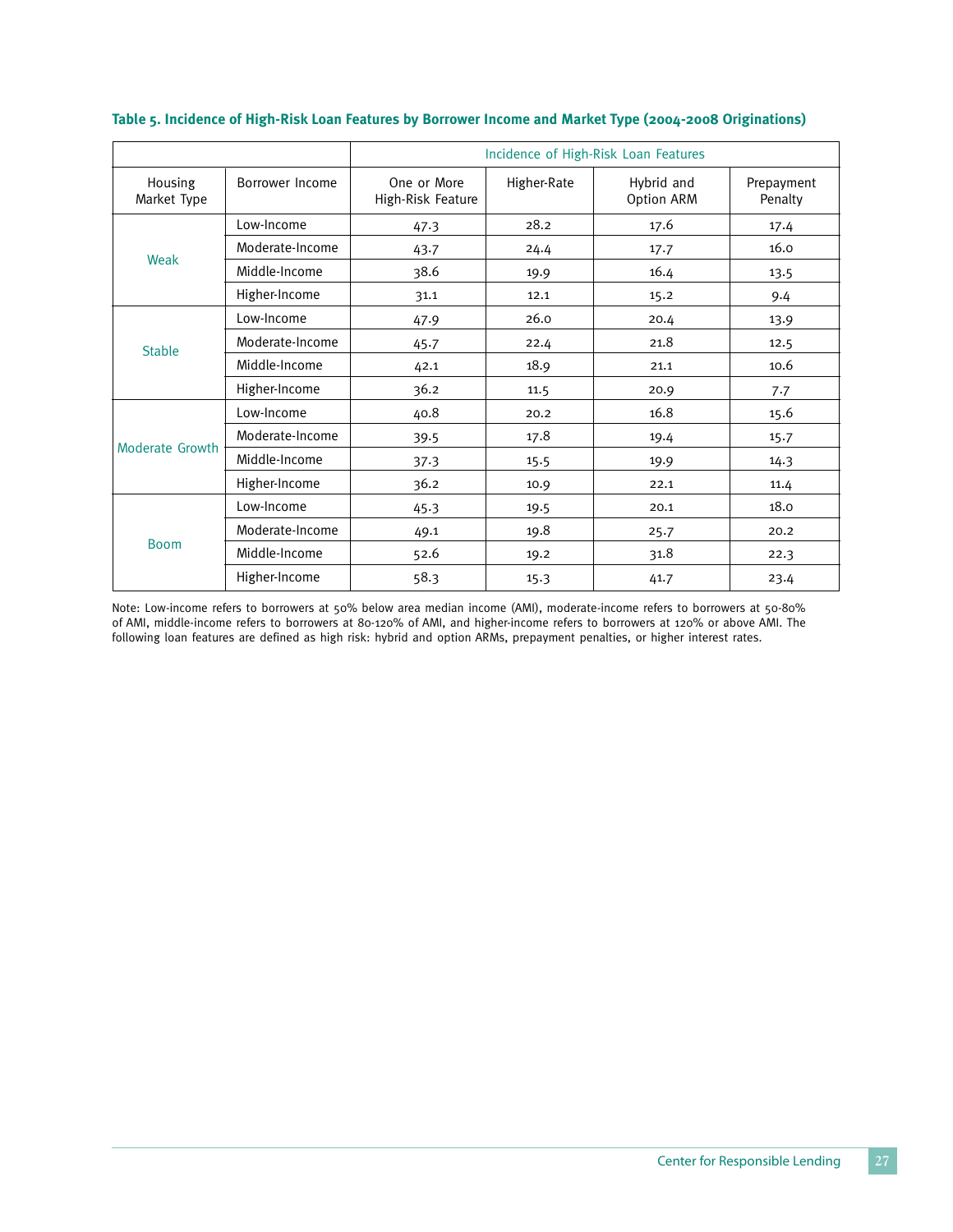Finding #7. Across the country, low- and moderate-income neighborhoods and neighborhoods with high concentrations of minorities have been hit especially hard by the foreclosure crisis.

In addition to looking at the impact of the foreclosure crisis by borrower demographics, we also examined which types of neighborhoods have seen the most delinquencies and defaults. Neighborhoods with high concentrations of foreclosures lose tax revenue and incur the financial and non-financial costs of abandoned properties and neighborhood blight, and homeowners living in close proximity to foreclosures typically lose significant wealth as a result of depreciated home values.<sup>53</sup>

To what extent have foreclosures fallen disproportionately on low-income and minority neighborhoods? To answer this question, we group neighborhoods by census tract into four income categories (low, moderate, middle and higher)<sup>54</sup> and four minority status quartiles, based on the percentage of residents that are not non-Hispanic white.<sup>55</sup>

The findings from this analysis are presented in Figures 9 and 10, and show the impact of the foreclosure crisis on lower-income neighborhoods and neighborhoods of color. In low-income neighborhoods, the foreclosure rate is 2.6 times that of higher-income neighborhoods, with approximately 12 percent of loans in foreclosure and another 12 percent seriously delinquent. Similarly, the foreclosure rate in neighborhoods with the highest concentration of minority residents is 1.7 times higher than in neighborhoods with the lowest concentration of minorities. In high-minority neighborhoods, 8.7 percent of loans taken out between 2004 and 2008 have resulted in foreclosure, and another 10.8 percent are at risk of default.



#### **Figure 9: Rates of Completed Foreclosures and Serious Delinquencies by Neighborhood Income (2004-2008 Originations)**

Note: Low-income neighborhoods are those for which the median income for the census tract is less than 50 percent of the metropolitan statistical area (MSA) median income; moderate-income — at least 50 percent and less than 80 percent of the MSA median income; middle-income — at least 80 percent and less than 120 percent of the MSA median income; and higher-income — at least 120 percent of MSA median income.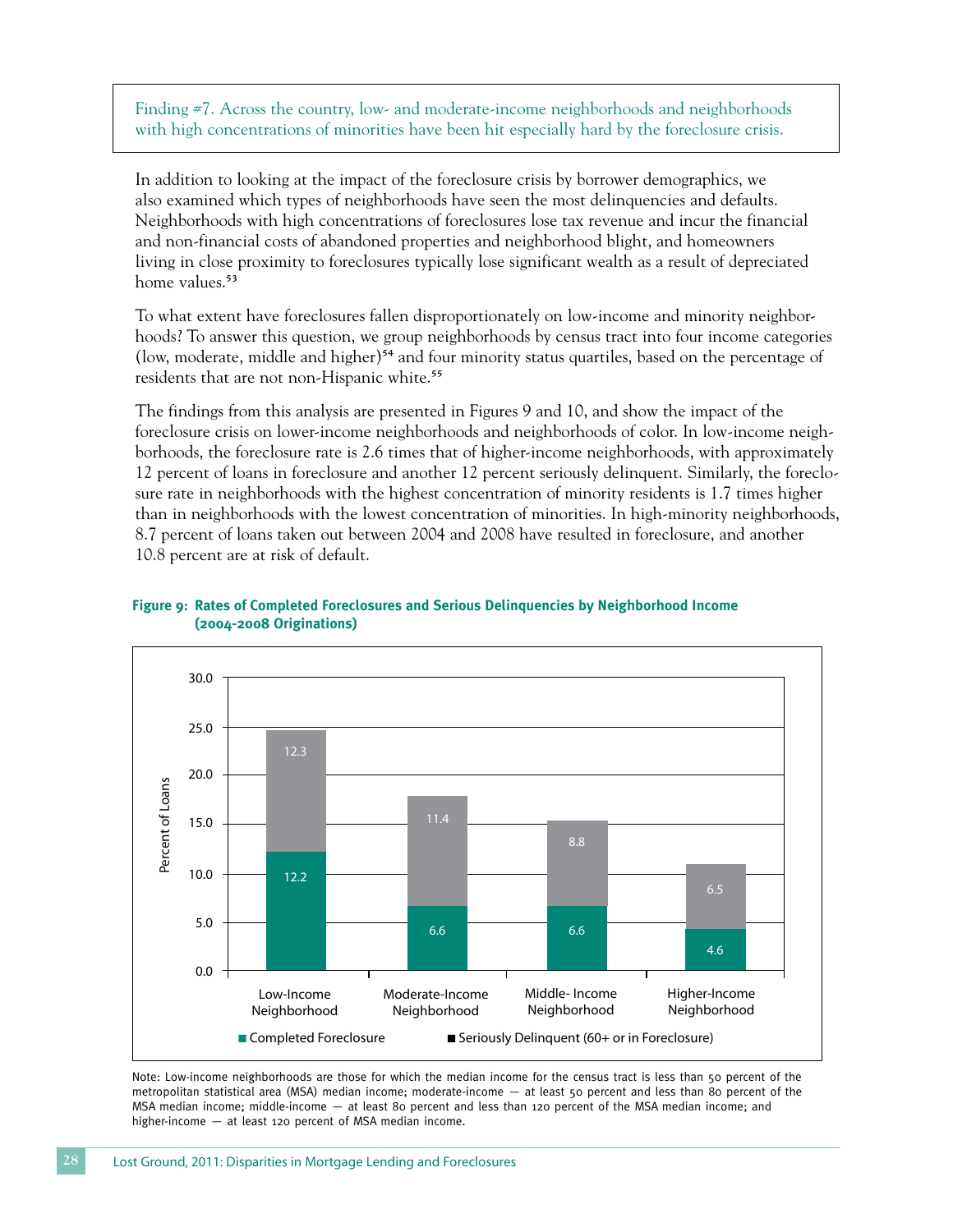

#### **Figure 10: Completed Foreclosures and Seriously Delinquent Loans by Neighborhood Minority Status (2004-2008 Originations)**

Once again, we can see the strong link between mortgages with risky product features and foreclosures. As shown in Table 6 below, low-income neighborhoods had the highest incidence of mortgages that were hardest to sustain (68.1 percent), whereas the incidence of higher-risk mortgages declines to 41.1 percent for higher-income neighborhoods. Similarly, neighborhoods with the highest concentrations of minorities experienced the highest proportion of higher-risk loans. Fifty-four percent of the loans in the neighborhoods with the highest proportion of minority residents had at least one high-risk feature, compared to 40.4 percent of those in neighborhoods with the lowest proportion of minorities. These findings build on existing research showing that these areas were targeted by subprime lenders during the boom<sup>56</sup> and documents the consequences of weak consumer protection during this time period and its disproportionate impact on low-income neighborhoods and neighborhoods of color.

| Table 6: Incidence of High-Risk Loans by Neighborhood Type (2004-2008 Originations) |  |  |  |
|-------------------------------------------------------------------------------------|--|--|--|
|-------------------------------------------------------------------------------------|--|--|--|

| Neighborhood Income<br>Category | Incidence of Loans with One<br>or More High-Risk Feature | Neighborhood Minority<br><b>Status Category</b> | Incidence of Loans with One<br>or More High-Risk Feature |
|---------------------------------|----------------------------------------------------------|-------------------------------------------------|----------------------------------------------------------|
| Low-Income                      | 68.1                                                     | Highest Quartile                                | 53.9                                                     |
| Moderate-Income                 | 56.9                                                     | 3rd Quartile                                    | 44.9                                                     |
| Middle-Income                   | 44.1                                                     | 2 <sup>nd</sup> Ouartile                        | 41.8                                                     |
| Higher-Income                   | 41.1                                                     | Lowest Quartile                                 | 40.4                                                     |

Note: The following loan features are defined as high risk: hybrid and option ARMs, prepayment penalties, or higher interest rates.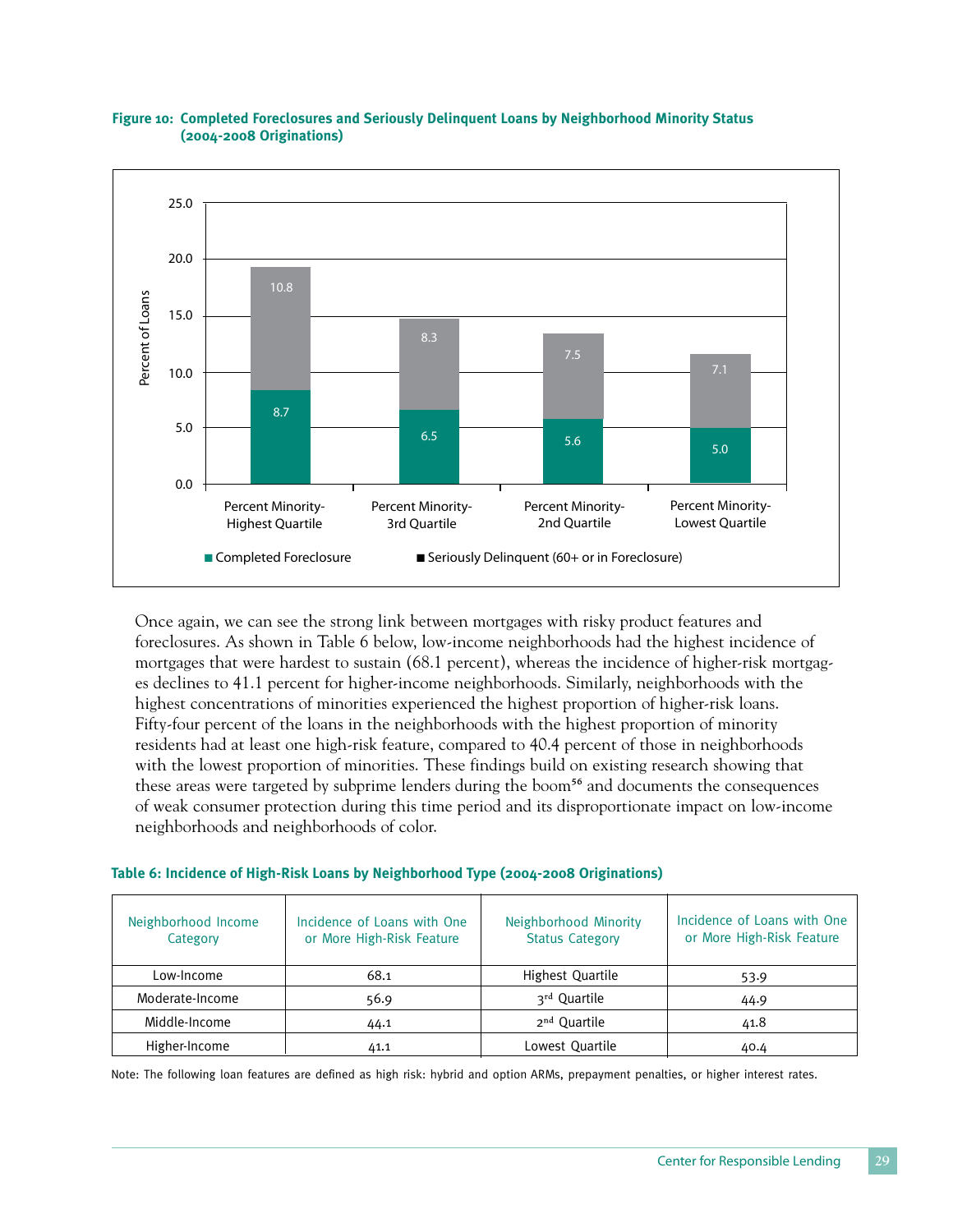The implications of these neighborhood foreclosure patterns will be felt by metropolitan areas throughout the country. (See Tables 2.3 and 2.4 in Appendix 2.) In Cleveland's low-income neighborhoods, a quarter of borrowers have already lost their home to foreclosure, threatening the viability of these neighborhoods. While much has been written about Cleveland, low-income neighborhoods in other cities such as Atlanta, Las Vegas and Minneapolis-St. Paul also have completed foreclosure rates of over 20 percent. Such high levels of concentrated foreclosures will place a significant burden on these neighborhoods and also the wider communities, which, without substantial interventions, will almost certainly suffer reduced revenues for vital city services, higher rates of crime, and myriad other adverse effects. Furthermore, in once fast-growing metropolitan areas such as Phoenix and Riverside/San Bernardino, the more limited governmental and non-profit infrastructure and experience related to vacant properties may make it especially difficult to respond to the inventory of bank-owned homes.<sup>57</sup>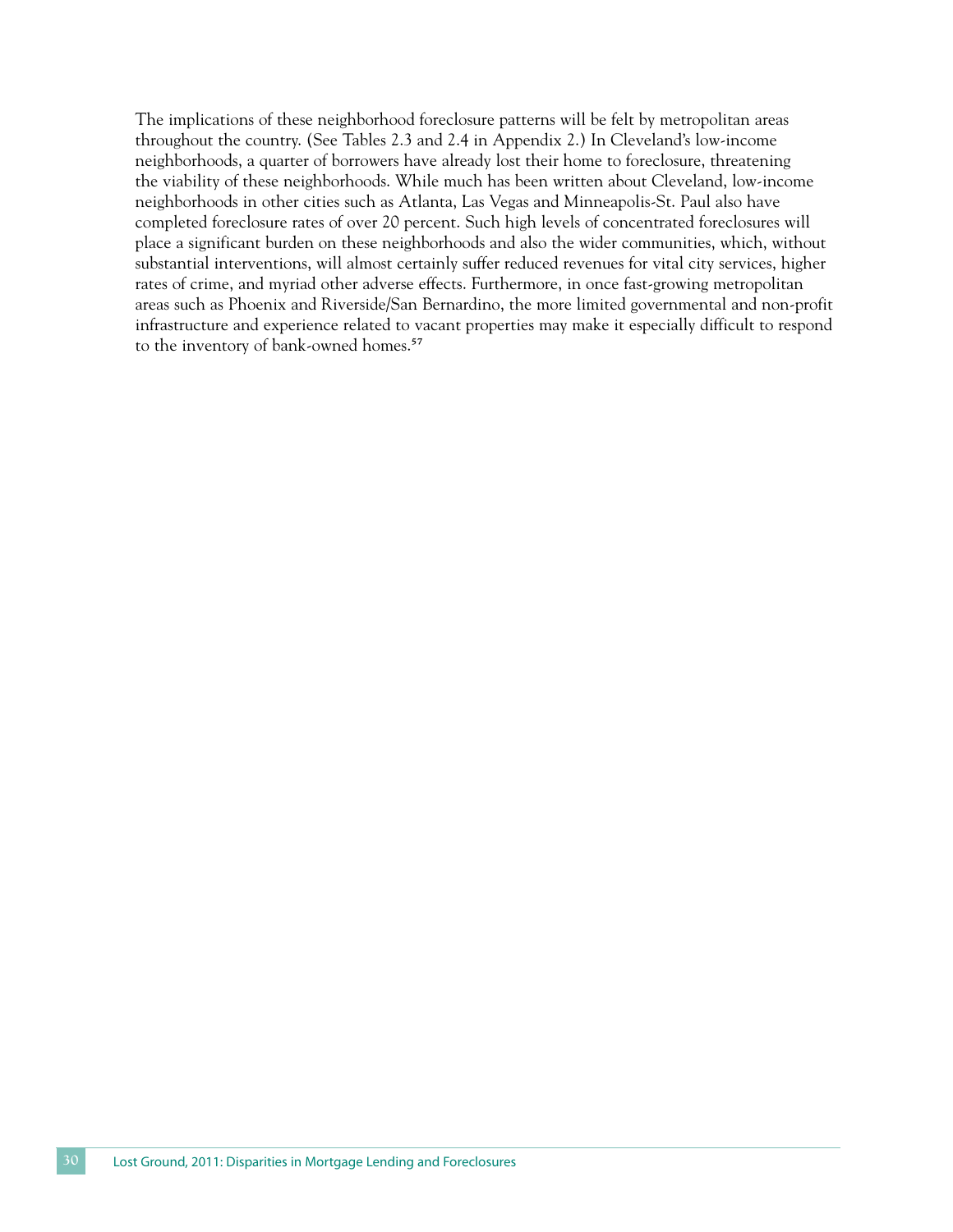## *V. Conclusion*

The United States is in the midst of an unprecedented foreclosure crisis, one that shows little sign of abating. In fact, our findings suggest that we are not even halfway through the crisis, as millions of families remain at risk of foreclosure. Our report shows that Americans of every demographic group—all incomes, races, and ethnicities—have been affected, further undermining the notion that policies used to promote homeownership in disadvantaged communities are to blame for the crisis. Such narratives, while providing convenient scapegoats for opponents of financial regulation, are simply belied by the data.

Nevertheless, our analysis also shows that low-income and minority borrowers and neighborhoods have been disproportionately impacted by foreclosures and that this reflects the higher incidence of higher-risk products received by these groups. For communities of color in particular, the foreclosure crisis will have long-term consequences for wealth and opportunity. A recent study by the Pew Research Center found that the wealth gap between whites and African Americans is at a historical high and attributes this increase in inequality, at least in part, to the housing crisis. The average white household now has twenty times more wealth (\$113,149) than the average African-American  $(\$5,667)$  and Latino  $(\$6,325)$  household.<sup>58</sup> The ongoing foreclosure crisis will only exacerbate this growing inequality, as more African-American and Latino households will see their assets erode, either directly through foreclosure or through the loss of home equity resulting from concentrated foreclosures in their neighborhoods.

Adequately addressing the crisis will require policy responses on a variety of levels. In the short term, preventing additional foreclosures must remain at the top of the policy agenda. The policy choices we make now regarding loan servicing and loan modifications have the potential to influence both the duration and severity of the crisis.

Over the longer term, policymakers will need to consider how to rebuild the mortgage credit market, recognizing not only the current challenges but also the broader historical context of access to credit in this country. For decades, the predominant fair lending issue was basic access to mortgage credit for groups excluded from the economic mainstream. Whether through overt redlining or other forms of discriminatory underwriting, lower-income and minority borrowers faced barriers to obtaining home loans. In response to discriminatory practices, in 1975 Congress enacted the Home Mortgage Disclosure Act (HMDA). Shortly thereafter, Congress passed the Community Reinvestment Act (CRA) to encourage lending in previously ignored communities, and amended the Equal Credit Opportunity Act (ECOA) to prohibit lending discrimination based on race and national origin, among other criteria. In the early 1990s, President George H. W. Bush signed the Housing and Community Development Act of 1992, which established "affordable housing goals" for the GSEs. While these policies did not by any means eliminate discrimination in home mortgage lending or erase homeownership disparities among demographic groups, they established a regulatory framework that recognized the importance of fair access to mortgage credit.

Over the past two decades, the revolution in mortgage finance, including the widespread adoption of credit scoring, automatic underwriting, and innovations in the secondary market, drastically altered the landscape of the mortgage market. Access to credit was no longer a major threat to lower-income and minority borrowers, but the terms of credit became a new, insidious issue. The explosion of exotic loan products and the fact that they were so frequently underwritten without regard for borrowers' ability to repay them, undermined homeownership by moving away from proven wealth-building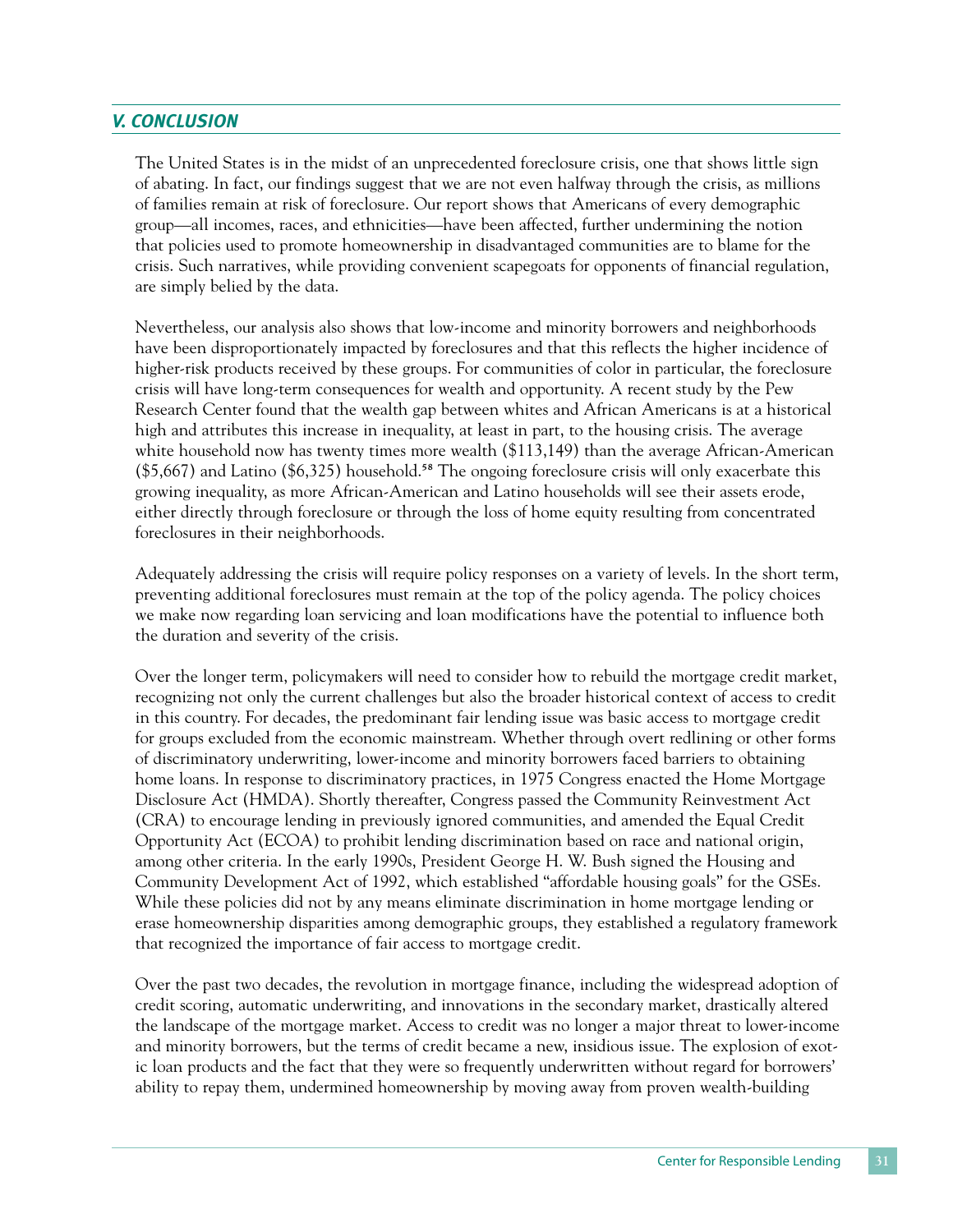loan features, such as full amortization and fixed interest rates.<sup>59</sup> In this new environment, the policies designed to expand access to mortgage credit, including the CRA and the GSEs' affordable housing goals, became less relevant, with both losing substantial market share at the peak of the bubble.<sup>60</sup> Instead, a "dual mortgage market" arose where lower-income and minority borrowers and communities were served primarily by mortgage brokers and independent mortgage companies operating largely outside existing consumer protections. These lenders had financial incentives to steer large numbers of borrowers into riskier mortgage products without regard for their ability to repay.

The negative consequences of this subprime boom have become glaringly apparent, and our research shows that the foreclosure crisis has fallen disproportionately on low-income and minority borrowers and neighborhoods. However, in our effort to prevent a similar crisis from occurring again, it is critical that we not return to an environment where lower-income and minority families are denied access to reasonably-priced mortgages. Stability in the mortgage market should be a top priority in federal housing finance policy, but so, too, should fairness and equal access to credit. Therefore, reforms—whether regulatory or legislative in nature—must prevent unfair and abusive lending practices like those that caused the crisis. At the same time, reforms must recognize the importance of homeownership as a wealth-building mechanism and foothold into the middle class, and facilitate a stable supply of mortgage credit for all qualified borrowers.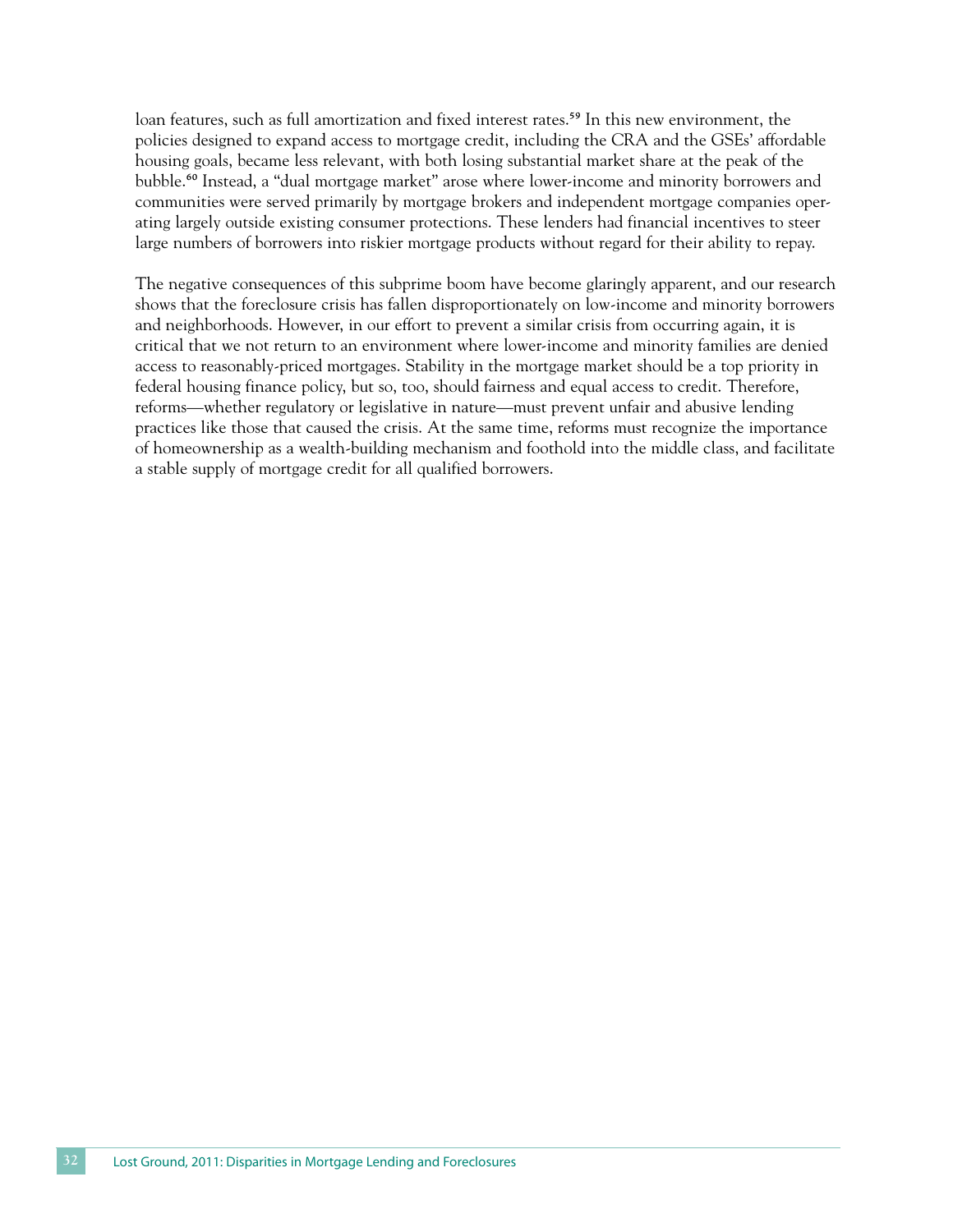## *Appendix 1. Data and Methodology*

The three databases in the analysis are Home Mortgage Disclosure Act (HMDA), BlackBox (BBx) and Lender Processing Services (LPS). HMDA is considered to be the "universe" of loans, as federal law requires that the majority of mortgage originations be reported in HMDA.<sup>61</sup> To obtain information on loan performance, CRL purchased data from LPS and BlackBox, which are complementary, proprietary loan-level databases. BlackBox data covers over 90 percent of non-agency pools, including jumbo, subprime and Alt-A loans, and includes approximately 7,600 deals, over 5,700 of which are active.<sup>62</sup> LPS, which uses loan-level data collected from servicers, is not limited to private-label securities and is frequently used by researchers studying mortgage performance. We estimate that LPS has coverage equal to 66 percent of the first-lien mortgages reported to federal regulators in HMDA data from 2005 through 2008.

Because we consider HMDA to be our universe of loans, our first step in merging these databases was to assign each HMDA loan a unique identifier. Next, we match loans from HMDA to loans in LPS by geography and loan amount. Because HMDA reports data by census tract and LPS by zip code, we created a "cross-walk" file using spatial location within ARCGIS, a mapping software program. To create the crosswalk, for each census tract, we estimate the share of housing units that are in the overlapping zip code. These become our geographic weights, which we use to represent the probability that a loan is, in fact, in that zip code. For loans that are in tracts that overlap multiple zip codes, we create additional HMDA records for each potential zip code that the loan could be in. The result of this step in matching HMDA to LPS is, in essence, a Cartesian product, where every HMDA record with a given loan amount-zip code combination is allowed to match to every LPS record with the same combination. We then filter out those matches where other common fields between the two databases (e.g., loan purpose and loan type $63$ ) are inconsistent with each other.

After matching HMDA to LPS in this manner, we separately match HMDA to BlackBox using the same methodology. The resulting two combined datasets (i.e. HMDA-LPS and HMDA-BlackBox) are then appended, and a "matching weight" is assigned to each loan. The matching weight is given based on the number of times a unique HMDA loan was matched to loans in LPS and BlackBox.<sup>64</sup> A final weight is calculated by multiplying the geographic weight by the matching weight. Formally, the weights are developed as follows. for a HMDA loan A in census tract X, suppose there are total of n LPS/BBx loans matched to A. For the ith loan matched to HMDA loan A, suppose it is from zip code Y. X and Y overlap at Z, as illustrated in Figure A1.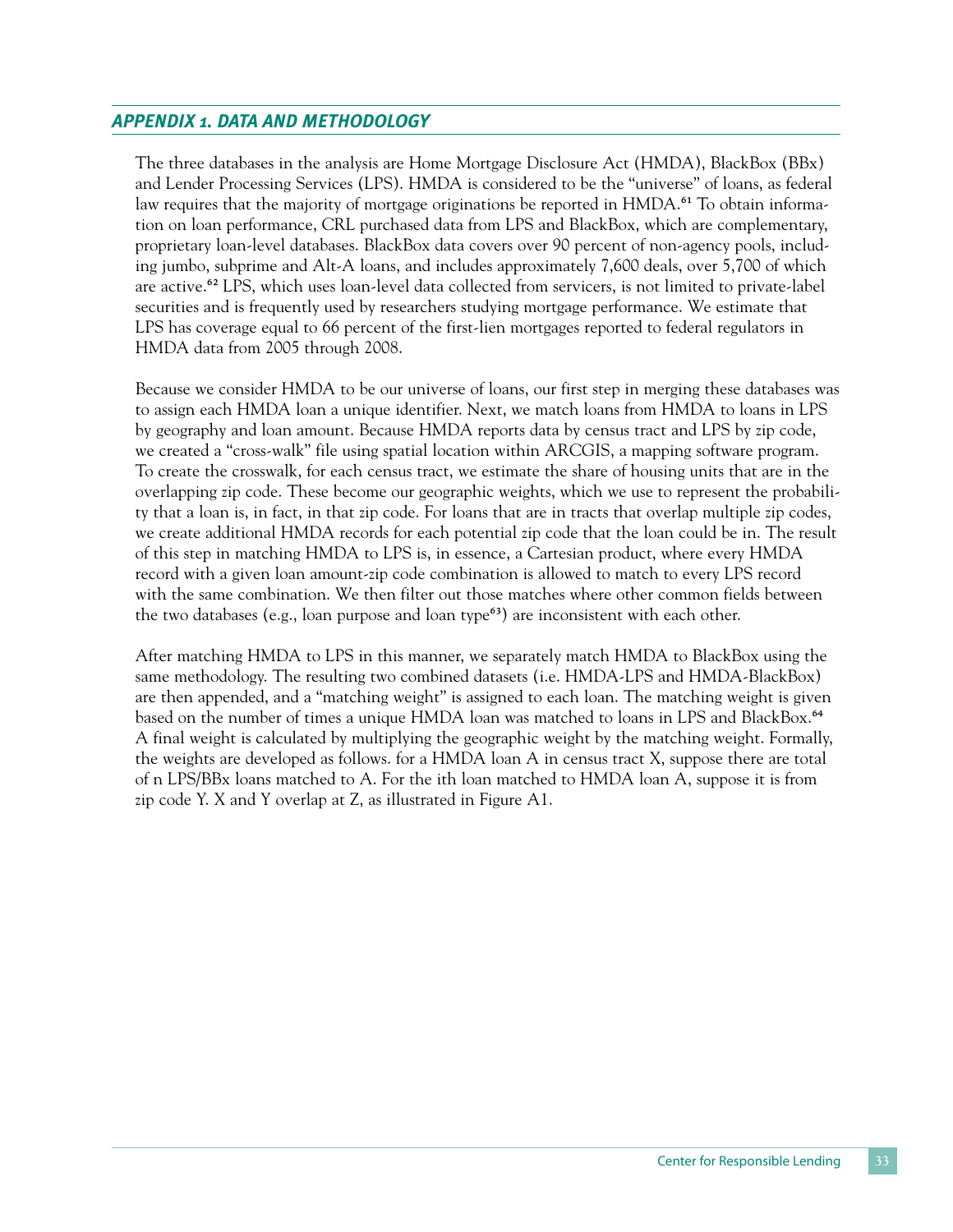

FIGURE A1. CENSUS TRACT X OVERLAPS WITH **ZIP CODE Y AT Z** 

Let X, Y and Z also denote their area size. The probability that the HMDA loan A is in Z is given by

 $P_A = Z/X$ 

assuming that A has an equal chance of being located anywhere in X. Similarly, the probability that the *i*th loan is in Z is given by

 $P_i = Z/Y$ .

The joint probability that both the HMDA loan A and the *i*th loan of LPS/BBx are in Z is given by

$$
P_{iA} = P_A * P_i = Z^2 / XY
$$

The probability that HMDA loan A and the *i*th loan are the true match is given by

$$
Q_{i_A} = \frac{P_{i_A}}{\sum_{i=1}^n P_{i_A}}
$$

For HMDA loan A, any supplemental information obtained from the *i*th loan of LPS/BBx is weighted by  $Q_{iA}$ . This final weight is used in the analysis.

The advantage of using this probabilistic matching technique is that we do not lose the observations that would need to be dropped if we insisted on unique matches between the databases or on excluding loans that were in census tracts with overlapping zip codes. Dropping observations would increase the likelihood of introducing bias. While we undoubtedly have false positive matches in our sample, the weights that are assigned to these loans diminish their effect and should not have any biased direction.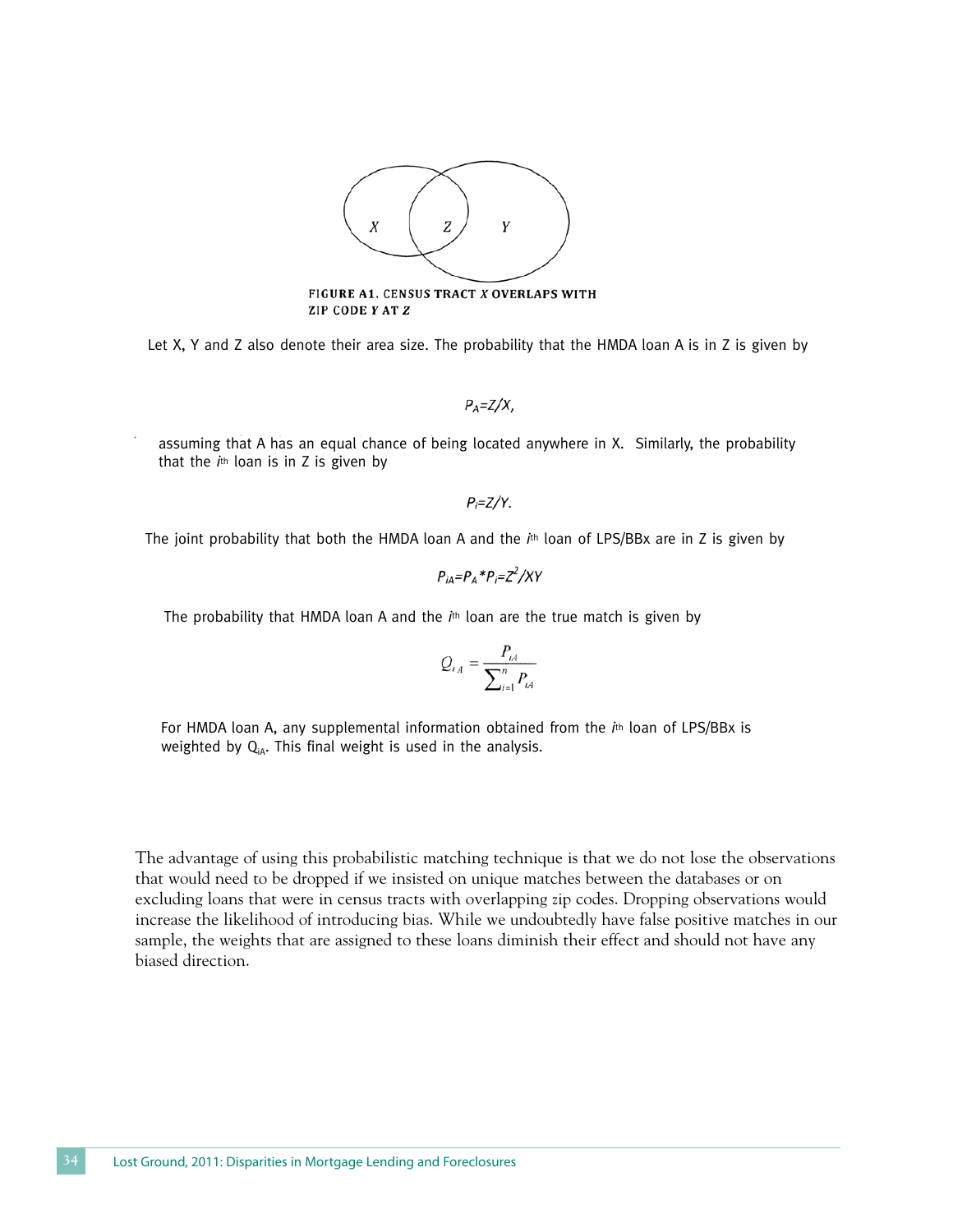Table 1.1 shows our match rate for the three datasets. Of HMDA loans that matched, approximately 75 percent were uniquely matched, meaning that there was only 1 loan in either LPS or BlackBox that successfully matched to a HMDA loan with the same characteristics. Around 15 percent had two matches to each HMDA Loan, and between 3.7 to 4.8 percent of the loans had 3 matching loans. Less than 3.5 percent of HMDA loans were matched to more than 3 loans in BlackBox or LPS.<sup>65</sup> We do find differences between loans that were uniquely matched to one HMDA loan and those that have multiple matches, confirming that limiting the sample to uniquely matched loans would introduce some bias into the results. Loans with more than one match are slightly more likely to be conventional loans (as opposed to FHA/VA) and used for refinance. They are also more likely to be loans originated to borrowers of color (32.4 percent for multiple matches compared with 26.3 percent for unique matches), and more likely to be in foreclosure or at imminent risk of default (15.3 percent compared to 14.4 percent). As a result, we believe that our probabilistic weighting approach leads to less biased results than focusing solely on unique matches.

| # of LPS or BlackBox Loans<br>matched per HMDA loan | % of all HMDA loans<br>matched with BlackBox | % of all HMDA loans<br>matched with LPS |
|-----------------------------------------------------|----------------------------------------------|-----------------------------------------|
|                                                     | 79.83                                        | 74.50                                   |
|                                                     | 14.39                                        | 17.22                                   |
|                                                     | 3.72                                         | 4.83                                    |
| 4+                                                  | 2.07                                         | 3.45                                    |

#### **Table 1.1. Distribution of Number of LPS or BlackBox loans matched per HMDA loan**

Note: The above distribution only accounts for the merged sample. 36.7% of HMDA loans did not match to any BlackBox or LPS loan. There are multiple reasons why a HMDA loan might not match any loan in BlackBox or LPS, including HMDA's more complete market coverage, missing information on matching variables, and reporting errors in either HMDA or LPS/BBx.

Table 1.2 presents the descriptive statistics for the data in our sample. Overall, the data show that the merged sample is largely representative of the mortgage market between 2004 and 2008. The sample shows a distribution of loan purpose (51 percent are refinance loans and 49 percent are purchase loans), that is consistent with the large number of refinances that occurred over this time period. Our racial distribution is also consistent with HMDA data: non-Hispanic whites comprise the largest share of borrowers, at 61.3 percent, followed by Latinos at 10.7 percent, African Americans at 8.1 percent, and Asians at 4.5 percent. Approximately 22.4 percent of the loans in the sample are "higher-priced" as indicated in the HMDA data. Of all the loans in the sample, 42.8 percent were paid off by February 2011, 6.4 percent had completed foreclosure, and 8.3 percent were 60+ days delinquent or in the foreclosure process.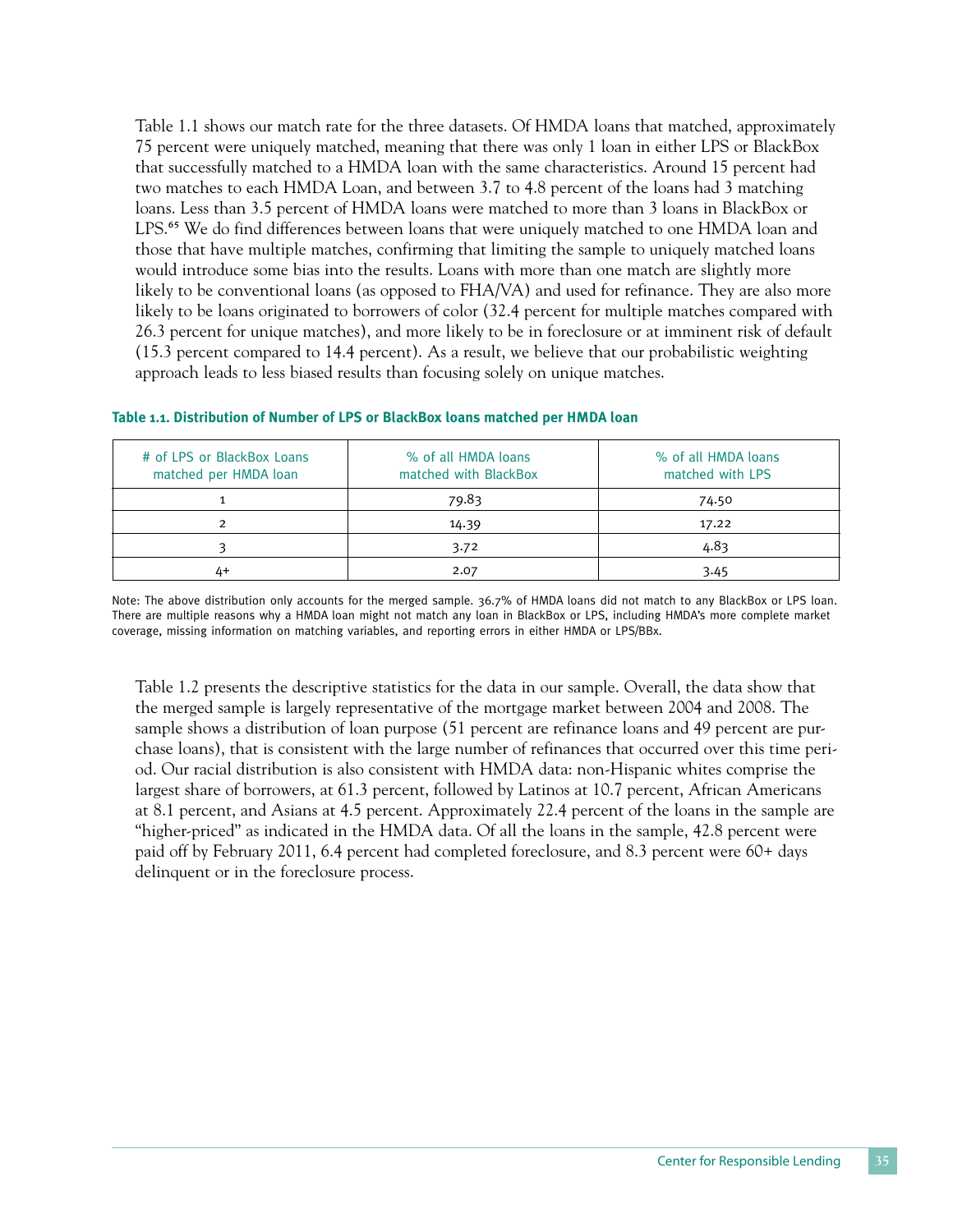|  | Table 1.2. Descriptive Statistics of Merged HMDA/LPS/BlackBox Dataset |  |  |  |  |  |
|--|-----------------------------------------------------------------------|--|--|--|--|--|
|--|-----------------------------------------------------------------------|--|--|--|--|--|

|                                                            |                    |           |           | <b>Origination Year</b> |           |           |
|------------------------------------------------------------|--------------------|-----------|-----------|-------------------------|-----------|-----------|
|                                                            | <b>Full Sample</b> | 2004      | 2005      | 2006                    | 2007      | 2008      |
| <b>Total Number of</b><br>Loans in Sample                  | 27,117,189*        | 7,175,942 | 7,221,122 | 4,904,838               | 4,612,297 | 3,202,990 |
| Loan Purpose (%)                                           |                    |           |           |                         |           |           |
| Purchase                                                   | 48.4               | 44.5      | 47.9      | 52.1                    | 50.3      | 50.2      |
| Refinance                                                  | 51.0               | 54.9      | 51.4      | 47.2                    | 49.1      | 49.3      |
| Race/Ethnicity of Borrower (%)                             |                    |           |           |                         |           |           |
| Non-Hispanic White                                         | 61.33              | 57.47     | 61.20     | 60.29                   | 63.37     | 68.93     |
| African American                                           | 8.09               | 7.59      | 8.35      | 9.38                    | 8.23      | 6.48      |
| Latino                                                     | 10.71              | 9.92      | 11.66     | 12.76                   | 10.48     | 7.54      |
| Asian                                                      | 4.54               | 4.79      | 4.52      | 4.31                    | 4.37      | 4.62      |
| Borrower Income (%)                                        |                    |           |           |                         |           |           |
| Low-Income<br>(less than 50% AMI)                          | 5.79               | 6.14      | 5.79      | 5.62                    | 5.24      | 6.08      |
| Moderate-Income<br>(50 - 80% AMI)                          | 18.87              | 18.99     | 19.10     | 18.16                   | 18.36     | 19.86     |
| Middle-Income<br>(80-120% AMI)                             | 26.10              | 25.15     | 26.94     | 25.84                   | 25.78     | 27.17     |
| Higher-Income<br>(more than 120% AMI)                      | 42.61              | 36.75     | 43.10     | 45.76                   | 46.85     | 43.68     |
| <b>Loan Characteristics</b>                                |                    |           |           |                         |           |           |
| Conventional Prime                                         | 74.83              | 73.18     | 73.26     | 75.26                   | 83.93     | 68.35     |
| Alt-A                                                      | 3.55               | 4.39      | 4.99      | 4.45                    | 1.53      | 0.00      |
| FHA/VA                                                     | 12.97              | 11.00     | 7.39      | 7.34                    | 10.23     | 45.55     |
| Higher-Priced Loan (HMDA)                                  | 22.43              | 11.37     | 22.66     | 24.71                   | 14.76     | 7.34      |
| Average FICO                                               | 701                | 698       | 692       | 689                     | 704       | 723       |
| Average LTV                                                | 77                 | 76        | 77        | 78                      | 78        | 76        |
| Average Loan Amount                                        | \$241,915          | \$213,350 | \$237,712 | \$249,575               | \$259,150 | \$249,788 |
| Loan Performance (%)                                       |                    |           |           |                         |           |           |
| Paid Off                                                   | 42.8               | 56.6      | 43.3      | 36.0                    | 32.2      | 36.4      |
| Completed Foreclosures                                     | 6.4                | 4.0       | 8.1       | 10.9                    | 6.2       | 1.6       |
| Seriously Delinquent (60+<br>Delinquent or in Foreclosure) | 8.3                | 4.0       | 8.0       | 12.9                    | 12.4      | 6.0       |

\* Note: The total number of first-lien owner-occupied HMDA loans for years 2004-2008 was 42,871,874 (36.7% of HMDA loans did not match to any LPS or BlackBox loan. The matched and unmatched HMDA loans look similar across all important dimensions and, therefore, we scale up to reflect all 42.9 million loans when calculating the number of loans that have foreclosed or that are seriously delinquent.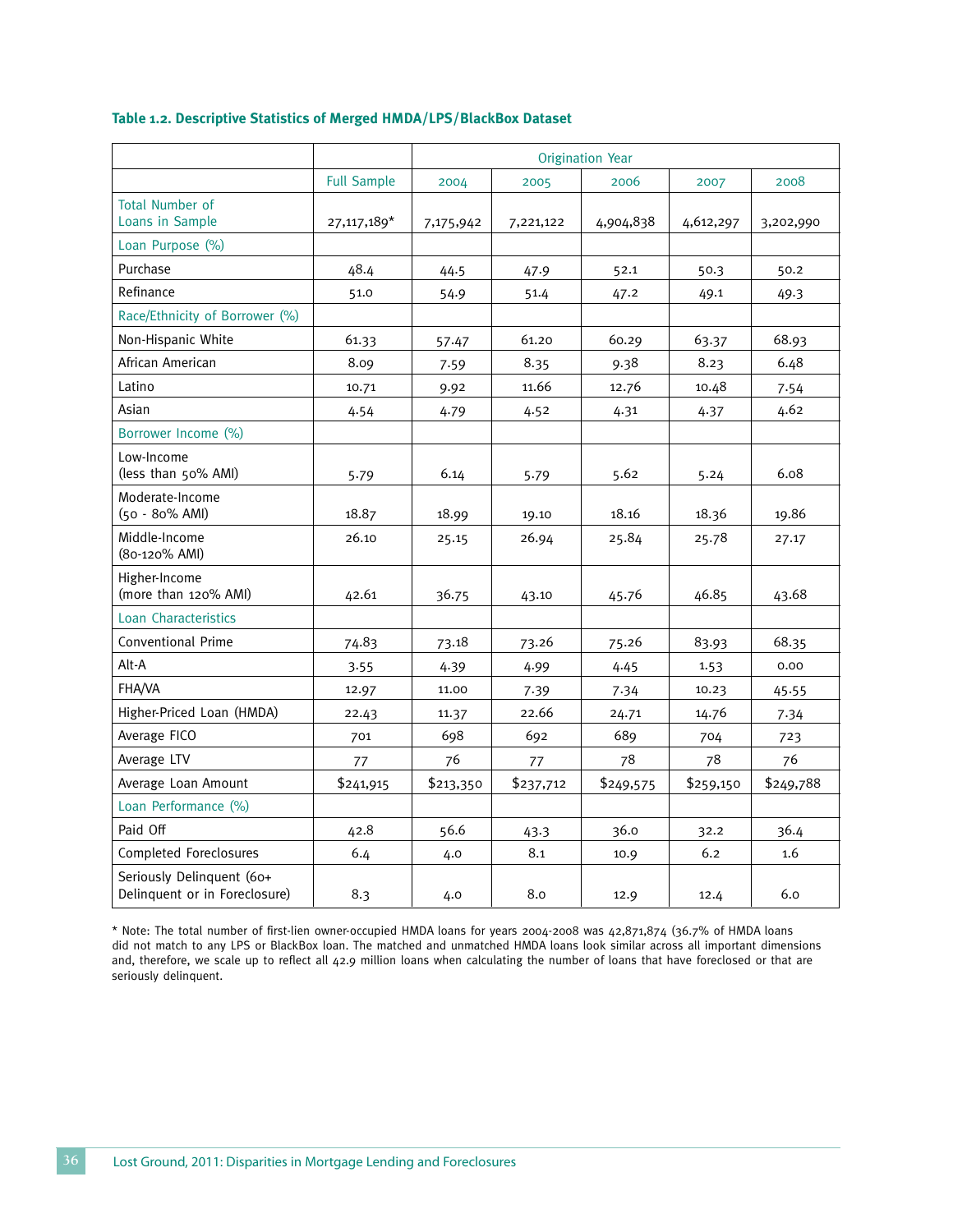Our classification of housing market types is based on 2000-2005 state-level housing price indices from the Federal Housing Finance Agency. Table 1.3 lists the states included in each category.

| <b>Weak Market States</b>     | Indiana, Iowa, Kansas, Kentucky, Michigan, Mississippi, Nebraska, North Carolina,<br>Ohio, Oklahoma, Tennessee, Texas                                       |
|-------------------------------|-------------------------------------------------------------------------------------------------------------------------------------------------------------|
| <b>Stable Market States</b>   | Alabama, Arkansas, Colorado, Georgia, Illinois, Louisiana, Missouri, North Dakota,<br>South Carolina, South Dakota, Utah, West Virginia, Wisconsin          |
| Moderate Growth Market States | Alaska, Connecticut, Idaho, Maine, Minnesota, Montana, New Mexico, New York,<br>Oregon, Pennsylvania, Vermont, Washington, Wyoming                          |
| <b>Boom Market States</b>     | Arizona, California, Delaware, District of Columbia, Florida, Hawaii, Maryland,<br>Massachusetts, Nevada, New Hampshire, New Jersey, Rhode Island, Virginia |

#### **Table 1.3: Classification of Housing Market Types**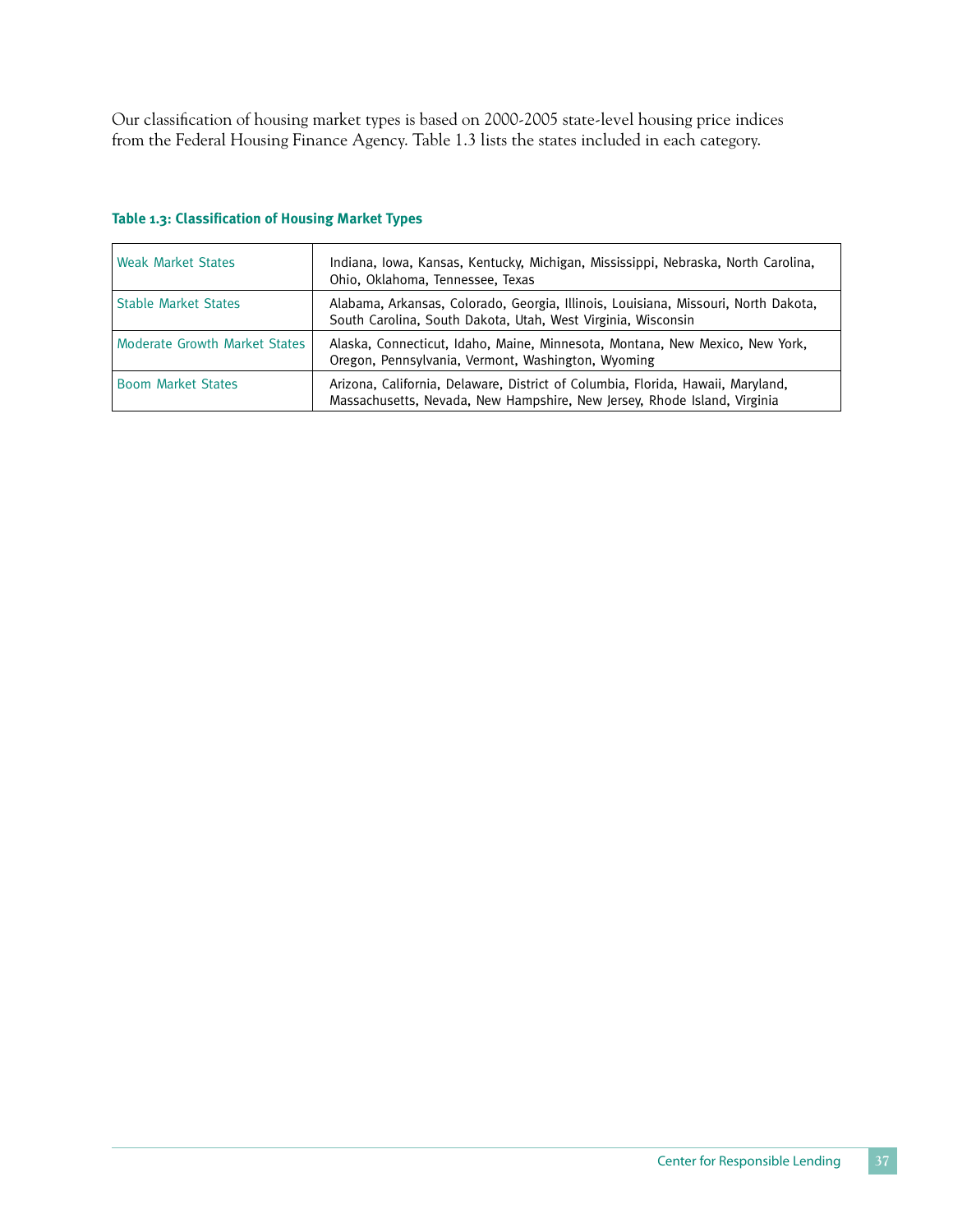*Appendix 2: Tables of Completed Foreclosure and Serious Delinquency Rates for Selected Metropolitan Areas*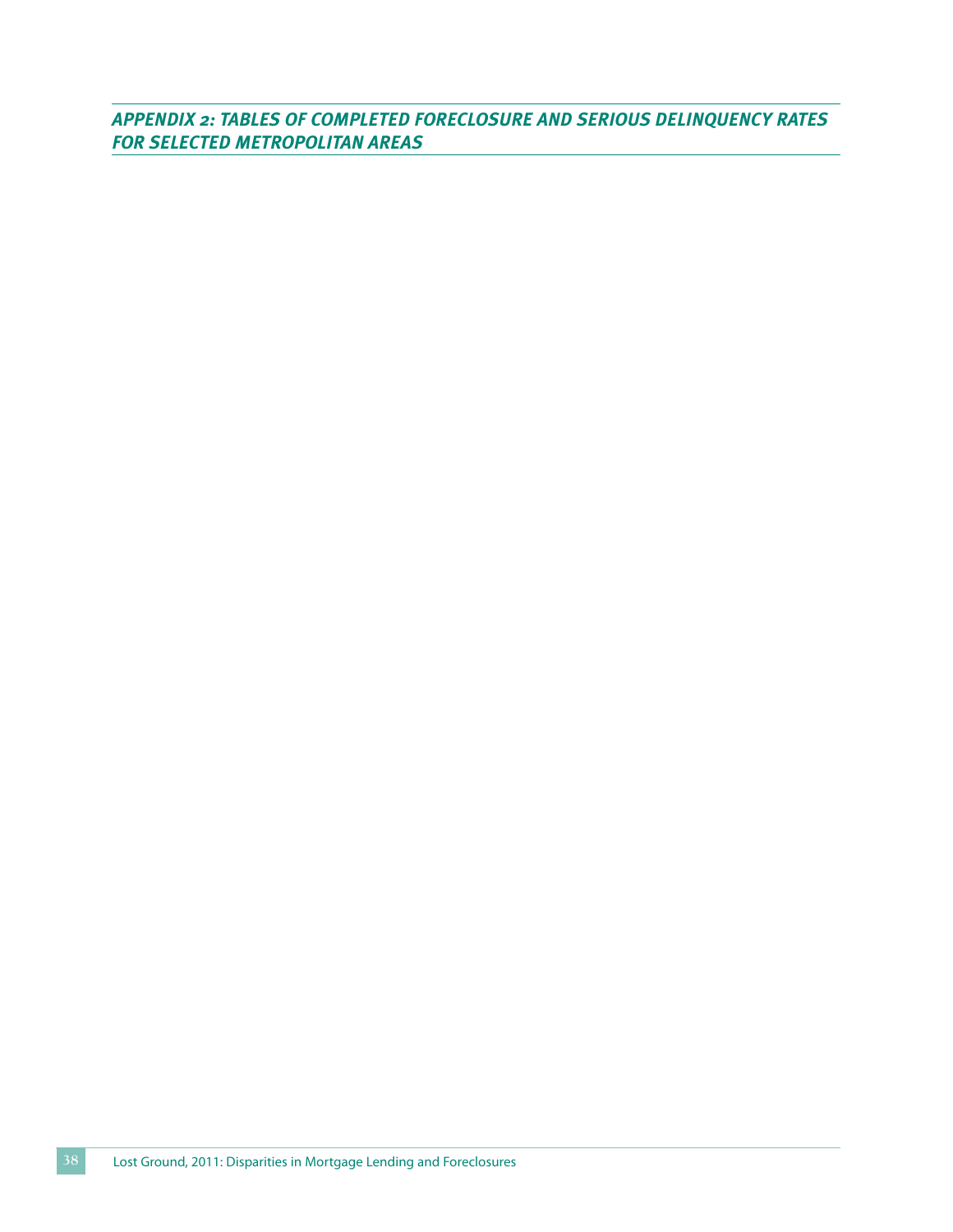| anda<br>רמווחומוברבת               |                       | concentration of the contract of the concentration |           |               |         | הבנברנבת וגובנוח/חמונים או במה <sup>/</sup> החו |                            | <b>DANCI</b> | וימרב מווח דרוווורור) |                 | $0007 - 0007$         | יי5ווימווים ווי            |        |         |
|------------------------------------|-----------------------|----------------------------------------------------|-----------|---------------|---------|-------------------------------------------------|----------------------------|--------------|-----------------------|-----------------|-----------------------|----------------------------|--------|---------|
|                                    | <b>Share</b>          | of Loans                                           | (Percent) |               |         | Completed Foreclosures                          |                            | (Percent)    |                       |                 | Seriously             | Delinquent (Percent)       |        |         |
|                                    |                       | Race/Ethnicity                                     |           |               |         |                                                 | Race/Ethnicity             |              |                       |                 |                       | Race/Ethnicity             |        |         |
| Areas<br>Metropolitan              | Non-Hispanic<br>White | American<br><b>African</b>                         | Latino    | Asian         | Total   | Non-Hispanic<br><b>White</b>                    | American<br><b>African</b> | БJ<br>iino   | Asian                 | <b>Dial</b>     | Non-Hispanic<br>White | American<br><b>African</b> | Latino | Asian   |
| Detroit, MI                        | 54.7                  | 28.0                                               | 2.3       | 'n,<br>i      | 22.4    | 16.0                                            | 36.0                       | 26.0         | 10.9                  | 11.2            | $\infty$<br>ö         | 16.6                       | 13.0   | 5.7     |
| Las Vegas, NV                      | 51.7                  | 5.8                                                | 17.3      | $\infty$<br>i | 16.1    | 14.3                                            | 16.4                       | 20.3         | 20.2                  | 14.7            | 13.5                  | 15.2                       | 18.6   | 15.6    |
| San Bernardino,<br>Riverside-<br>D | 36.1                  | 5.7                                                | 30.4      | 5.5           | 13.6    | 11.0                                            | 14.5                       | 17.0         | 15.7                  | 11.1            | 9.9                   | 12.5                       | 12.6   | 11.8    |
| Phoenix, AZ                        | 59.5                  | 2.6                                                | 17.5      | 2.8           | 13.0    | 11.0                                            | 15.4                       | 20.0         | $15.5$                | 9.3             | 8.2                   | 11.5                       | 13.1   | 9.1     |
| Sacramento,<br>D                   | 52.8                  | 4.9                                                | 10.8      | 9.0           | 12.5    | 9.7                                             | 17.9                       | 20.7         | 16.9                  | 9.4             | 8.7                   | 12.0                       | 11.8   | $6 - 7$ |
| San Diego, CA                      | 50.4                  | 2.7                                                | 17.2      | $\sim$        | 9.5     | $\sim$                                          | 11.6                       | 16.5         | 10.1                  | 8.5             | 7.2                   | 11.2                       | 12.2   | 8.5     |
| Denver, CO                         | 68.7                  | 3.5                                                | 11.5      | 2.6           | 9.3     | 6.8                                             | 16.9                       | 20.7         | 9.5                   | 5.2             | 4.5                   | 8.9                        | 8.5    | 5.1     |
| Atlanta,<br>GA                     | 51.3                  | 25.0                                               | 4.7       | $\ddot{ }$    | 9.2     | 6.5                                             | 14.6                       | 14.7         | $\sim$                | 9.6             | 6.5                   | 15.8                       | 13.4   | $\geq$  |
| Miami, FL                          | 15.6                  | 11.4                                               | 62.3      | 1.2           | 9.0     | 6.4                                             | 8.0                        | 10.2         | $\overline{7.8}$      | 23.4            | 18.0                  | 23.3                       | 25.5   | 20.1    |
| Oakland, CA                        | 77.4                  | 9.6                                                | 2.7       | 4.1           | 9.0     | <b>6.1</b>                                      | 12.7                       | 17.7         | 7.2                   | 8.3             | 6.7                   | 11.7                       | 12.1   | 7.4     |
| St. Paul, MN<br>Minneapolis-       | 39.2                  | 6.9                                                | 14.4      | 19.6          | 8.8     | 7.2                                             | 22.0                       | 22.3         | 17.0                  | 5.8             | 5.2                   | 11.6                       | 9.5    | 62      |
| Cleveland, OH                      | 71.8                  | 13.1                                               | 2.3       | 1.2           | 8.2     | <b>6.1</b>                                      | 18.1                       | 11.1         | ₹                     | 10.5            | 8.7                   | 20.1                       | 13.1   | 6.4     |
| Los Angeles, CA                    | 32.2                  | 7.2                                                | 79.7      | 10.5          | 6.8     | 4.7                                             | $\overline{6}$             | 2.7          | 6.4                   | 8.9             | 7.1                   | 11.0                       | 11.4   | 7.5     |
| Washington,<br>pc                  | 40.0                  | 24.2                                               | 10.3      | 7.3           | 6.7     | 4.2                                             | 6.0                        | 20.2         | 9.1                   | 6.6             | 4.0                   | 10.4                       | 9.9    | 6.2     |
| Tampa, FL                          | 64.3                  | 6.8                                                | 11.3      | 2.3           | 6.7     | 6.1                                             | 8.4                        | $-2.7$       | 7.3                   | $15.8$          | 14.6                  | 20.3                       | 22.0   | 16.1    |
| Houston, TX                        | 47.5                  | 11.5                                               | 20.3      | 6.5           | 9.9     | $4.8$                                           | 12.9                       | 8.4          | 4.7                   | $\overline{11}$ | 4.9                   | 13.5                       | 10.1   | 4.2     |
| Dallas, TX                         | 56.6                  | 10.4                                               | 13.7      | 5.3           | 6.5     | 4.9                                             | 13.7                       | 8.9          | $3.8\,$               | $\mathbb{S}$    | 4.6                   | 13.5                       | 9.1    | ن<br>ن  |
| St. Louis, MO                      | 72.9                  | 11.4                                               | 13        | 1.6           | 5.7     | 4.4                                             | 14.1                       | 6.5          | ب.<br>4               | 5.7             | 4.6                   | 12.9                       | 6.5    | ن.<br>ن |
| Chicago, IL                        | 57.5                  | 12.1                                               | 14.4      | 5.6           | 53      | 3.8                                             | 10.2                       | 8.4          | 4.0                   | 9.4             | 72                    | 15.3                       | 15.0   | 73      |
| Milwaukee, WI                      | 70.5                  | 11.5                                               | 5.4       | 2.1           | 4.3     | 2.8                                             | 11.1                       | 7.5          | 5.1                   | 9.9             | 4.8                   | 15.6                       | 11.1   | 73      |
| Baltimore, MD                      | 58.0                  | 19.8                                               | 2.6       | 3.5           | ο.<br>Ο | بن<br>ن                                         | 4.5                        | 6.0          | غ.6                   | 6.6             | 5.0                   | 10.7                       | 10.8   | 6.2     |
| Seattle, WA                        | 65.3                  | 2.6                                                | 9.6       | 10.3          | 2.8     | 2.6                                             | 4.5                        | 6.2          | 3.5                   | 6.2             | 5.7                   | 10.0                       | 12.6   | 7.5     |
| Raleigh, NC                        | 9.99                  | 12.3                                               | 3.5       | 3.6           | 2.7     | 2.1                                             | 6.1                        | かプ           | ₹                     | 5.0             | 3.8                   | 11.4                       | 7.7    | 2.9     |
| New York, NY                       | 42.6                  | 13.0                                               | 12.7      | 11.4          | 5.9     | 1.2                                             | 3.4                        | 3.8          | 1.7                   | 9.7             | 9.9                   | 17.2                       | 16.2   | 8.5     |
| Philadelphia, PA                   | 62.2                  | 10.4                                               | 3.2       | 5.5           | 1.9     | 1.5                                             | م.<br>ح                    | 2.8          | 1.9                   | 6.2             | 4.8                   | 13.3                       | 9.6    | 4.9     |

**Table 2.1: Rates of Completed Foreclosures and Serious Delinquencies for Selected Metropolitan Areas, by Borrower Race and Ethnicity (2004-2008 Originations)**

Notes: NA=Not available (Data cells with less than 100 loans were suppressed.) Shares ٩ loans originated may not total 100 d<br>B to missing data.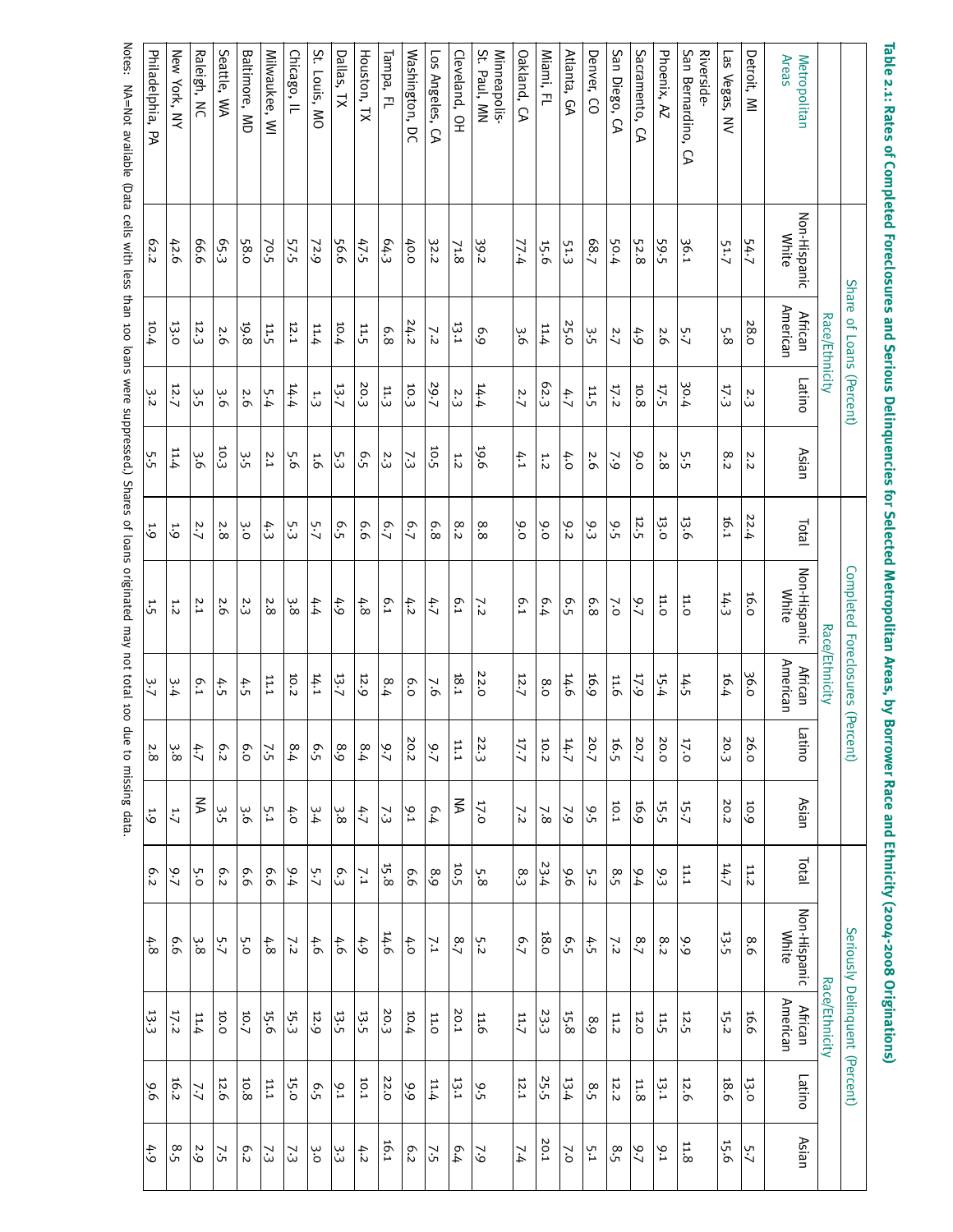| ו<br>וו                                     |
|---------------------------------------------|
|                                             |
|                                             |
|                                             |
|                                             |
|                                             |
| I                                           |
| ֖֧֖֧֧֚֚֚֚֚֚֚֚֚֚֚֚֚֚֚֚֚֚֚֚֚֚֚֚֚֚֚֬֡֝֡֝֟֓֡֡֝֬ |
|                                             |
|                                             |
|                                             |
|                                             |
|                                             |
|                                             |
|                                             |
|                                             |
|                                             |
|                                             |
|                                             |
|                                             |
|                                             |
|                                             |
|                                             |
| ſ                                           |
|                                             |
|                                             |
| l                                           |
|                                             |
|                                             |
|                                             |
|                                             |
|                                             |
|                                             |
|                                             |
|                                             |
|                                             |
|                                             |
|                                             |
|                                             |
|                                             |
|                                             |
|                                             |
|                                             |
|                                             |
|                                             |
|                                             |
|                                             |
|                                             |
|                                             |
|                                             |
|                                             |
|                                             |
|                                             |
|                                             |
|                                             |
|                                             |
|                                             |
|                                             |
|                                             |
|                                             |
|                                             |
|                                             |
|                                             |
|                                             |
|                                             |
|                                             |
|                                             |
|                                             |
|                                             |
|                                             |
|                                             |
|                                             |
|                                             |
|                                             |
| وّ                                          |
|                                             |
|                                             |
|                                             |
|                                             |
|                                             |
|                                             |
|                                             |
|                                             |
|                                             |
|                                             |
|                                             |
|                                             |
|                                             |
|                                             |
|                                             |
|                                             |
|                                             |
|                                             |
|                                             |
|                                             |
|                                             |
|                                             |
|                                             |
|                                             |
|                                             |
|                                             |
|                                             |
|                                             |

|                                                                                                                                                                                                                                   |               | Share of Loans (Percent) |                   |                   |              | Completed Foreclosures          |                     | (Percent)         |                   |              |                   | Seriously Delinquent (Percent) |                   |                   |
|-----------------------------------------------------------------------------------------------------------------------------------------------------------------------------------------------------------------------------------|---------------|--------------------------|-------------------|-------------------|--------------|---------------------------------|---------------------|-------------------|-------------------|--------------|-------------------|--------------------------------|-------------------|-------------------|
|                                                                                                                                                                                                                                   |               | Borrower Income          | Categories        |                   |              | Borrower Income                 |                     | Categories        |                   |              | Borrower          | Income                         | Categories        |                   |
| Metropolitan Areas                                                                                                                                                                                                                | Low-Income    | Moderate-<br>Income      | Income<br>Middle- | Income<br>Higher- | <b>Total</b> | Low-Income                      | Moderate-<br>Income | Income<br>Middle- | Income<br>Higher- | <b>Total</b> | Low-Income        | Moderate-<br>Income            | Income<br>Middle- | Income<br>Higher- |
| Detroit, MI                                                                                                                                                                                                                       | 8.1           | 25.4                     | 29.0              | 32.9              | 22.4         | 30.3                            | 28.5                | 24.2              | 14.4              | 11.2         | 13.6              | 13.3                           | 11.8              | 8.3               |
| Las Vegas, NV                                                                                                                                                                                                                     | 2.9           | 14.9                     | 29.5              | 46.3              | 16.1         | 6.7                             | 11.0                | $15.8$            | 18.1              | 14.7         | 9.6               | 12.6                           | 14.9              | $15.8$            |
| San Bernardino, CA<br>Riverside-                                                                                                                                                                                                  | $3.5^{\circ}$ | 9.5                      | 23.2              | 61.4              | 13.6         | 3.4                             | 4.9                 | 8.9               | 17.0              | 11.1         | 5.0               | 6.9                            | 9.2               | 12.7              |
| Phoenix, AZ                                                                                                                                                                                                                       | 4.8           | 19.8                     | 27.6              | 41.3              | 13.0         | 7.8                             | 12.2                | 14.8              | 12.6              | 9.3          | 7.2               | 9.6                            | 10.0              | 9.1               |
| S<br>Sacramento,                                                                                                                                                                                                                  | 2.5           | 13.0                     | 27.4              | 53.1              | 12.5         | 3.5                             | 7.3                 | 12.6              | 14.2              | 9.4          | 4.7               | 7.1                            | 9.3               | 10.3              |
| S<br>San Diego,                                                                                                                                                                                                                   | $1.3$         | 6.5                      | 18.7              | 69.1              | 9.5          | ₹                               | 3.9                 | 7.4               | 10.7              | 8.5          | 2.7               | 4.9                            | 7.3               | 9.3               |
| Denver, CO                                                                                                                                                                                                                        | 7.0           | 24.9                     | 27.5              | 34.3              | 9.3          | 12.2                            | 13.3                | 9.2               | 5.4               | 5.2          | 5.6               | 6.2                            | 5.4               | 4.1               |
| Atlanta, GA                                                                                                                                                                                                                       | 8.7           | 27.2                     | 26.1              | 32.7              | 9.2          | 11.7                            | 11.5                | 9.6               | 6.3               | 9.6          | 11.6              | 11.9                           | 9.8               | 6.6               |
| Miami, FL                                                                                                                                                                                                                         | 1.0           | 7.1                      | 20.2              | 65.9              | 9.0          | ₹                               | 3.8                 | 6.4               | 10.6              | 23.4         | 8.8               | 13.8                           | 19.7              | 25.9              |
| Oakland, CA                                                                                                                                                                                                                       | $^{0.1}$      | $10.1$                   | 24.8              | 59.2              | 9.0          | 0.1                             | 4.4                 | 8.6               | 10.2              | 8.3          | 3.2               | 6.1                            | 8.3               | 8.9               |
| Minneapolis-<br>St. Paul, MN                                                                                                                                                                                                      | 10.1          | 29.6                     | 29.2              | 27.3              | 8.8          | 8.9                             | 10.9                | 9:1               | 6.0               | 5.8          | 5.9               | $6.8$                          | 6.0               | 4.3               |
| Cleveland, OH                                                                                                                                                                                                                     | 10.4          | 27.1                     | 27.3              | 30.4              | 8.2          | 14.1                            | 10.9                | 7.6               | 4.5               | 10.5         | 14.0              | 12.8                           | 10.8              | <b>P.O</b>        |
| S<br>Los Angeles,                                                                                                                                                                                                                 | 0.9           | 5.3                      | 16.3              | 73.1              | 6.8          | 1.5                             | 1.8                 | 3.4               | 8.0               | 8.9          | 2.8               | 4.1                            | $\ddot{6}$        | 10.0              |
| ΣC<br>Washington,                                                                                                                                                                                                                 | 6.7           | 22.6                     | 30.7              | 34.6              | 6.7          | 3.2                             | 5.5                 | 8.0               | 6.5               | 6.6          | 6.2               | 7.3                            | 7.2               | 5.7               |
| Tampa, FL                                                                                                                                                                                                                         | 4.9           | 18.4                     | 26.9              | 43.7              | 6.7          | 4.8                             | $\ddot{6}$          | 7.2               | 6.7               | 15.8         | 12.5              | $15.8$                         | 16.9              | 15.5              |
| Houston, TX                                                                                                                                                                                                                       | 4.5           | 20.0                     | 26.4              | 45.0              | 6.6          | 8.2                             | 9.1                 | 7.7               | $-4.8$            | 7.1          | 9.2               | 9.8                            | 8.8               | 4.8               |
| Dallas, TX                                                                                                                                                                                                                        | 6.5           | 20.9                     | 24.6              | 42.5              | 6.5          | 9.9                             | 8.9                 | <b>7.0</b>        | 4.4               | 6.3          | $\overline{9}$ :1 | 8.7                            | <b>P.O</b>        | 4.2               |
| St. Louis, MO                                                                                                                                                                                                                     | 11.8          | 27.0                     | 26.4              | 30.5              | 5.7          | 10.9                            | 7.3                 | 5.0               | 2.9               | 5.7          | 8.7               | 7.1                            | 5.6               | 3.4               |
| Chicago, IL                                                                                                                                                                                                                       | 5.2           | 21.2                     | 30.4              | 38.0              | 5.3          | 5.4                             | 6.0                 | 6.2               | 4.3               | 9.4          | 9.5               | 10.8                           | 10.6              | 7.5               |
| Milwaukee, WI                                                                                                                                                                                                                     | 8.8           | 25.2                     | 28.7              | 33.4              | 4.3          | 7.7                             | 6.2                 | 4.2               | 2.2               | 6.6          | 10.1              | 0.6                            | 6.6               | 4.0               |
| Baltimore, MD                                                                                                                                                                                                                     | 8.1           | 23.2                     | 28.6              | 35.2              | 3.0          | $\frac{5}{5}$                   | 3.0                 | 3.1               | 2.7               | 6.6          | 7.9               | 7.3                            | 6.8               | 5.5               |
| Seattle, WA                                                                                                                                                                                                                       | 3.8           | 19.0                     | 30.6              | 42.7              | 2.8          | 1.9                             | 2.6                 | 3.0               | 2.8               | 6.2          | 6.4               | $\overline{61}$                | 6.7               | 6.1               |
| Raleigh, NC                                                                                                                                                                                                                       | 9.4           | 24.6                     | 25.7              | 34.4              | 2.7          | 4.7                             | 3.6                 | 2.6               | 1.6               | 5.0          | 6.8               | 6.8                            | 4.7               | 3.1               |
| New York, NY                                                                                                                                                                                                                      | 0.7           | 5.2                      | 16.2              | 72.4              | 1.9          | $\leq$                          | 0.6                 | 1.0               | 2.2               | 9.7          | 4.8               | 4.8                            | 6.8               | 10.5              |
| Philadelphia, PA                                                                                                                                                                                                                  | 8.8           | 21.1                     | 25.7              | 40.2              | 2.9          | $\overline{3}\cdot\overline{3}$ | 2.4                 | 1.9               | 1.3               | 6.2          | 10.6              | 8.1                            | 6.4               | 4.2               |
| Notes: NA=Not available (Data cells with less than 100 loans were suppressed.) Shares of loans originated may not total 100 due to missing data. Low-income includes borrowers at 50% below area median<br>income (AMI), moderate |               |                          |                   |                   |              |                                 |                     |                   |                   |              |                   |                                |                   |                   |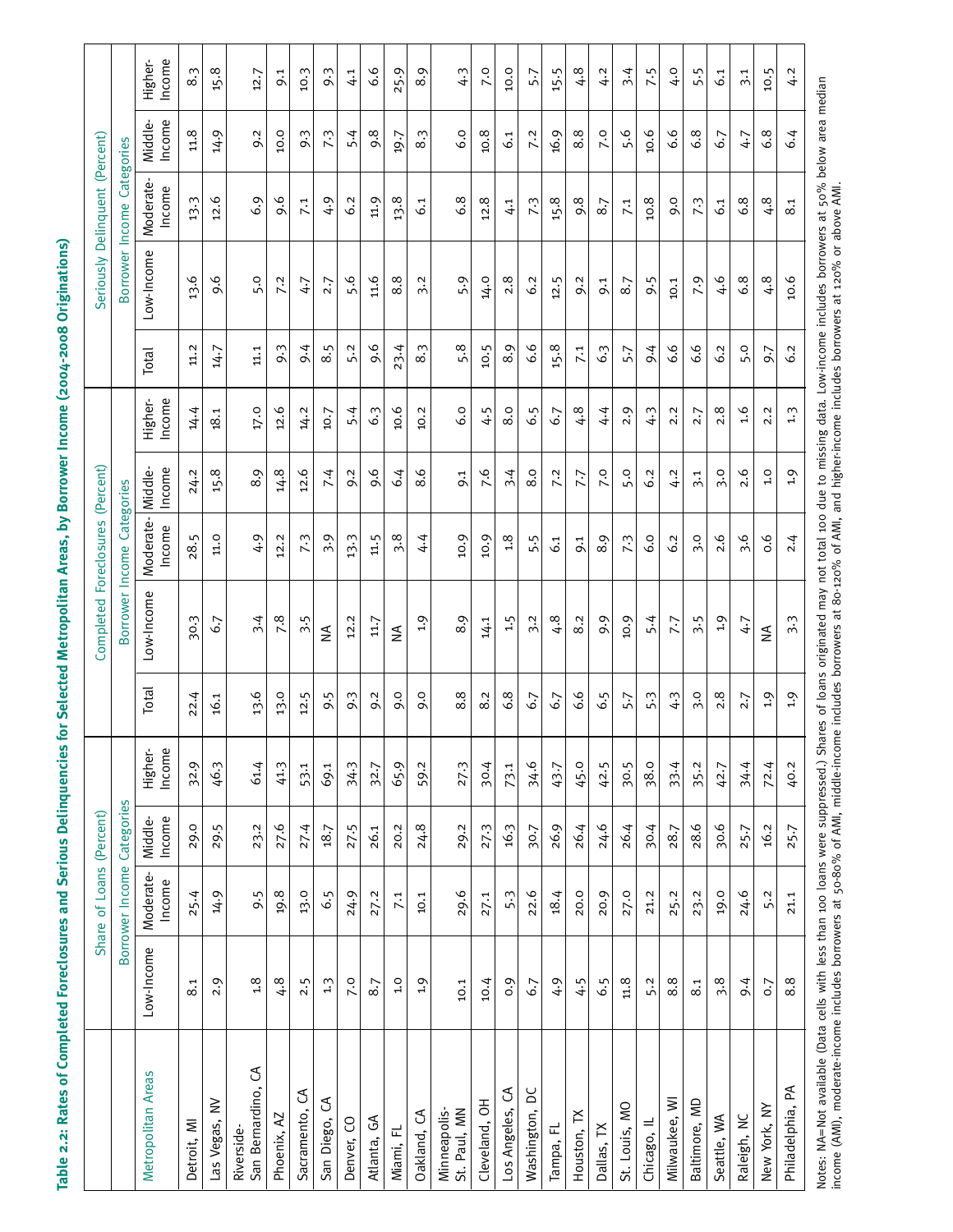| Philadelphia,<br>ЪÁ | New York, NY | Raleigh, NC | Seattle, WA    | Baltimore, MD    | Milwaukee, WI   | Chicago, IL | St. Louis, MO | Dallas, TX   | Houston, TX          | Tampa, FL | Washington, DC | <b>SO</b><br>Angeles,<br>5 | Cleveland, OH | St. Paul, MN<br>Minneapolis-     | Oakland, CA  | Miami,<br>곤 | Atlanta, GA | Denver, CO | San Diego,<br>S | Sacramento, CA | Phoenix, AZ | San Bernardino,<br>Riverside-<br>S | Las Vegas,<br>$\leq$ | Detroit, MI      | Metropolitan Areas        |                                |                                  |
|---------------------|--------------|-------------|----------------|------------------|-----------------|-------------|---------------|--------------|----------------------|-----------|----------------|----------------------------|---------------|----------------------------------|--------------|-------------|-------------|------------|-----------------|----------------|-------------|------------------------------------|----------------------|------------------|---------------------------|--------------------------------|----------------------------------|
| 4.4                 | 2.9          | 9.0         | $\overline{5}$ | 2.6              | 5.2             | 3.5         | 1.9           | $\mathbf{r}$ | 1.4                  | 6.0       | 2.5            | 2.9                        | بن<br>∞       | 2.0                              | 4.8          | 2.1         | 2.2         | 2.3        | ين              | ين<br>ن        | 1.0         | 1.4                                | 0.2                  | 2.2              | Low-Income                |                                |                                  |
| 17.3                | 14.8         | 9.5         | 16.1           | 15.4             | 15.8            | 15.9        | 14.9          | 11.7         | 12.9                 | 18.8      | 17.8           | 18.4                       | 11.1          | 12.6                             | 15.2         | 19.1        | 14.4        | $17.5$     | 13.3            | 16.4           | 20.8        | 19.2                               | 9.4                  | 18.2             | Moderate-<br>Income       | Neighborhood Income Categories | Share of Loans                   |
| 35.2                | 28.2         | 63.7        | 56.9           | 47.3             | 45.8            | 43.1        | 52.8          | 34.1         | 31.1                 | 44.0      | 46.3           | $rac{34.4}{5}$             | 50.4          | 57.4                             | 43.4         | 38.3        | 46.6        | 43.3       | 39.1            | 39.0           | 42.1        | 46.2                               | 43.4                 | 40.0             | Middle-<br>Income         |                                | (Percent)                        |
| 43.1                | 54.0         | 26.2        | 26.4           | 34.7             | 33.1            | 37.5        | نې<br>ن       | 53.0         | 54.5                 | 36.3      | 33.<br>33      | 44.3                       | 34.7          | 28.0                             | 36.6         | 40.3        | 36.7        | 37.0       | 44.1            | 41.3           | 36.0        | 33.2                               | 47.0                 | 39.6             | Income<br><b>Higher-</b>  |                                |                                  |
| $\ddot{6}$          | 1.9          | 2.7         | 2.8            | ο.<br>Θ          | 4.3             | ى:<br>سا    | 5.7           | 6.5          | 9.9                  | 6.7       | 6.7            | 6.8                        | 8.2           | $^{\circ}$<br>$\rm \dot{\infty}$ | 9.0          | 6.0         | 9.2         | 9.3        | 9.5             | $12.5\,$       | 13.0        | 13.6                               | 16.1                 | 22.4             | Total                     |                                |                                  |
| 4.7                 | ين           | ⋚           | ₹              | $\overline{7.1}$ | 14.1            | 13.1        | 18.1          | 12.2         | 9.3                  | 14.1      | 4.5            | ى:                         | 25.3          | 22.9                             | 17.0         | 14.0        | 23.7        | 15.2       | 14.4            | 17.9           | 17.8        | 15.9                               | 22.2                 | 37.9             | Low-Income                | Neighborhood                   |                                  |
| 3.2                 | ن<br>نا      | 5.4         | ن<br>8         | 4.4              | 8.6             | 8.8         | 12.0          | 10.4         | $\overset{\circ}{3}$ | $8.8$     | 7.5            | 8.2                        | 4.4           | 14.4                             | 13.8         | 10.3        | 13.6        | 16.3       | 13.7            | 17.4           | 1.81        | 15.6                               | 16.2                 | 40.4             | Moderate-<br>Income       | Income                         | Completed Foreclosures (Percent) |
| 2.0                 | 2.5          | ن<br>ö      | 2.9            | ω.<br>Ο          | ω<br>ä          | 5.5         | 5.3           | 7.8          | 8.4                  | 6.5       | $\sim$         | 8.3                        | 7.8           | 8.9                              | 10.3         | 6.4         | 10.0        | 9.9        | 10.4            | 12.5           | 13.7        | 13.9                               | 16.8                 | 25.0             | Middle-<br>Income<br>come | Categories                     |                                  |
| 1.0                 | 1.2          | 1.O         | 1.9            | 2.0              | $\mathbf{1}$ .7 | 2.9         | 2.5           | 4.6          | 5.2                  | 5.5       | 5.0            | 4.9                        | 4.0           | 5.0                              | 4.3          | 7.8         | 5.6         | 4.9        | $\sim$          | 10.2           | 9.0         | $11.8\,$                           | 15.3                 | $10.8\,$         | Income<br><b>Higher</b>   |                                |                                  |
| $\sigma$<br>i       | 9.7          | 5.0         | 6.2            | 9.9              | 9.9             | 9.4         | 5.7           | 6.3          | $\overline{7.1}$     | 15.8      | 9.9            | 8.9                        | 10.5          | 5.8                              | $\mathbf{g}$ | 23.4        | 9.6         | 5.2        | $8.5\,$         | 9.4            | 9.3         | 11.1                               | 14.7                 | 11.2             | Total                     |                                |                                  |
| 12.1                | $15.8\,$     | ₹           | 7.5            | 11.5             | 14.0            | 13.1        | $11.8\,$      | 10.1         | 7.5                  | 21.9      | 7.5            | 11.3                       | 18.6          | 8.0                              | 11.0         | 26.9        | 2.7         | 5.4        | $10.8\,$        | 6.6            | 13.9        | 10.7                               | $18.4$               | 15.0             | Low-Income                | Neighborhood                   |                                  |
| 10.4                | 14.1         | 8.4         | $\sim$         | 6.4              | $12.5\,$        | 13.1        | 9.7           | 10.3         | 9.4                  | 18.7      | 8.3            | 10.4                       | 16.6          | 7.4                              | 10.9         | 25.3        | 12.4        | $\sim$     | 10.0            | 10.2           | 11.5        | 11.4                               | 15.6                 | $15.8\,$         | Moderate-<br>Income       | Income                         | Seriously Delinquent (Percent)   |
| 6.7                 | 12.1         | 5.5         | 6.5            | 6.8              | 6.2             | 10.6        | 5.8           | 7.5          | $9.1$                | 16.1      | 7.3            | 9.9                        | 11.1          | 6.2                              | 9.5          | 24.3        | 11.1        | 5.7        | 9.3             | 2.7            | 9.6         | 11.2                               | 15.3                 | 12.9             | Middle-<br>Income         | Categories                     |                                  |
| 3.5                 | 6.9          | 2.4         | 4.6            | 4.6              | З.              | 6.0         | 3.2           | 4.5          | 5.5                  | 13.7      | ムウ             | $\overline{75}$            | 6.8           | 4.0                              | 5.5          | 21.5        | 6.5         | 3.8        | 7.2             | 8.7            | 7.5         | 10.8                               | 14.0                 | $\overline{7.1}$ | Income<br><b>Higher-</b>  |                                |                                  |

**Table 2.3: Rates of Completed Foreclosures and Serious Delinquencies for Selected Metropolitan Areas, by Neighborhood Income (2004-2008 Originations)**

Notes: NA=Not available (Data cells with less than 100 loans were suppressed.) Shares ٩ loans originated may not total 100 due<br>B to missing data. Low-income neighborhoods a<br>a those ਰ੍ਹਾ which the median income for the census tract is less than 5 percent ٩ the metropolitan statistical area (MSA) median income; moderate-income —  $^{\underline{\mathrm{a}}}$ least 5 percent and less than 80 percent ቧ the MSA median income; middle-income —  $\overline{\mathsf{a}}$ least 80 percent and less than 120 percent ቧ the MSA median income; and higher-income —  $_{\rm \mu}$ least 120 percent <u>ር</u> MSA median income.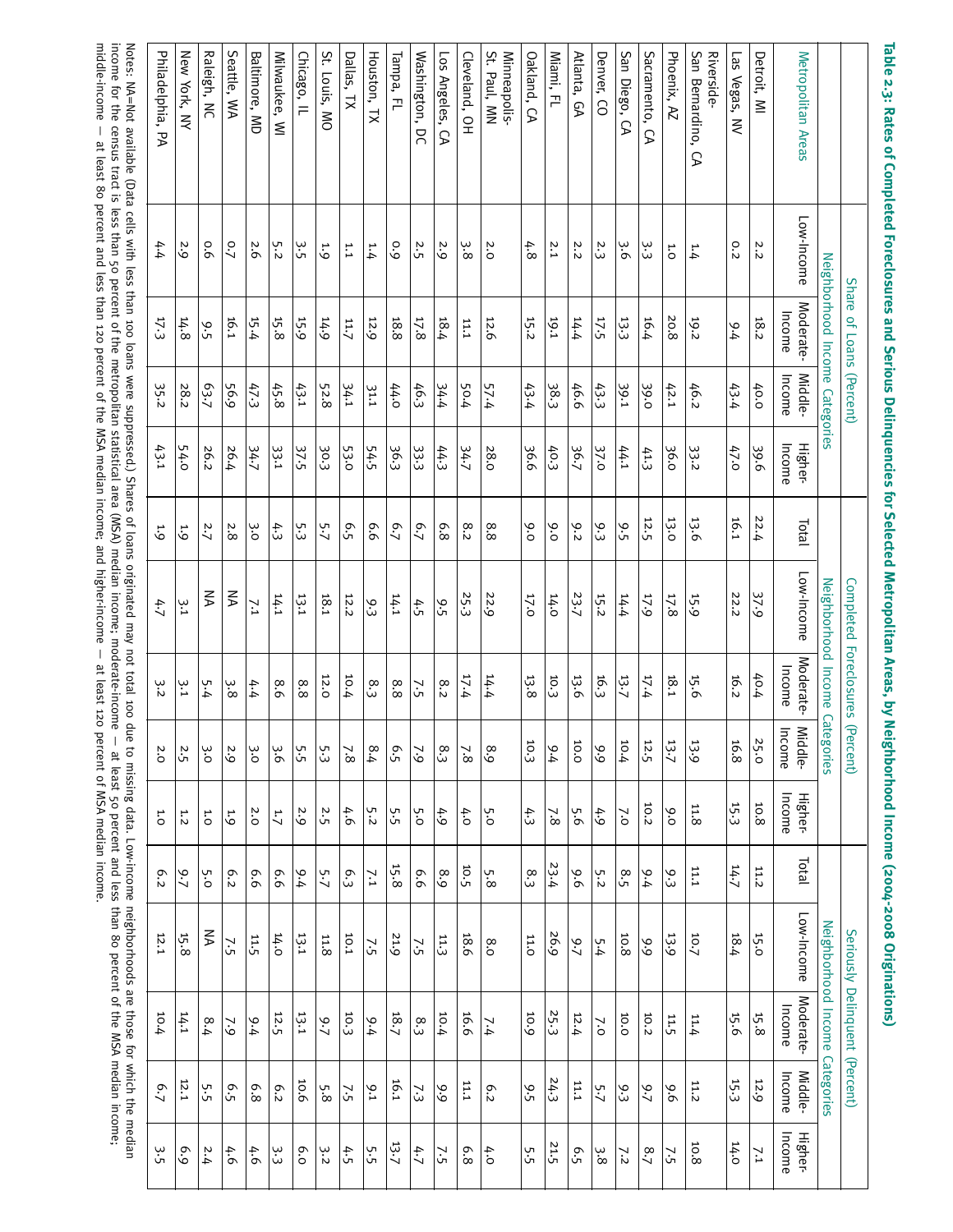**Table 2.4: Rates of Completed Foreclosures and Serious Delinquencies for Selected Metropolitan Areas, by Neighborhood Racial Composition (2004-2008 Originations)**

|                                                                                                                                                  |                                           | Share of Loans (Percent)                           |                                               |                                            |       |                                           | Completed Foreclosures                             | (Percent)                                    |                                            |        | Seriously                                 | Delinquent                             | (Percent)                              |                                            |
|--------------------------------------------------------------------------------------------------------------------------------------------------|-------------------------------------------|----------------------------------------------------|-----------------------------------------------|--------------------------------------------|-------|-------------------------------------------|----------------------------------------------------|----------------------------------------------|--------------------------------------------|--------|-------------------------------------------|----------------------------------------|----------------------------------------|--------------------------------------------|
|                                                                                                                                                  |                                           | Neighborhood Minority Composition                  |                                               |                                            |       |                                           | Neighborhood Minority                              | Composition                                  |                                            |        | Neighborhood Minority                     |                                        | Composition                            |                                            |
| Metropolitan Areas                                                                                                                               | Quartile<br>Percent<br>Lowest<br>Minority | Quartile<br>Percent<br>Minority<br>2n <sub>d</sub> | Quartile<br>Percent<br>Minority<br><b>Sıd</b> | Quartile<br>Highest<br>Percent<br>Minority | Total | Quartile<br>Percent<br>Lowest<br>Minority | Quartile<br>Percent<br>Minority<br>2n <sub>d</sub> | Quartile<br>Percent<br>Minority<br><b>Pu</b> | Quartile<br>Percent<br>Highest<br>Minority | Total  | Quartile<br>Percent<br>Lowest<br>Minority | Quartile<br>Percent<br>Minority<br>2nd | Quartile<br>Percent<br>Minority<br>pıg | Quartile<br>Percent<br>Highest<br>Minority |
| Detroit, MI                                                                                                                                      | 27.3                                      | 27.5                                               | 25.0                                          | 20.3                                       | 22.4  | 11.2                                      | 14.8                                               | 29.5                                         | 39.2                                       | 11.2   | 7.5                                       | 8.9                                    | 13.3                                   | 16.6                                       |
| Las Vegas, NV                                                                                                                                    | 26.8                                      | 25.1                                               | 24.3                                          | 23.7                                       | 16.1  | 16.1                                      | 15.0                                               | 16.5                                         | 16.8                                       | 14.7   | 14.1                                      | 14.1                                   | 14.9                                   | 15.9                                       |
| S<br>San Bernardino,<br>Riverside-                                                                                                               | 26.8                                      | 26.1                                               | 24.4                                          | 22.6                                       | 13.6  | 13.9                                      | 13.0                                               | 13.5                                         | 14.0                                       | 11.1   | 11.1                                      | 10.9                                   | 11.2                                   | 11.2                                       |
| Phoenix, AZ                                                                                                                                      | 28.9                                      | 26.4                                               | 20.7                                          | 24.0                                       | 13.0  | 8.3                                       | 10.3                                               | 15.6                                         | 19.2                                       | 9.3    | 7.1                                       | $8.3$                                  | 10.0                                   | 12.4                                       |
| Sacramento, CA                                                                                                                                   | 25.5                                      | 24.7                                               | 26.9                                          | 22.8                                       | 12.5  | 7.4                                       | 10.8                                               | 14.7                                         | 17.4                                       | 9.4    | 8.1                                       | 9.1                                    | 10.3                                   | 10.1                                       |
| San Diego, CA                                                                                                                                    | 23.0                                      | 26.2                                               | 25.4                                          | 25.4                                       | 9.5   | 5.8                                       | 7.6                                                | 10.3                                         | 13.8                                       | 8.5    | 6.5                                       | 7.5                                    | $^{\circ}$<br>∞                        | 11.0                                       |
| Denver, CO                                                                                                                                       | 25.5                                      | 25.7                                               | 23.8                                          | 24.9                                       | 9.3   | 5.0                                       | 5.4                                                | 10.2                                         | 16.8                                       | 5.2    | 4.0                                       | 4.0                                    | 5.7                                    | 7.2                                        |
| $\mathfrak{S}$<br>Atlanta,                                                                                                                       | 23.3                                      | 24.8                                               | 24.7                                          | 27.1                                       | 9.2   | 6.6                                       | 7.4                                                | 8.1                                          | 14.2                                       | 9.6    | 7.4                                       | 8.2                                    | 9.0                                    | 13.2                                       |
| Miami, FL                                                                                                                                        | 27.1                                      | 24.4                                               | 23.6                                          | 24.8                                       | 9.0   | 9.3                                       | 9.2                                                | 8.6                                          | 8.9                                        | 23.4   | 20.6                                      | 23.9                                   | 25.0                                   | 24.6                                       |
| Oakland, CA                                                                                                                                      | 23.9                                      | 22.7                                               | 25.7                                          | 27.7                                       | 9.0   | 4.2                                       | 9.3                                                | 9.2                                          | 12.7                                       | 8.3    | 5.3                                       | $\circ$<br>$\infty$                    | 8.7                                    | 10.4                                       |
| St. Paul, MN<br>Minneapolis-                                                                                                                     | 24.7                                      | 24.7                                               | 25.7                                          | 24.9                                       | 8.8   | 8.5                                       | 6.8                                                | 6.8                                          | 13.1                                       | 5.8    | 6.3                                       | 5.1                                    | 4.9                                    | 6.8                                        |
| Cleveland, OH                                                                                                                                    | 25.9                                      | 25.9                                               | 25.1                                          | 23.1                                       | 8.2   | 4.8                                       | 5.1                                                | 7.5                                          | 16.3                                       | 10.5   | 8.2                                       | 7.8                                    | 10.4                                   | 16.4                                       |
| Los Angeles, CA                                                                                                                                  | 23.9                                      | 24.3                                               | 25.7                                          | 26.0                                       | 6.8   | 4.5                                       | 8.0                                                | 7.5                                          | 7.4                                        | 8.9    | 6.7                                       | 8.9                                    | 9.6                                    | 10.4                                       |
| ă<br>Washington,                                                                                                                                 | 23.2                                      | 24.6                                               | 26.1                                          | 26.1                                       | 6.7   | 5.6                                       | 6.7                                                | 8.9                                          | 5.6                                        | 6.6    | 4.9                                       | 4.7                                    | 6.7                                    | 9.9                                        |
| Tampa, FL                                                                                                                                        | 26.6                                      | 25.7                                               | 23.6                                          | 24.2                                       | 6.7   | 6.4                                       | 6.2                                                | 6.2                                          | 7.9                                        | $15.8$ | 14.7                                      | 14.5                                   | 15.4                                   | 18.7                                       |
| $\geq$<br>Houston,                                                                                                                               | 26.5                                      | 25.5                                               | 22.1                                          | 25.9                                       | 6.6   | 4.5                                       | 5.8                                                | 7.4                                          | 9.0                                        | 7.1    | 4.6                                       | 6.0                                    | 8.0                                    | 10.1                                       |
| Dallas, TX                                                                                                                                       | 22.5                                      | 23.9                                               | 25.8                                          | 27.8                                       | 6.5   | 4.3                                       | 5.4                                                | 6.0                                          | 9.6                                        | 6.3    | 4.2                                       | 5.1                                    | 5.7                                    | 9.5                                        |
| St. Louis, MO                                                                                                                                    | 27.9                                      | 22.5                                               | 25.6                                          | 24.0                                       | 5.7   | 4.5                                       | 5.7                                                | 3.9                                          | 10.9                                       | 5.7    | 4.9                                       | $\frac{1}{4}$                          | 4.4                                    | 9.5                                        |
| Chicago, IL                                                                                                                                      | 26.0                                      | 23.6                                               | 24.8                                          | 25.6                                       | 5.3   | 3.2                                       | 3.8                                                | 5.2                                          | 9.1                                        | 9.4    | 6.8                                       | 7.5                                    | 9.7                                    | 13.4                                       |
| Milwaukee, WI                                                                                                                                    | 27.6                                      | 27.1                                               | 24.8                                          | 20.6                                       | 4.3   | 2.1                                       | 2.3                                                | 3.8                                          | 10.6                                       | 6.6    | 4.0                                       | 4.3                                    | 6.2                                    | 13.7                                       |
| Baltimore, MD                                                                                                                                    | 26.1                                      | 24.5                                               | 25.2                                          | 24.2                                       | 3.0   | 2.4                                       | 2.4                                                | 2.9                                          | 4.2                                        | 6.6    | 5.5                                       | 5.3                                    | 6.2                                    | 9.5                                        |
| Seattle, WA                                                                                                                                      | 24.3                                      | 23.3                                               | 24.4                                          | 27.9                                       | 2.8   | 2.7                                       | 2.4                                                | 2.7                                          | 3.3                                        | 6.2    | 6.2                                       | 5.4                                    | 6.2                                    | 7.0                                        |
| Raleigh, NC                                                                                                                                      | 26.1                                      | 23.8                                               | 26.2                                          | 23.9                                       | 2.7   | 1.7                                       | 2.3                                                | 2.7                                          | $\ddot{ }$                                 | 5.0    | $\overline{3}\cdot\overline{3}$           | $\ddot{ }$                             | 4.8                                    | 8.0                                        |
| New York, NY                                                                                                                                     | 24.1                                      | 24.8                                               | 25.3                                          | 25.8                                       | 0.1   | 1.1                                       | 1.1                                                | 2.0                                          | 3.5                                        | 9.7    | 6.2                                       | 6.3                                    | 9.5                                    | 16.3                                       |
| Philadelphia, PA                                                                                                                                 | 25.3                                      | 24.5                                               | 26.0                                          | 24.2                                       | 1.9   | 1.4                                       | 1.4                                                | 1.7                                          | 3.2                                        | 6.2    | 5.0                                       | 6.4                                    | 5.2                                    | 10.2                                       |
| Notes: NA=Not available (Data cells with less than 100 loans were suppressed.) Shares of loans originated may not total 100 due to missing data. |                                           |                                                    |                                               |                                            |       |                                           |                                                    |                                              |                                            |        |                                           |                                        |                                        |                                            |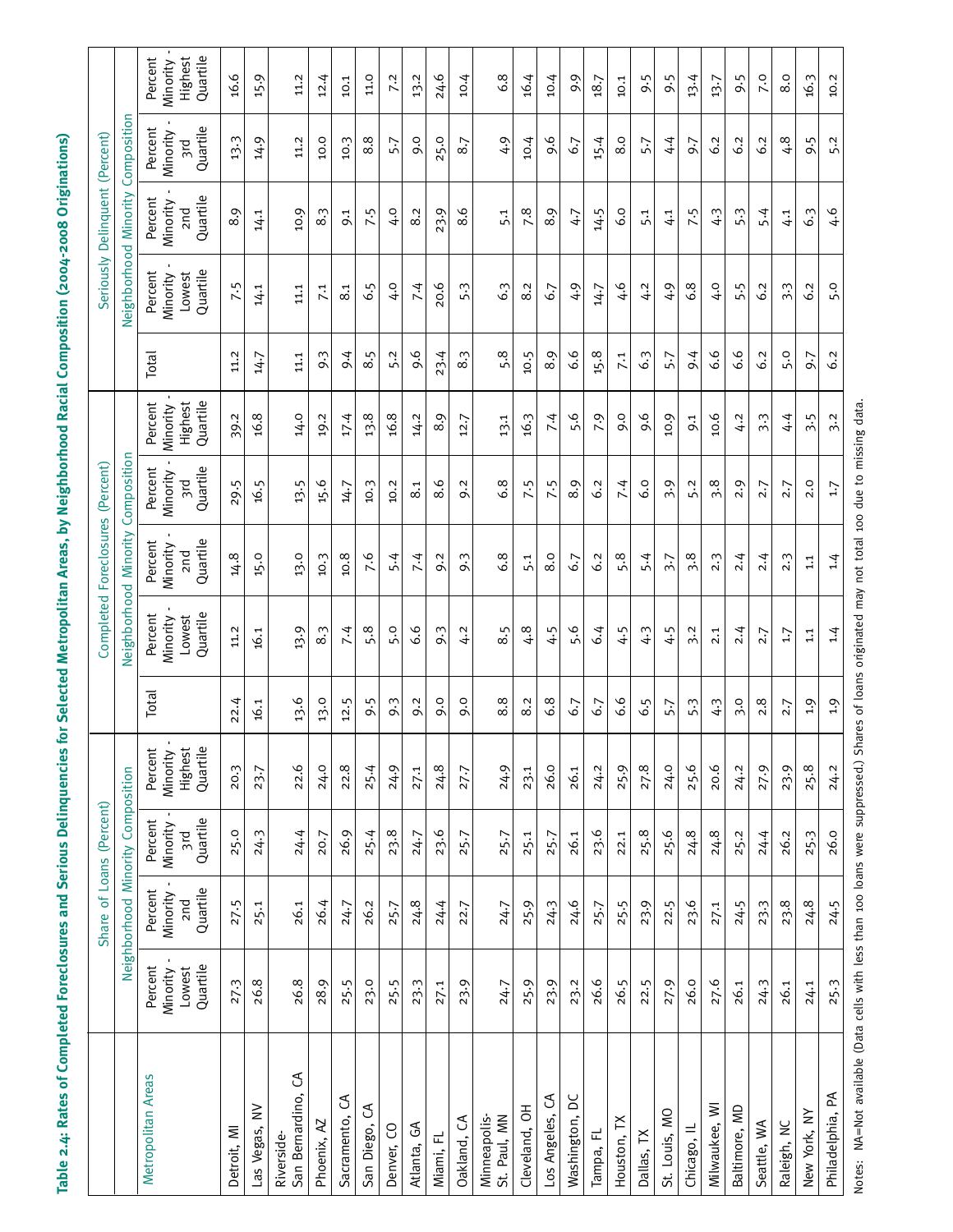## *Endnotes*

1 E. Schloemer, W. Li, K. Ernst, and K. Keest (2005). "Losing Ground: Foreclosures in the Subprime Market and Their Cost to Homeowners," Research Report, Center for Responsible Lending.

2 D. Bocian, W. Li, and K. Ernst (2010). "Foreclosures by Race & Ethnicity: The Demographics of a Crisis," Research Report, Center for Responsible Lending.

3 Our results do not go beyond February of 2011, but all indications are that the foreclosure problem is not abating. For example, according to the Mortgage Bankers Association delinquency report, figures for the second quarter of 2011 show a rise in early (30-day) delinquencies, including late payments on prime, fixed-rate loans. One in 11 mortgage holders is 60 days late or more on their loan. The number of loans now at risk of default far exceeds the number of completed foreclosures. Given that relatively few of these loans are likely to recover and the high number of continuing delinquencies, it is clear that we are not yet halfway through the foreclosure crisis.

4 Both the CRA and the GSEs' affordable housing programs declined in market share during the peak of the housing bubble, as lenders willingly originated the subprime loans that Wall Street was demanding. See R. Quercia; A. Freeman; and J. Ratcliffe (2011). *Regaining the Dream: How to Renew the Promise of Homeownership for America's Working Families.* Washington, D.C.: Brookings Institution Press. A recent study by economists at the Federal Reserve Board finds that neither CRA nor the GSE housing goals had a significantly negative effect on outcomes. See R. Avery and K. Brevoort (2011). "The Subprime Crisis: Is Government Housing Policy to Blame?" Finance and Economics Discussion Series, Divisions of Research & Statistics and Monetary Affairs of the Federal Reserve Board.

5 C.E. Pollack and. J. Lynch (2009). "Health status of people undergoing foreclosure in the Philadelphia Region," *American Journal of Public Health* 99: 1833-1839.

6 G. T. Kingsley, R. Smith, and D. Price (2009). *The Impacts of Foreclosure on Families and Communities.* Washington, DC: The Urban Institute.

7 Inside Mortgage Finance (2007). "Subprime Originations Fall Modestly in 2006, Worse to Come," Inside B&C Lending (February 9, 2007), p.3.

8 CRL calculations of first-lien, owner-occupied mortgage loans, Home Mortgage Disclosure Act, 2006 Loan Application Records.

9 The Alt-A market is defined differently by different people. Some define it as the market serving people with good credit but who don't meet the traditional prime underwriting standards, such as documentation standards. Others define it by product, including interest-only and payment option adjustable rate (POARMs) loans as Alt-A products. Finally, others define it as borrowers with credit scores that are somewhere in the "gray area" between subprime and prime.

10 U.S. Department of Housing and Urban Development, Office of Policy Development and Research (2010). *Report to Congress on the Root Causes of the Foreclosure Crisis,* available at http://www.huduser.org/Publications/PDF/Foreclosure\_09. pdf, p. 29.

11 The Community Reinvestment Act (CRA) was passed by Congress in 1977 to encourage banks to meet the credit needs of the communities in which they have branches, with a specific emphasis on low- and moderate-income neighborhoods. It does not include any guidance based on borrower race.

12 R. Kroszner (2008). "The Community Reinvestment Act and the Recent Mortgage Crisis," presentation at the *Confronting Concentrated Poverty Policy Forum,* Board of Governors of the Federal Reserve System, Washington, DC, December 3, 2008.

13 L. Ding, R. Quercia, J. Ratcliffe, and W. Li (2008). *Risky Borrowers or Risky Mortgages: Disaggregating Effects Using Propensity Score Models.* Chapel Hill, NC: Center for Community Capital, University of North Carolina.

14 E. Laderman and C. Reid (2008). "Lending in Low- and Moderate-Income Neighborhoods in California: The Performance of CRA Lending During the Subprime Meltdown," Federal Reserve Bank of San Francisco Working Paper 2008-05.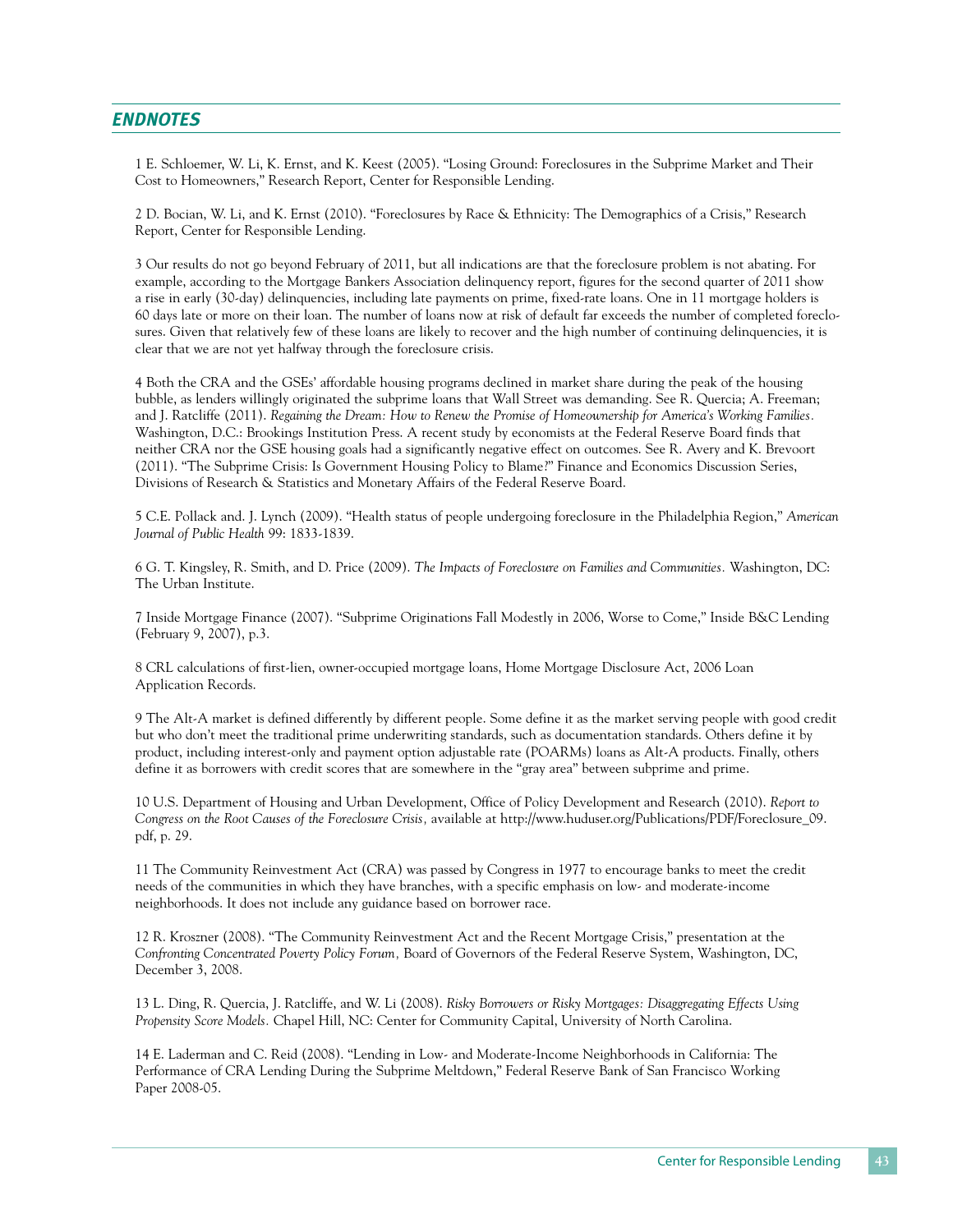15 K. Park (2010). *Fannie, Freddie, and the Foreclosure Crisis.* Chapel Hill, NC: Center for Community Capital, University of North Carolina.

16 R. Seiler (2010). "Affordable Housing Goals and the Performance of Single-Family Mortgages Acquired by Fannie Mae and Freddie Mac, 2004-2008," presented at the FDIC/Federal Reserve System Symposium on *Mortgages and the Future of Housing Finance,* October 25 - 26, 2010, Arlington, VA.

17 E. Stein (2008). "Turmoil in the U.S. Credit Markets: The Genesis of the Current Economic Crisis." Testimony before the 110th Congress, U.S. Senate Committee on Banking, Housing, and Urban Affairs, October 16, 2008.

18 R. B. Avery and K. P. Brevoort (2011). "The Subprime Crisis: Is Government Housing Policy to Blame? " Federal Reserve Board of Governors Finance and Economics Discussion Paper # 2011-36.

19 D. Bocian, W. Li, and K. S. Ernst (2010). "Foreclosures by Race and Ethnicity: The Demographics of a Crisis," Research Report, Center for Responsible Lending.

20 D. Bocian, P. Smith, G. Green and P. Leonard (2010). "Dreams Deferred: Impacts and Characteristics of the California Foreclosure Crisis," Research Report, Center for Responsible Lending.

21 R. Allen (2011). "The Relationship between Residential Foreclosures, Race, Ethnicity and Nativity Status," *Journal of Planning Education and Research* 3(2):125-142.

22 K. Anaker, and J. Carr (2011). "Analysing Determinants of Foreclosure among High-income African American and Hispanic Borrowers in the Washington, DC Metropolitan Area," *International Journal of Housing Policy* 11(2): 195-220.

23 K. Pence, C. and S. Sherlund (2009). ''The Rise in Mortgage Defaults,'' *Journal of Economic Perspectives* 23: 27-50.

24 M. Grover, L. Smith, and R. M. Todd (2008). "Targeting foreclosure interventions: An analysis of neighborhood characteristics associated with high foreclosure rates in two Minnesota counties," *Journal of Economics and Business* 60 (1-2): 91-109. D. Immergluck and G. Smith (2005). "Measuring the Effect of Subprime Lending on Neighborhood Foreclosures: Evidence from Chicago," *Urban Affairs Review* 40(3): 362-389.

25 J. Rugh, S. and D. S. Massey (2010). "Racial Segregation and the American Foreclosure Crisis," *American Sociological Review* 75(5): 629-651.

26 G. T. Kingsley, R. E. Smith, D. Price (2009). "The Impacts of Foreclosures on Families and Communities: A Primer," Washington, DC: The Urban Institute.

27 J. S. Rugh and D. S. Massey (2010). "Racial Segregation and the American Foreclosure Crisis," *American Sociological Review* 75(5): 629-651. V. Been, I. Ellen, and J. Madar (2009). "The High Cost of Segregation: Exploring Racial Disparities in High Cost Lending," *Fordham Urban Law Journal* 36: 361-93. D. Immergluck (2009). *Foreclosed: High-Risk Lending, Deregulation, and the Undermining of America's Mortgage Market.* Ithaca, NY: Cornell University Press.

28 E. Belsky and N. Richardson (2010). "Understanding the Boom and Bust in Nonprime Mortgage Lending." Cambridge, MA: Joint Center for Housing Studies, Harvard University.

29 D. Bocian, K. Ernst, and W. Li. 2008. "Race, Ethnicity and Subprime Home Loan Pricing," *Journal of Economics and Business,* 60: 110–124.

30 M. Courchane (2007). "The Pricing of Home Mortgage Loans for Minority Borrowers: How Much of the APR Differential Can We Explain?" *Journal of Real Estate Research* 29(4): 399-440.

31 P. Calem, K. Gillen, and S. Wachter (2004). "The Neighborhood Distribution of Subprime Mortgage Lending," *Journal of Real Estate Finance and Economics* 29(4): 393-410. R. M. Scheessele (2002). "Black and white disparities in subprime mortgage refinance lending," Housing Finance Working Paper Series, HF-014. U.S. Department of Housing and Urban Development. J. Hershaff, S. Wachter, and K. Russo (2005). "Subprime Lending: Neighborhood Patterns Over Time," paper presented at *Promises & Pitfalls,* the Federal Reserve System's Fourth Community Affairs Research Conference, Washington, D.C.. April 7-9, 2005. L. Ding, J. Ratcliffe, M. Stegman, and R. Quercia (2008). "Neighborhood Patterns of High-Cost Lending: The Case of Atlanta," *Journal of Affordable Housing* 17(3): 193-217.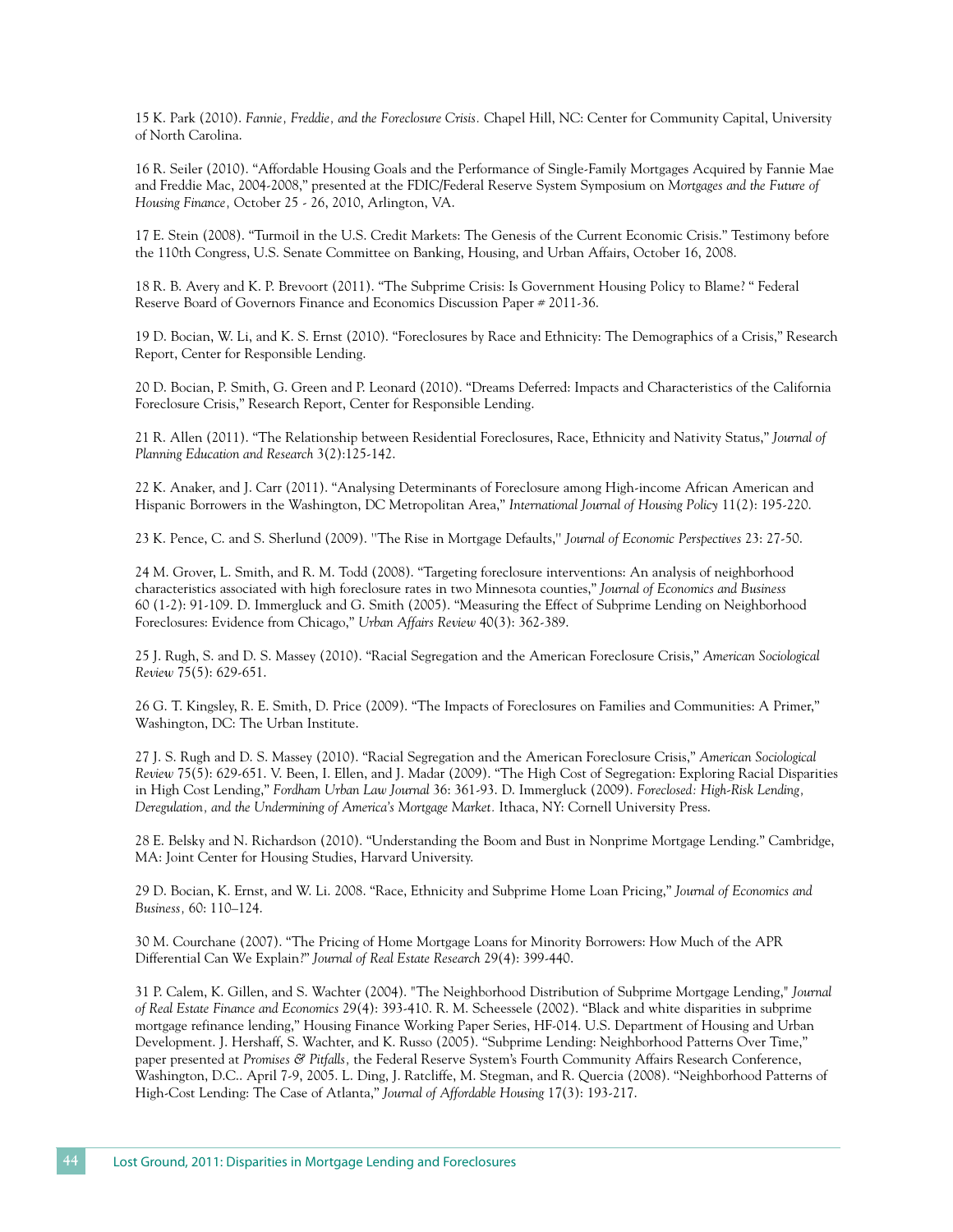32 K. Ernst, D. Bocian, and W. Li (2008). "Steered Wrong: Brokers, Borrowers, and Subprime Loans," Research Report, Center for Responsible Lending. O. Ergungor (2007). "Foreclosures in Ohio: Does Lender Type Matter?" Federal Reserve Bank of Cleveland Working Paper No. 07-24, December 24, 2007. C. Reid and E. Laderman (2009). "The Untold Costs of Subprime Lending: Examining the Links among Higher-Priced Lending, Foreclosures and Race in California," Federal Reserve Bank of San Francisco Community Development Working Paper 2009-09.

33 See the Center for Community Capital (2010), *The APL Effect: The Impacts of State Anti-Predatory Lending Laws on Foreclosures* and *The Impact of Federal Preemption of State Anti-Predatory Lending Laws on the Foreclosure Crisis,* for a more detailed discussion of state anti-predatory lending laws and the effect of federal preemption. Available online at http://www.ccc.unc.edu/abstracts/preemptionEffect.php.

34 P. McCoy and E. Renuart. 2008. "The Legal Infrastructure of Subprime and Nontraditional Home Mortgages." In *Borrowing to Live: Consumer and Mortgage Credit Revisited,* edited by N. P. Retsinas and E. S. Belsky. Washington, DC: The Brookings Institution.

35 In a detailed survey, Courchane and her colleagues found that subprime borrowers were less knowledgeable about the mortgage process and were less likely to search "a lot" for the best rates. "Borrowers who do not search for the best interest rates or who do not have the opportunity to make choices about their mortgage options disproportionately end up with subprime loans, as do borrowers whose search emphasized affordable monthly payments." M. Courchane, B. Surette, and P. Zorn (2004). "Subprime Borrowers: Mortgage Transitions and Outcomes." *Journal of Real Estate Finance and Economics*  29(4): 365-392. (p. 373).

36 LPS is collected by loan servicers and is estimated to cover approximately 60 percent of the market. BlackBox is comprised of loans in private-label securities and covers approximately 90 percent of non-agency pools. More information on these data sources is available in Appendix 1.

37 That is, seriously delinquent mortgages are not calculated as a proportion of outstanding loans in February 2011, but rather of all 2004-2008 originations.

38 The effect of multiple loans per borrower underestimates the true foreclosure rate for the 2004-2008 cohorts and, therefore, makes our estimates conservative. For example, suppose 100 borrowers purchased properties in 2004 and 50 of these borrowers refinanced in 2005. Our dataset would contain 150 loans for these 100 borrowers. If 15 loans ended in foreclosure, our completed foreclosure rate would be calculated as 10% (15 loans out of 150 total loans resulted in foreclosure). However, the actual *borrower-level* (and property-level) foreclosure rate is 15% (15 out of 100 borrowers ended in foreclosure. This limitation to our data points to the need for borrower-level mortgage information going forward.

39 The total numbers of completed foreclosures and seriously delinquent loans is based on the totals calculated in our merged sample, scaled up to the total number of first-lien owner-occupied HMDA loans originated during that time period. We assume the HMDA loans that did not match with BlackBox or LPS have seriously delinquent and completed foreclosure rates similar to those that were matched.

40 Borrower race and ethnicity are derived from the HMDA data and refer to the race/ethnicity of the primary applicant. African-American borrowers are those who are classified as "Black or African American," and can be of any ethnicity. Asian borrowers are those who are classified as "Asian," and can be of any ethnicity. Latinos are those who are classified as "Hispanic or Latino" as their ethnicity and who indicate "White" as their race. "Others" include American Indians, Alaska Natives, Native Hawaiian and other Pacific Islanders, and can be of any ethnicity.

41 Borrower income categories are classified as follows: "low-income" - less than 50 percent of the metropolitan statistical area (MSA) median income; "moderate-income" - at least 50 percent and less than 80 percent of the MSA median income; "middle-income" - at least 80 percent and less than 120 percent of the MSA median income; and "higher-income" - at least 120 percent of MSA median income. The average incomes for each of the categories are \$26,000 for low- income, \$41,000 for moderate-income, \$61,000 for middle-income, and \$108,000 for higher-income.

42 W.P. Alexander, S.D. Grimshaw, G.R. McQueen, and B.A.Slade (2002). "Some loans are more equal than others: third-party originations and defaults in the subprime mortgage industry," *Real Estate Economics* 30(4): 667–697.

43 L. Ding, R. G. Quercia, J. Ratcliffe, and W. Li (2008). *Risky Borrowers or Risky Mortgages: Disaggregating Effects Using Propensity Score Models.* Chapel Hill, NC: Center for Community Capital, University of North Carolina. R. G. Quercia, M. A. Stegman, and W. R. Davis (2007), "The Impact of Predatory Loan Terms on Subprime Foreclosures: The Special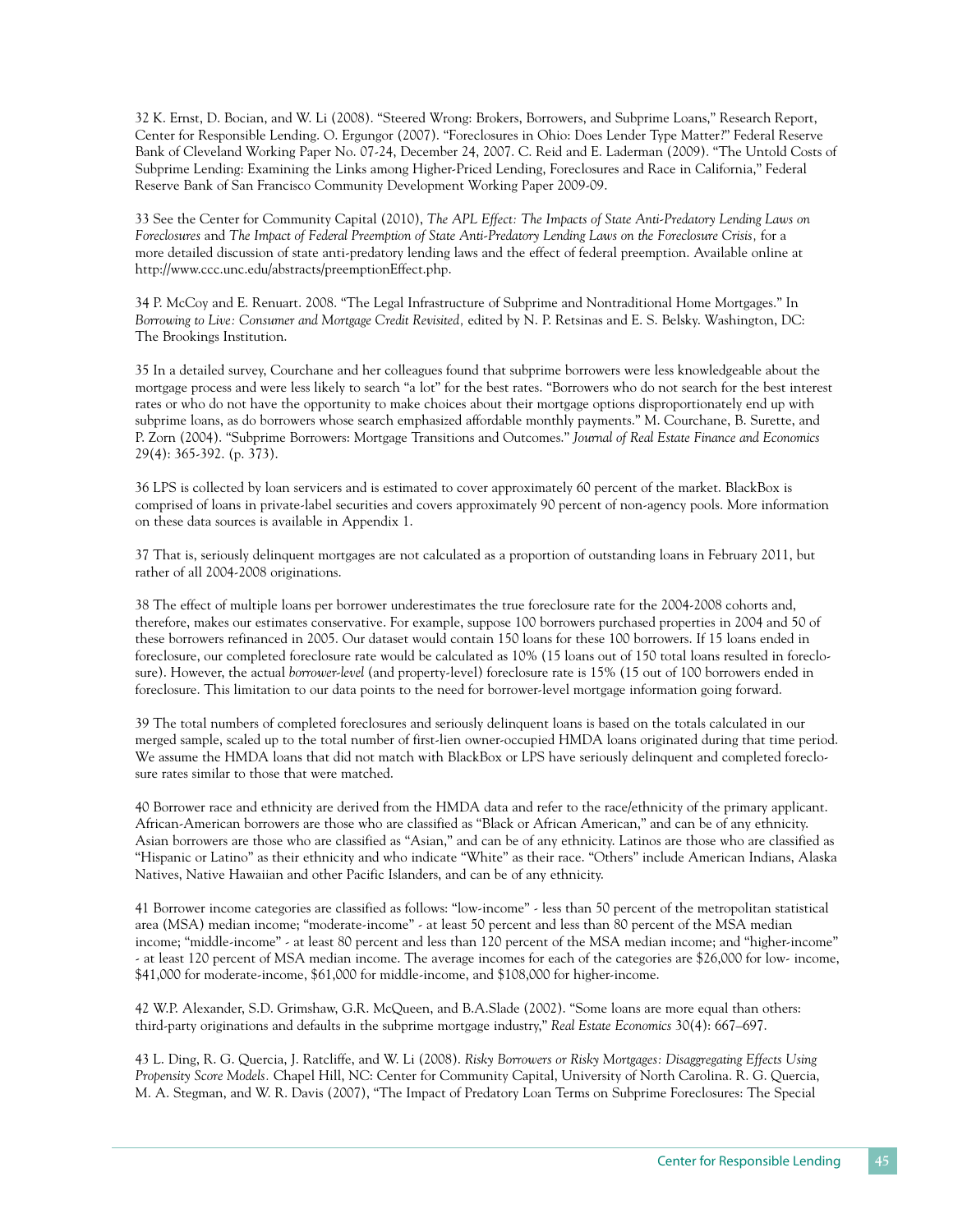Case of Prepayment Penalties and Balloon Payments," *Housing Policy Debate* 18(2): 311-346. A. Pennington-Cross and G. Ho (2010). "The Termination of Subprime Hybrid and Fixed-Rate Mortgages," *Real Estate Economics* 38(3): 399–426.

44 Beginning in 2004, HMDA reporters were required to disclose pricing information for loans with interest rates above designated thresholds; such loans are referred to here as ''high-rate" or "higher-rate." While HMDA does not explicitly flag loans as subprime, whether or not a loan has this pricing information is often used as a proxy to determine subprime status.

45 R. Brooks and R. Simon, "Subprime Debacle Traps Even Very Credit-Worthy As Housing Boomed, Industry Pushed Loans To a Broader Market," *Wall Street Journal* at A1 (Dec. 3, 2007).

46 We define hybrid and option ARMs as loans that are either interest-only, have negative amortization, or have an initial fixed rate of five years or less (e.g. 2-28 and 3-27).

47 The foreclosure rate for borrowers in the 'Other' category, which includes American Indians, Alaska Natives, and Native Hawaiian and other Pacific Islanders, is also notably higher, at 9.1 percent.

48 T. Coates (2011). 'Detroit was like Cheers: Everyone Knew Your Name,' *The Atlantic,* March 9, 2011. Accessed online on August 25, 2011 at http://www.theatlantic.com/national/archive/2011/03/detroit-was-like-cheers-everyone-knew-yourname/72226/.

49 We tested to see if this effect was due to the large numbers of no documentation loans originated over this time period. While no documentation loans certainly play a role, the trends by race/ethnicity and income remain the same even when we consider loans with income documentation.

50 The BlackBox data do not include information on the mortgage market channel at origination, so our broker analysis is limited to matched LPS loans. Given that LPS has less coverage of the subprime and Alt-A markets than BlackBox, our estimates of risky loan originations for the broker channel are likely to be conservative.

51 Specifically, for each state, we calculated the housing price appreciation from 2000 to 2005 and then ranked the appreciation rates from low to high. States in the first quartile, which saw little or no growth in house prices over this time period, are called "Weak Market" states; states in the second quartile are called "Stable Market" states; states in the third quartile are called "Moderate Growth Market" states; and states in the fourth quartile are called "Boom Market" states. A table with the full listing of states and their classification is located in Appendix 1.

52 In the CRL report "Dreams Deferred: Impacts and Characteristics of the California Foreclosure Crisis", we estimate that, for foreclosures in California, the average value at origination was \$397,00. However, the area median property value for these properties was \$486,000. See endnote 16.

53 According the a 2009 report by the Urban Institute, local governments incur, on average, over \$19,000 in costs for every foreclosure, while adjacent neighbors incur \$3,000 in lost property values. See G. T. Kingsley, R. Smith, and D. Price (2009). *The Impacts of Foreclosure on Families and Communities.* Washington, DC: The Urban Institute.

54 Neighborhood income thresholds are constructed similarly to borrower thresholds. "Low-income" neighborhoods are those for which the median income for the census tract is less than 50 percent of the Metropolitan Statistical Area (MSA) median income; "moderate-income" - at least 50 percent and less than 80 percent of the MSA median income; "middleincome" - at least 80 percent and less than 120 percent of the MSA median income; and "higher-income" - at least 120 percent of MSA median income.

55 To develop the minority status quartiles, we ranked census tracts within an MSA based on the percent of minority residents. For example, the 25 percent of census tracts with the highest percentage of minority residents in relation to the other census tracts within the MSA would fall into highest quartile category.

56 J. Rugh and D. Massey (2010). "Racial Segregation and the American Foreclosure Crisis," American Sociological Review 75(5): 629-651. D. Immergluck (2009). *Foreclosed: High-Risk Lending, Deregulation, and the Undermining of America's Mortgage Market.* Ithaca, NY: Cornell University Press.

57 T. Swanstrom and K. Chapple (2009). "Regional Resilience in the Face of Foreclosures: Evidence from Four Metropolitan Areas," paper presented at the Urban Affairs Association Annual Meeting, April 5–7, 2009, Chicago, IL.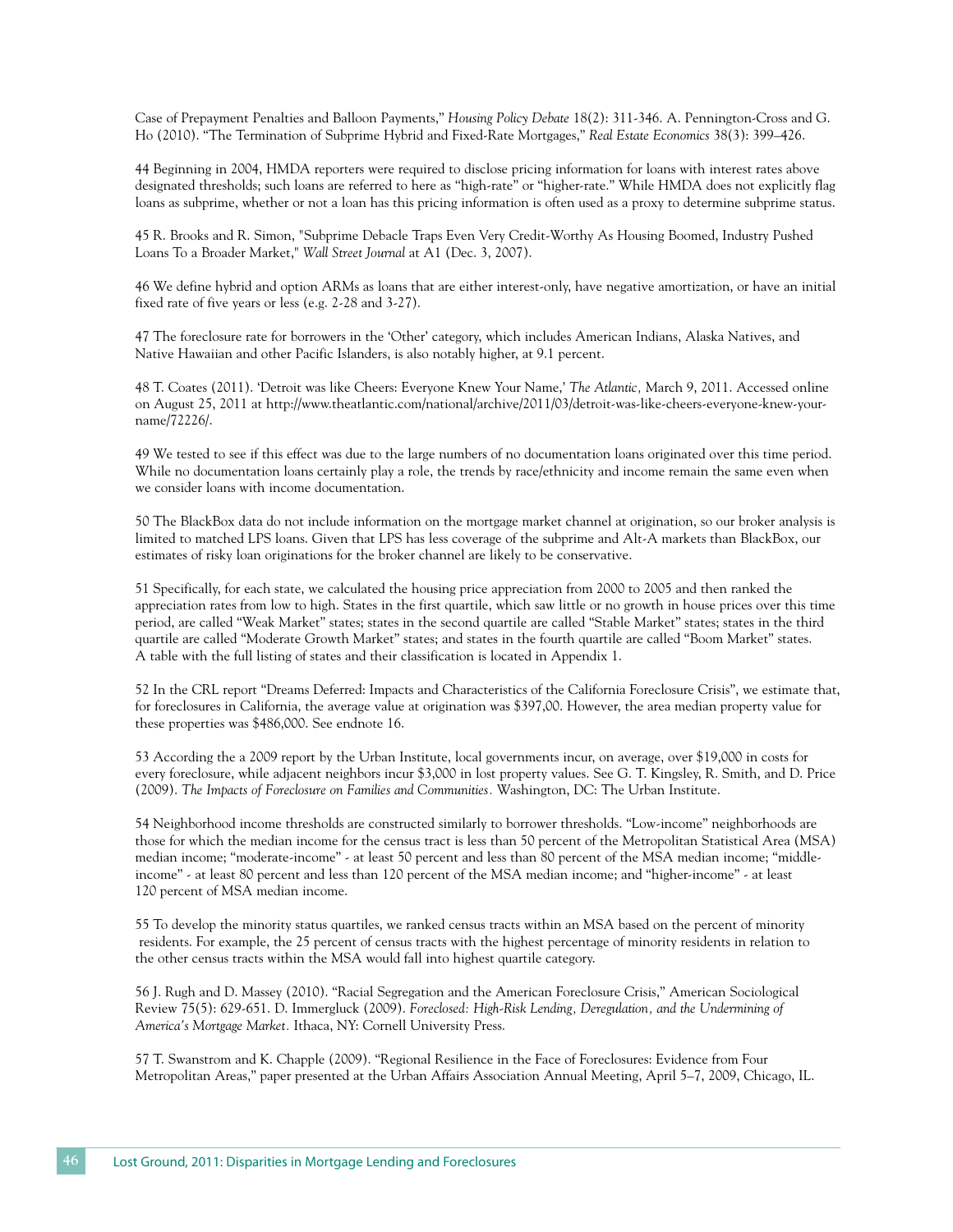58 R. Kochhar, R. Fry, and P. Taylor (2011). "Wealth gaps rise to record highs between whites, blacks, Hispanics: Twenty-to-one," Pew Research Center Report, July 26, 2011.

59 D. Abromowitz and J. Ratcliffe (2010). *Homeownership Done Right What Experience and Research Teaches Us.*  Washington, DC: Center for American Progress.

60 R. Quercia, A. Freeman; and J. Ratcliff. (2011). *Regaining the Dream: How to Renew the Promise of Homeownership for America's Working Families.* Washington, DC: Brookings Institution Press.

61 Enacted by Congress in 1975, the Home Mortgage Disclosure Act (HMDA) requires banks, savings and loan associations, and other financial institutions to publicly report detailed data on their mortgage lending activity. A depository institution (bank, savings and loan, thrift, and credit union) must report HMDA data if it has a home office or branch in a metropolitan statistical area (MSA) and has assets above a threshold level that is adjusted upward every year by the rate of inflation. For the year 2006, the asset level for exemption was \$35 million. A non-depository institution must report HMDA data if it has more than \$10 million in assets and it originated 100 or more home purchase loans (including refinances of home purchase loans) during the previous calendar year.

62 For more information on the BlackBox data, visit the provider's website at http://www.bbxlogic.com/data.htm.

63 Loan purpose refers to purchase, home equity or refinance loans. Loan type refers to conventional or FHA/VA.

64 For example, if one HMDA loan was matched to two loans in LPS and one loan in BlackBox, each match would be given a weight of 1/3.

65 We also considered whether or not we would be introducing bias when a single LPS (or BlackBox) loan matched to multiple HMDA loans, thereby giving it undue influence in the sample. The implicit assumption with such matches is that HMDA loans with identical matching variables performed identically. Approximately 4.3 percent of the loans in our sample had this issue. As it turns out, the presence of these loans slightly lowers our estimates of completed foreclosures and serious delinquencies and does not alter the racial or ethnic disparities.